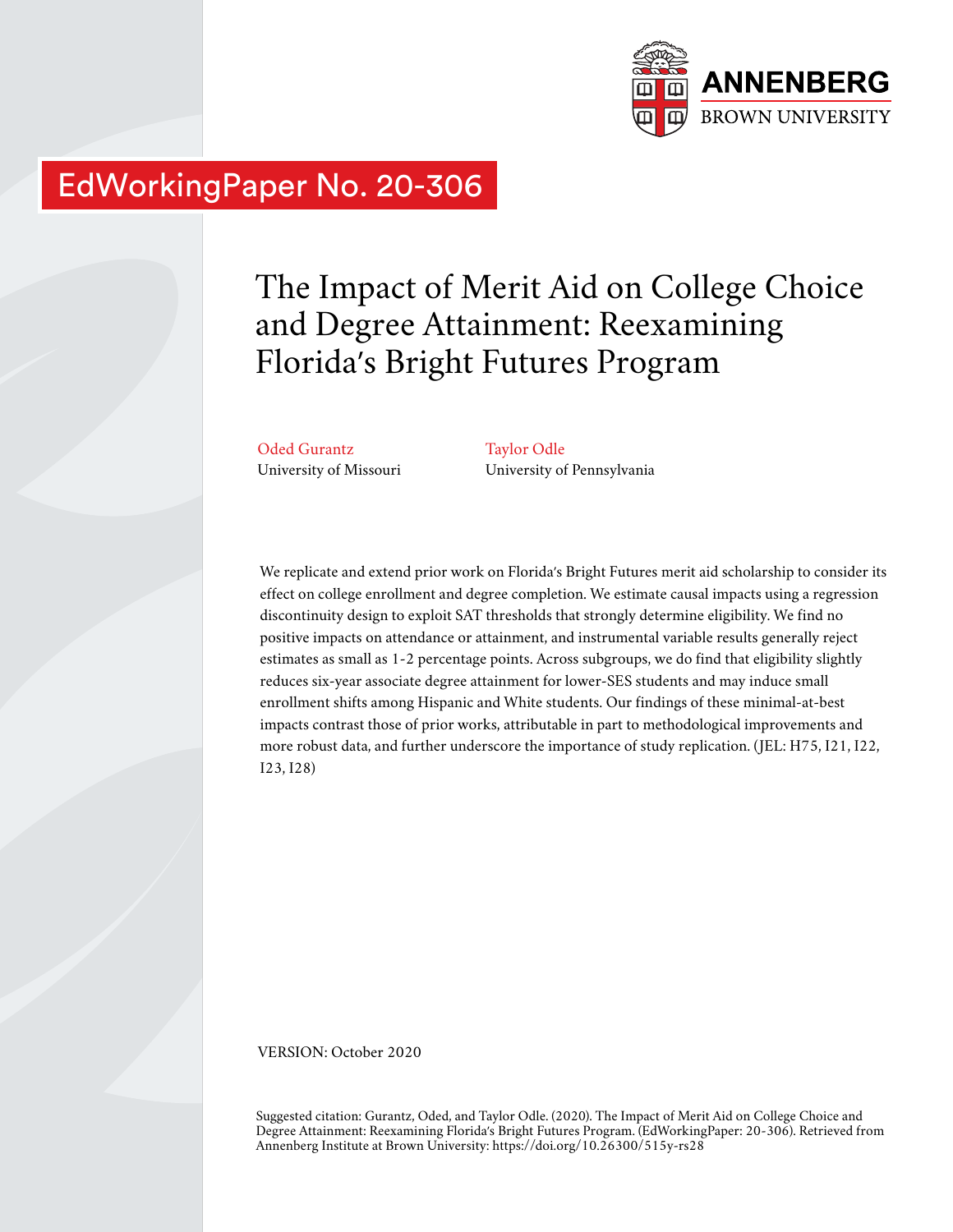The Impact of Merit Aid on College Choice and Degree Attainment: Reexamining Florida's Bright Futures Program

Oded Gurantz \* Taylor Odle Truman School of Public Affairs Graduate School of Education University of Missouri University of Pennsylvania 216A Middlebush Hall Stiteler Hall, Suite 200 Columbia, MO 65201 Philadelphia, PA 19104 gurantzo@missouri.edu todle@upenn.edu

\* Corresponding author.

Abstract: We replicate and extend prior work on Florida's Bright Futures merit aid scholarship to consider its effect on college enrollment and degree completion. We estimate causal impacts using a regression discontinuity design to exploit SAT thresholds that strongly determine eligibility. We find no positive impacts on attendance or attainment, and instrumental variable results generally reject estimates as small as 1-2 percentage points. Across subgroups, we do find that eligibility slightly reduces six-year associate degree attainment for lower-SES students and may induce small enrollment shifts among Hispanic and White students. Our findings of these minimal-at-best impacts contrast those of prior works, attributable in part to methodological improvements and more robust data, and further underscore the importance of study replication. (*JEL*: H75, I21, I22, I23, I28)

*Keywords*: Bright Futures; financial aid; merit aid; regression discontinuity; replication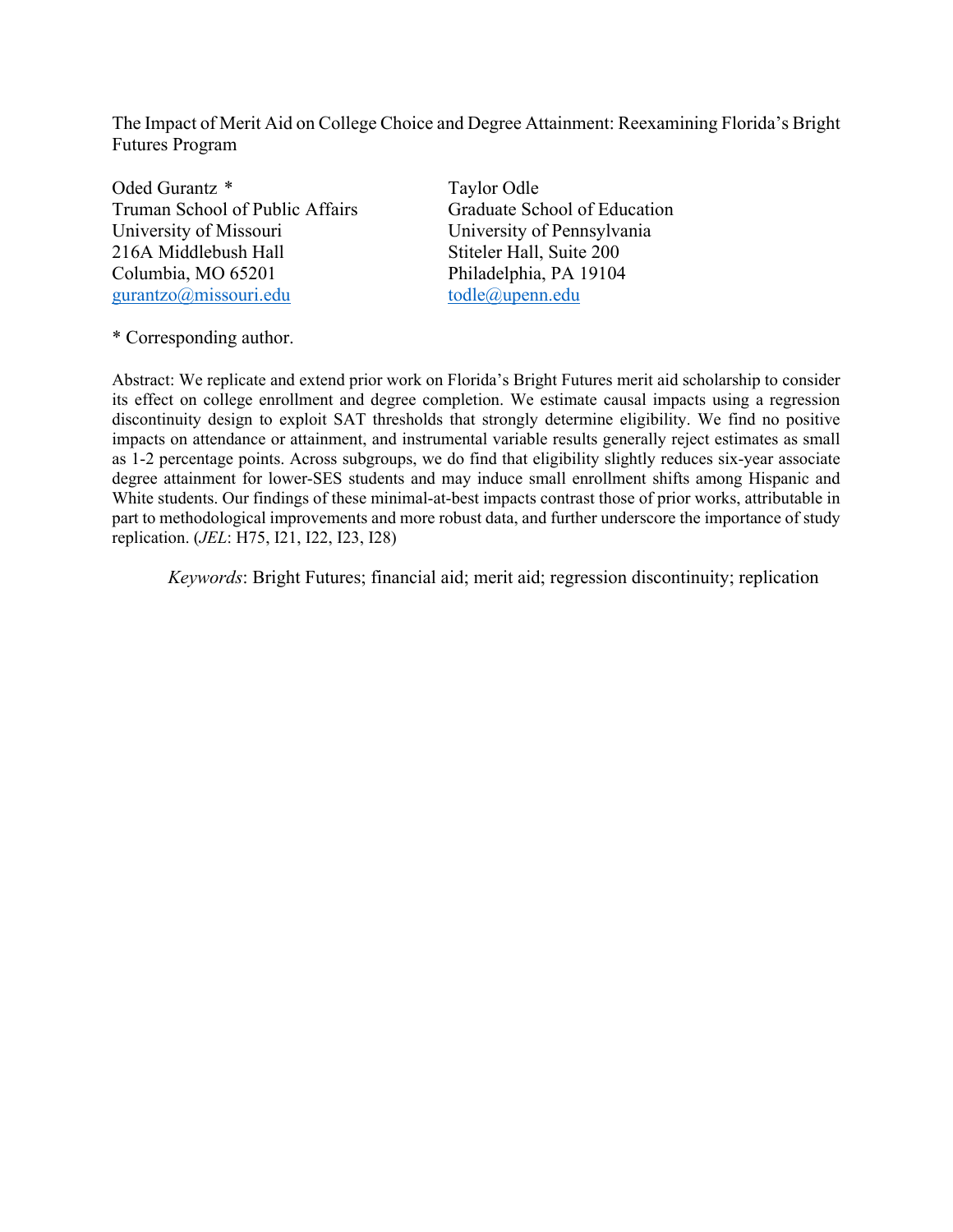#### **Introduction**

Financial aid has a causal impact on a variety of postsecondary outcomes, including college enrollment, degree completion, and labor-market earnings (Bettinger, Gurantz, Kawano, Sacerdote, & Stevens, 2019; Denning, Marx, & Turner, 2019; Nguyen, Kramer, & Evans, 2019). The magnitude and direction of these effects largely vary by program design and delivery, with merit-based grant programs typically producing weaker effects on enrollment and completion than need-based programs (Domina, 2014; Dynarski & Scott-Clayton, 2013; Herbaut & Geven, 2020; Page & Scott-Clayton, 2016). Within this body of evidence, a large portion has focused on the causal impacts of state merit aid. This interest is due in part to programs' large public expenditures but also because of many states large-scale shifts from need to merit programs in the 1990s and early 2000s (Dynarski, 2004). As of 2018, 23 states operated at least one merit aid program and spent nearly \$2.4 billion on merit awards (National Association of State Student Grant and Aid Programs, 2018). Among those 2018 expenditures, nearly \$383 million came from Florida's Bright Futures (BF) program (Florida Department of Education, 2018).

Though the preponderance of empirical evidence promotes need-based programs as producing stronger positive impacts than their merit-based counterparts (see Herbaut and Geven (2020) and Nguyen et al. (2019) for reviews), debate still exists among state policymakers regarding the costs and benefits of each form of aid, as many ask: For whom does aid "work," and on what margins? While aid programs generally produce positive effects, some have shown zero or even negative impacts, and repeated evaluations of even the same programs have produced conflicting results (e.g., Bettinger et al. (2019) and Kane (2003); Dynarski (2008) and Sjoquist and Winters (2012)). In this light, study replication and extension help detect heterogeneous effects across program types and student groups while also adding new outcome measures and strengthening or correcting prior inferences (Granger & Maynard, 2015; Hedges, 2018). In the policy arena, replications and extensions are particularly important to building a robust body of evidence for policymakers to consider the design and implementation of aid programs, and to weigh investments of scarce state resources.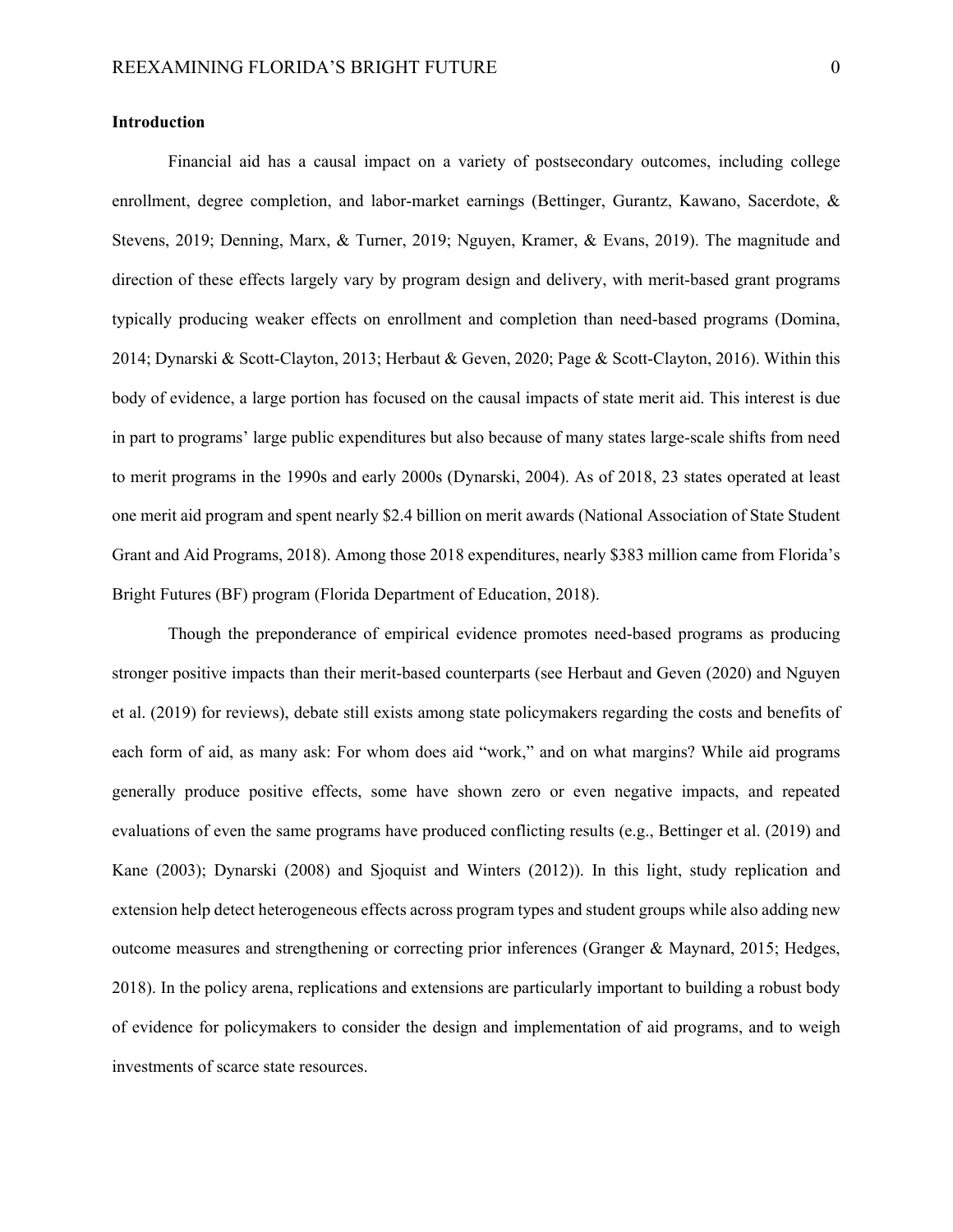This study reexamines the effects of Florida's Bright Futures merit aid program, previously studied by Zhang, Hu, Sun, and Pu (2016). We similarly estimate impacts using a regression discontinuity (RD) design that leverages eligibility criteria requiring students to score above specific SAT benchmarks. We expand Zhang et al. (2016) and related prior works by: observing three times as many high school cohorts, including students in private high schools; using new, longer-term outcomes on degree attainment up to six years after high school graduation, and; relying on national-level postsecondary enrollment data, rather than state-level data. Most importantly, we make methodological improvements to alleviate the threats to internal validity present in these prior studies, discussed in detail below.

In contrast to prior work, we generally find no impacts of Bright Futures eligibility on postsecondary enrollment or completion outcomes. We show the offer of an award does not generally result in statistically significant changes in (1) whether a student attends college overall; (2) the sector, level, or geographic location of postsecondary enrollment; or (3) associate or bachelor's degree attainment. One consistent finding, however, is that students near the lower SAT threshold, determining eligibility for a partial rather than full tuition scholarship, are roughly one to two percentage points less likely to earn an associate degree from an in-state institution, with this effect concentrated among students living in zip codes with lower socioeconomic status. Although a negative outcome on its face, this may be accompanied by a small positive impact on bachelor's degree completion, though this is effect is statistically insignificant and slightly smaller than the negative associate's degree effect. These results provide further evidence that although some merit-aid have been shown to increase degree attainment, these programs may have negative, null, or smaller effects, particularly when compared to their need-based counterparts (Cohodes & Goodman, 2014; Fitzpatrick & Jones, 2016; Herbaut & Geven, 2020; Nguyen et al., 2019; Sjoquist & Winters, 2012). When considering possible effects across racial groups, we do find suggestive evidence that BF may have induced small enrollment shifts for Hispanic and White students away from two-year colleges and toward in-state, four-year and private institutions, respectively. When judged against enrollment and completion goals, however, these minimal-at-best impacts suggest the costs of BF may not outweigh its short-term benefits, though impacts on long-run outcomes are possible.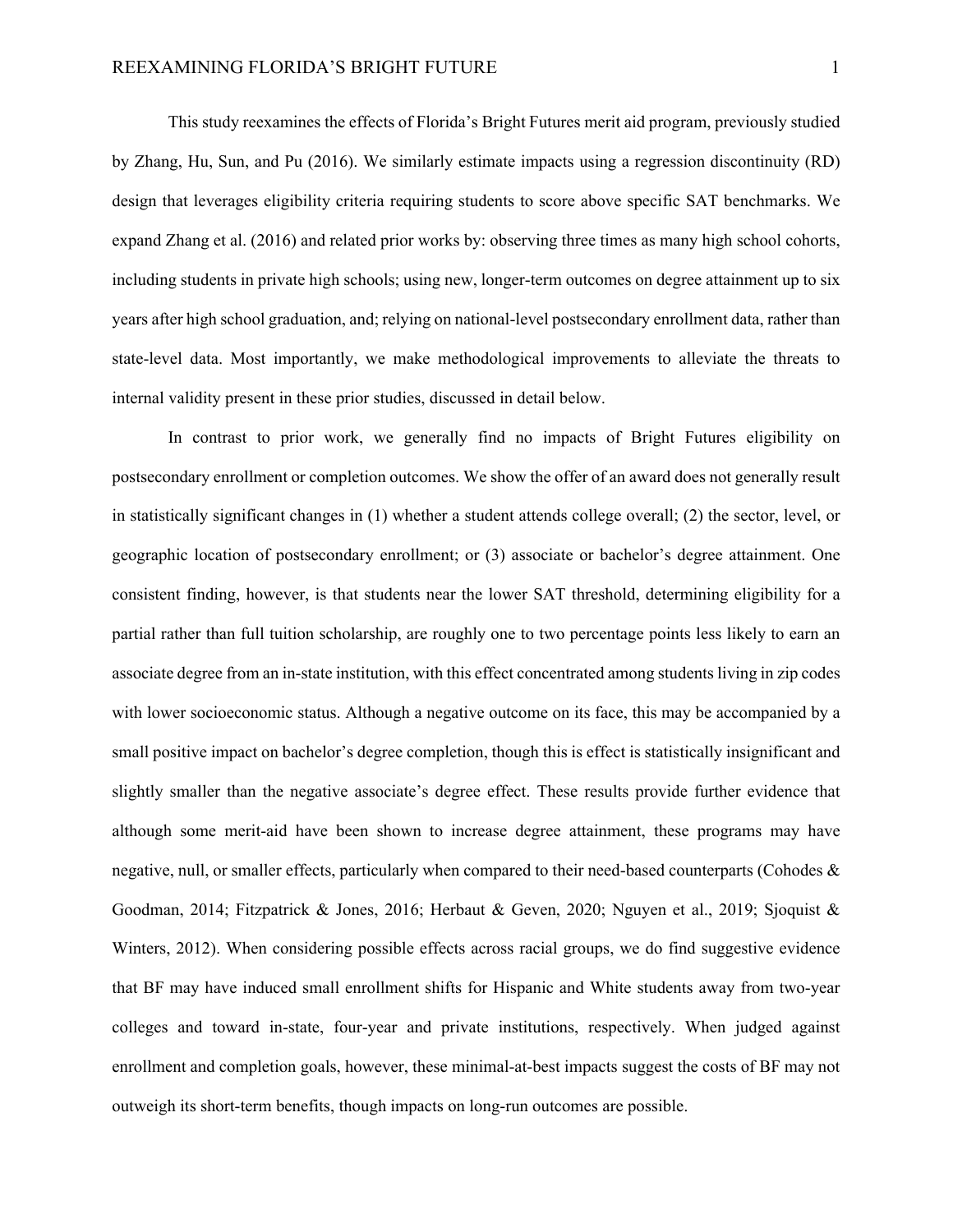Our study's findings have important implications for research and policy. In addition to our empirical contribution to the ongoing need versus merit aid debate, our replication and extension serves to correct prior inferences on Bright Futures and shows that some prevailing findings on aid programs may warrant revisiting in the presence of microdata, newer methods, larger sample sizes, and longer observation periods. Indeed, reviews and replications of prior studies into merit aid suggest prior findings may have been overstated and that these programs have minimal if at all impacts on enrollment and completion (Fitzpatrick & Jones, 2016; Sjoquist & Winters, 2012). Further, one of our study's methodological improvements serves as a strong example of the importance of proper implementation of regression discontinuity designs that rely upon test scores given endogenous retaking behaviors at ex ante known eligibility thresholds. Our findings also stand to inform public policy in Florida and states with similar merit programs. Florida has consistently decreased eligibility for BF over the last decade alone by raising eligibility thresholds each year from 2011-12 through 2013-14, in 2016-17, and again in 2019. These actions cut the proportion of all high school students in the state who would be eligible for a BF award nearly in half: from 38% in 2010-11 to 20% in 2016-17 (Florida Department of Education, 2019). Stronger evidence on the effectiveness of BF provides policymakers with better information on whether their program "works," and if such changes are supported. In all, our paper underscores the need for researchers and policymakers alike to take care when considering what "works," suggesting that they should draw implications from the entirety of available evidence rather than individual studies. Knowledge of this nature is particularly important as policy leaders continue to make tradeoffs between need- and merit-based programs, and our findings support a growing body of evidence suggesting that merit programs may do little to affect access and success outcomes given their allocation of funds to students who are already likely to enroll and succeed. This counters the traditional logic of financial aid, which is to reduce constraints or provide incentives for students who would otherwise not enrolled or succeeded (Dynarski, 2004; Long & Riley, 2007).

The remainder of the paper is organized as follows. First, we provide an overview of Florida's Bright Futures program and explicitly outline the study's research questions. Next, we review relevant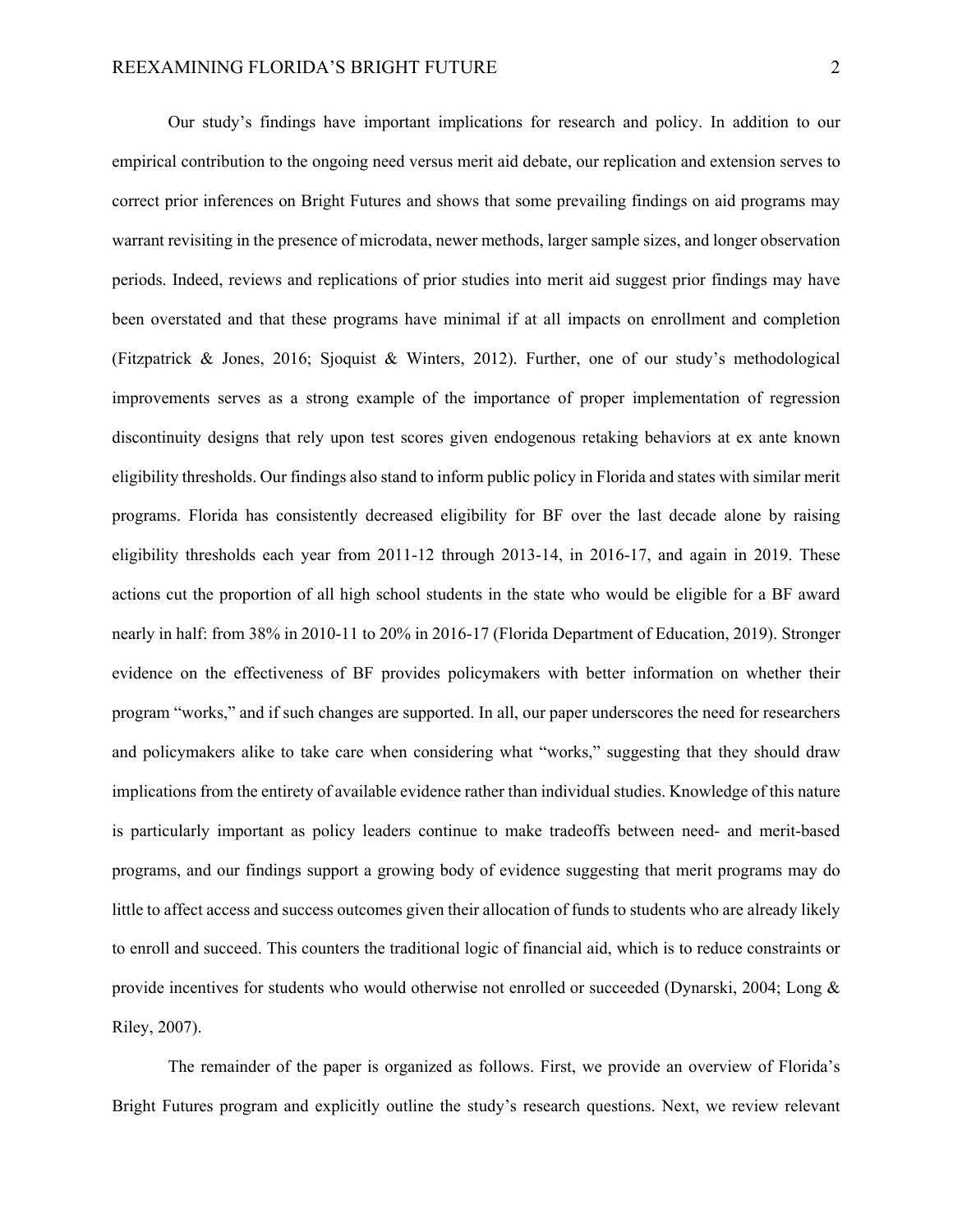literature on merit aid programs to situate our study and discuss prior works on BF itself. We then describe our data and empirical strategy, noting how both make considerable improvements upon existing evidence. We then present our primary results, robustness checks, and findings from a heterogeneity analysis across students' socioeconomic status and ethnicity. Here, we also dedicate considerable effort in working to replicate prior studies as close as possible given our more robust data and to carefully discussing why our inferences substantively vary from existing works. Finally, we conclude with a discussion of our findings, their contributions to extant literature, and their implications for policy.

#### **Background**

Florida's Bright Futures scholarship is one of the nation's largest merit programs, expending over \$423 million in 2010-11 (within our study window) to more than 179,000 students (Florida Department of Education, 2011). The scholarship is available to recent high school graduates who enroll in a degree program at an in-state public or private institution for at least six non-remedial credit hours. From 2004 through 2011, students with an SAT score of 970 or greater were eligible for the Florida Medallion Scholars (FMS) award, covering 75% of tuition and fees; this threshold increased to 980 in 2012. From 2004 through 2012, students scoring 1270 or higher were eligible for the more generous Florida Academic Scholars (FAS) award, covering 100% of tuition and fees plus a \$600 annual stipend for additional educational expenses.<sup>1</sup> In practice, the average annual award for FMS and FAS students in 2010-11 was \$2,124 and \$3,250, respectively (Florida Department of Education, 2011). Thus, crossing the 970/980 SAT threshold, which shifts students from no award to FMS (i.e., from \$0 to coverage for 75% of tuition and fees), appears to be a more substantial change in aid than crossing the 1270 threshold that shifts students from FMS to FAS (i.e., from 75% to 100%). To qualify for initial eligibility, students are also required to meet a weighted GPA threshold (3.00 for FMS and 3.50 for FAS) and complete community service hours (75 for FAS students in 2011, then 100 for FAS and 75 for FMS in 2012), which we are unable to observe. Bright

<sup>&</sup>lt;sup>1</sup> These SAT thresholds correspond to ACT scores of 28 for FAS and 20 for FMS (or 21 in 2012). Zhang et al. (2016) find that the SAT was more popular than the ACT in the mid-2000s, though both exams were popular.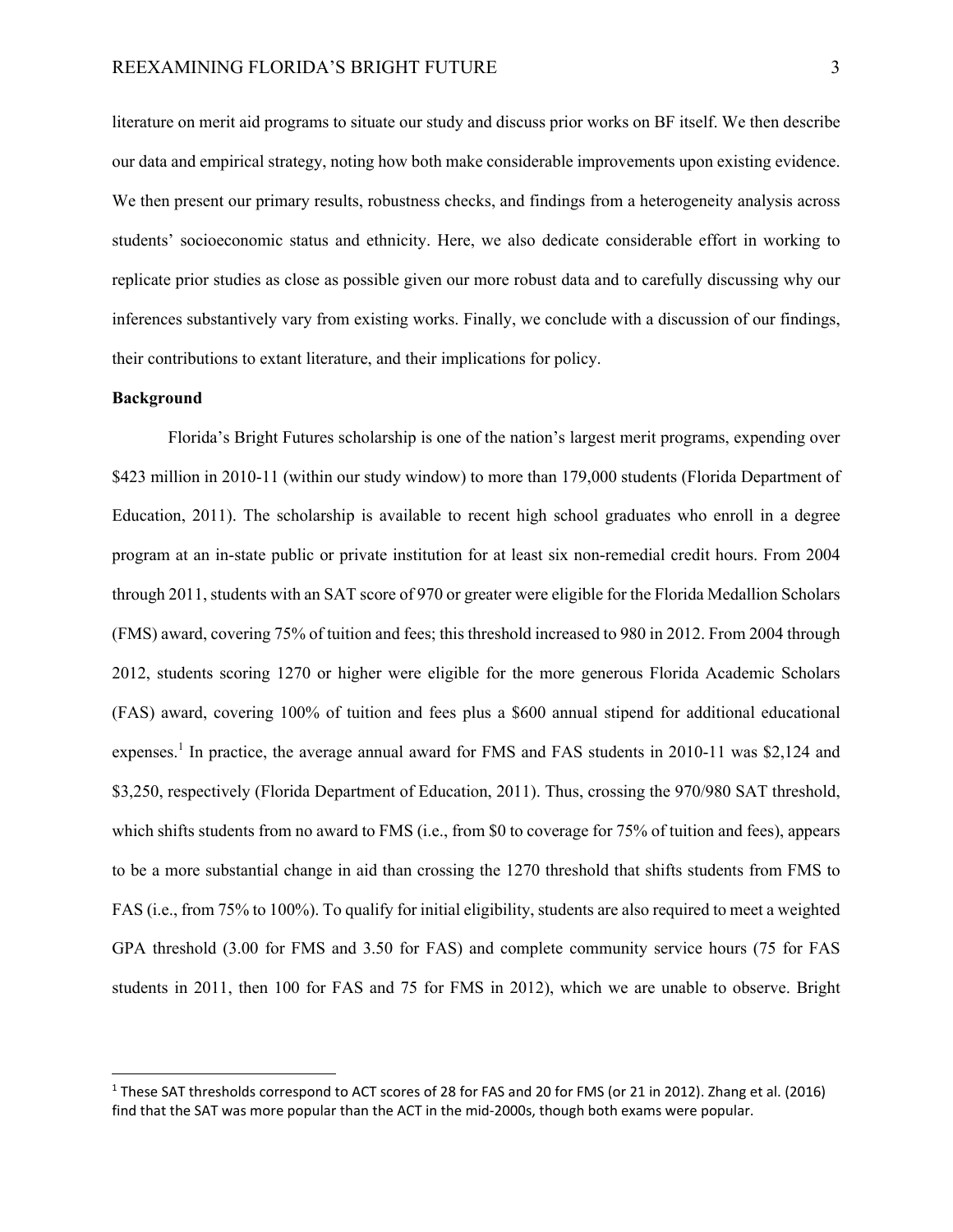Futures funding lasts through 100% of a program of study (120 credit hours or 5 years), and awards at private institutions are based upon credit hour costs at a comparable public college.

In this study, we leverage the Bright Futures SAT eligibility criteria described above to estimate causal impacts of the scholarship program on students' college enrollment and degree completion outcomes. Specifically, we answer the following research questions:

- 1. Does eligibility for a Bright Futures award affect college enrollment overall or by level (two or four year), sector (public or private), or location (in or out of state)?
- 2. Does eligibility for a Bright Futures award affect degree attainment overall or by type (associate or bachelor's) or timeframe (four or six years)?

We further consider these questions across student subgroups, including ethnicity and a measure of socioeconomic status.

### **Literature Review**

Financial aid is generally meant to influence students' college cost-benefit decisions. By reducing affordability constraints, aid may lead students considering postsecondary education to ultimately enroll and may similarly alter students' colleges choice by affecting where they enroll. Indeed, grant aid reduces the costs associated with an investment in human capital (i.e., postsecondary education), allowing students to expect larger net benefits (Becker, 1975). A robust body of evidence has documented the generally positive effect of aid on college-going (Dynarski & Scott-Clayton, 2013; Page & Scott-Clayton, 2016). While we know financial aid impacts access and attendance in these ways, it also affects outcomes like persistence, completion, and labor-market earnings (Bettinger et al., 2019; Denning et al., 2019; Nguyen et al., 2019). Evidence on these effects of grant aid focuses on aid from many sources, including states, offering various need- and merit-based awards (Bettinger et al., 2019; Dynarski, 2008; Sjoquist & Winters, 2012).

Recent meta-analytic evidence suggests need-based aid may produce stronger effects than merit aid, particularly for student persistence and completion. Across 43 studies, Nguyen et al. (2019) found grant aid improved persistence and attainment by 1.5 to 2 percentage points overall, but found effects for merit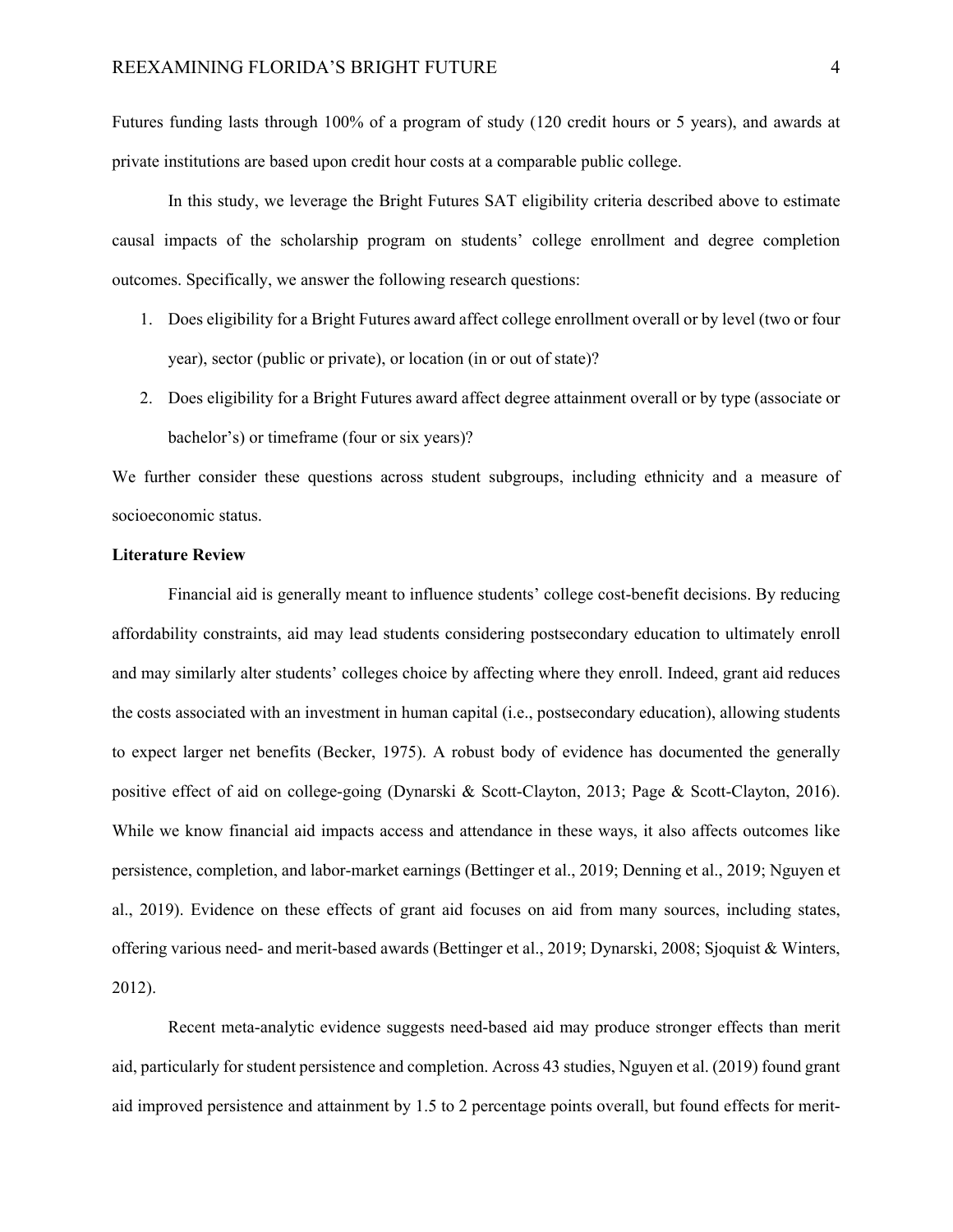only awards were consistently lower than need-only awards for year-to-year persistence and on-time completion (0-2.1 percentage points for merit awards compared to a stable 2.5 points for need). In a systematic review of quasi-experimental studies on financial aid programs, Herbaut and Geven (2020) similarly observed lower average effect sizes of merit aid programs compared to need-based counterparts for enrollment and completion outcomes. Despite the generally positive, albeit small effects in the merit aid literature, there is also rigorous evidence to suggest merit aid could have negative impacts on students' outcomes by way of enrollment diversion toward lower-quality or under-resourced institutions (e.g., Cohodes and Goodman (2014)).

 State merit aid programs have many goals and rely upon multiple mechanisms to influence students' academic outcomes. Bettinger et al. (2019) describe these goals to include signaling academic performance standards, which may increase academic effort and high school completion; reducing liquidity constraints to propel postsecondary enrollment and attainment rates while simultaneously reducing hazards to completion (e.g., the need to work); and decreasing "brain drain" by increasing the likelihood that academically-talented students remain in-state for college and subsequent workforce participation. A large body of evidence has documented the generally successful record of merit aid in accomplishing these aims (e.g., Castleman and Long (2016); Cornwell, Mustard, and Sridhar (2006); Pallais (2009); Scott-Clayton (2011)). The notable exception is the post-baccalaureate or long-term retention of awardees, where effects remain null or very small for large state programs (Bettinger et al., 2019; Fitzpatrick & Jones, 2016; Sjoquist & Winters, 2014). Our study contributes to this body of evidence by replicating and extending prior works on one of the nation's largest merit programs and by examining its impacts across many of these primary aims: enrollment, out-migration for college, and attainment—all of which we further consider across students' ethnicity and socioeconomic status.

Summarizing studies that estimated impacts of state merit programs on college enrollment, Deming and Dynarski (2010) find that, on average, reducing college costs by \$1,000 increases the likelihood of enrollment by 4 percentage points. These studies include estimates of many large state programs, including the BF-peer HOPE scholarships in Georgia and Tennessee (Dynarski & Scott-Clayton, 2013; Singell &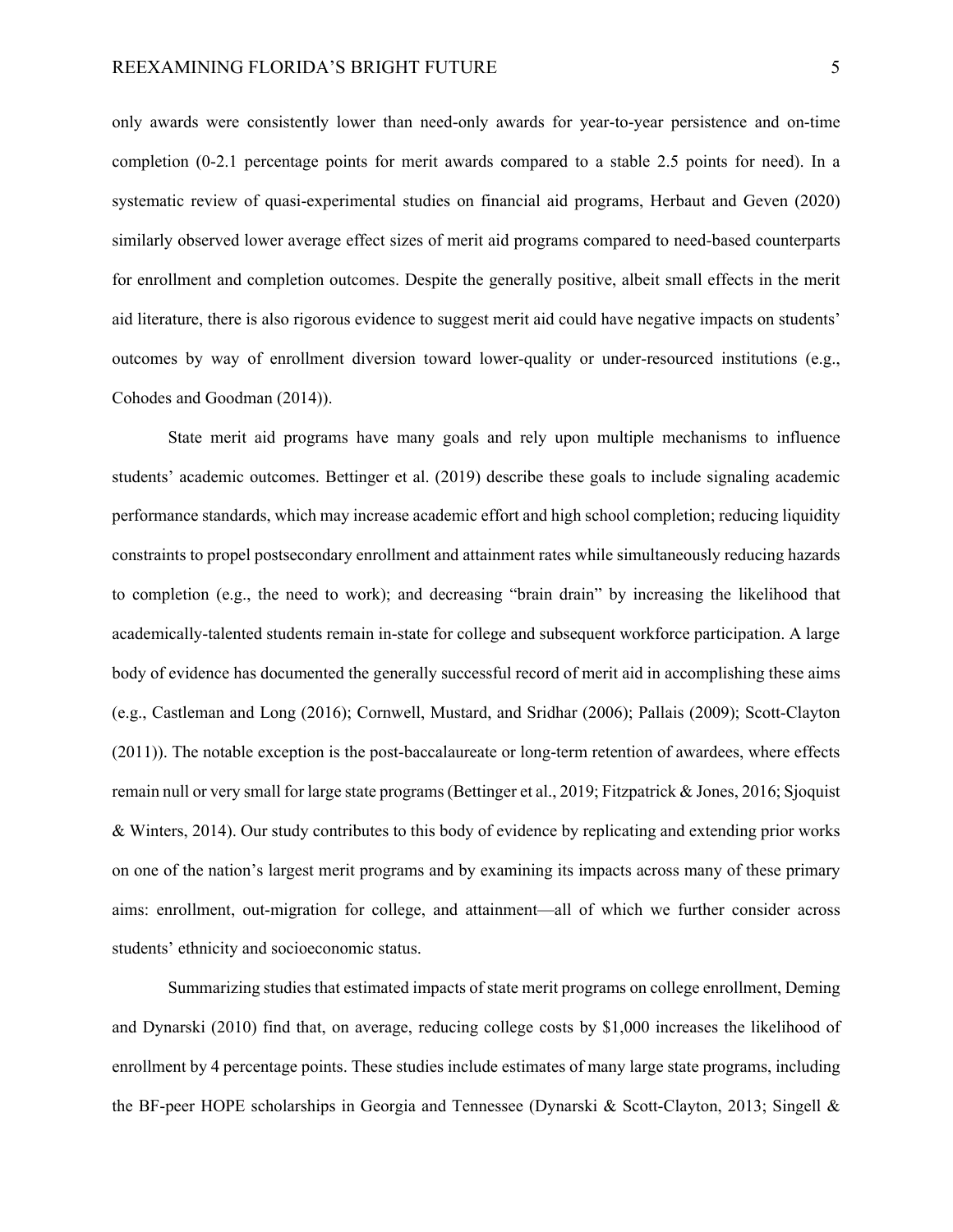Stone, 2002). Among other programs in the southern United States, Dynarski (2003) estimated a 3.6 percentage point increase in the probability of attending college given an offer of aid. The Herbaut and Geven (2020) systematic review considered the effects of merit programs on overall college enrollment of disadvantaged student populations and noted six study effects ranging from -2.6 to +4.2 percentage points. On the college choice margin, Cohodes and Goodman (2014) found large effects of the merit-based Adams Scholarship in Massachusetts, suggesting it induced diversion of 6.9 percent of students at the eligibility threshold away from award-ineligible institutions toward eligible institutions. Yet, even for the universal (not need- or merit-based) Knox Achieves program, Carruthers and Fox (2016) found diversion effects of one to five percentage points away from ineligible institutions. On the attainment front, the Nguyen et al. (2019) meta-analysis found merit aid programs increased the likelihood of on-time graduation by approximately 2.1 percentage points. Dynarski (2008) similarly found that merit programs in Georgia and Arkansas increased attainment by three to four percentage points. While some studies show that merit aid has no impacts (e.g., Fitzpatrick & Jones, 2016; Sjoquist & Winters, 2012), the preponderance of existing work suggests aid does affect college enrollment and completion—typically providing impacts of 2-4 percentage points across studies on any given margin.

#### *Bright Futures*

Given the size of Florida's program, many prior student- and institution-level studies have explored the scholarship's effects on high school course-taking behaviors, college enrollment, and out-of-state migration for college. At the high school level, Harkreader, Hughes, Tozzi, and Vanlandingham (2008) found, based upon a multivariate regression, that BF may have increased students' enrollment in college preparatory courses. At the extensive enrollment margin, Harkreader et al. (2008) also used a logistic regression to suggest students eligible for a Bright Futures award were roughly 9 percentage points more likely to attend college and noted descriptive decreases in the state's rates of out-migration. Zhang, Hu, and Sensenig (2013) similarly estimated impacts on postsecondary enrollment by sector and location using institution-level data from the Integrated Postsecondary Education Data System in a difference-in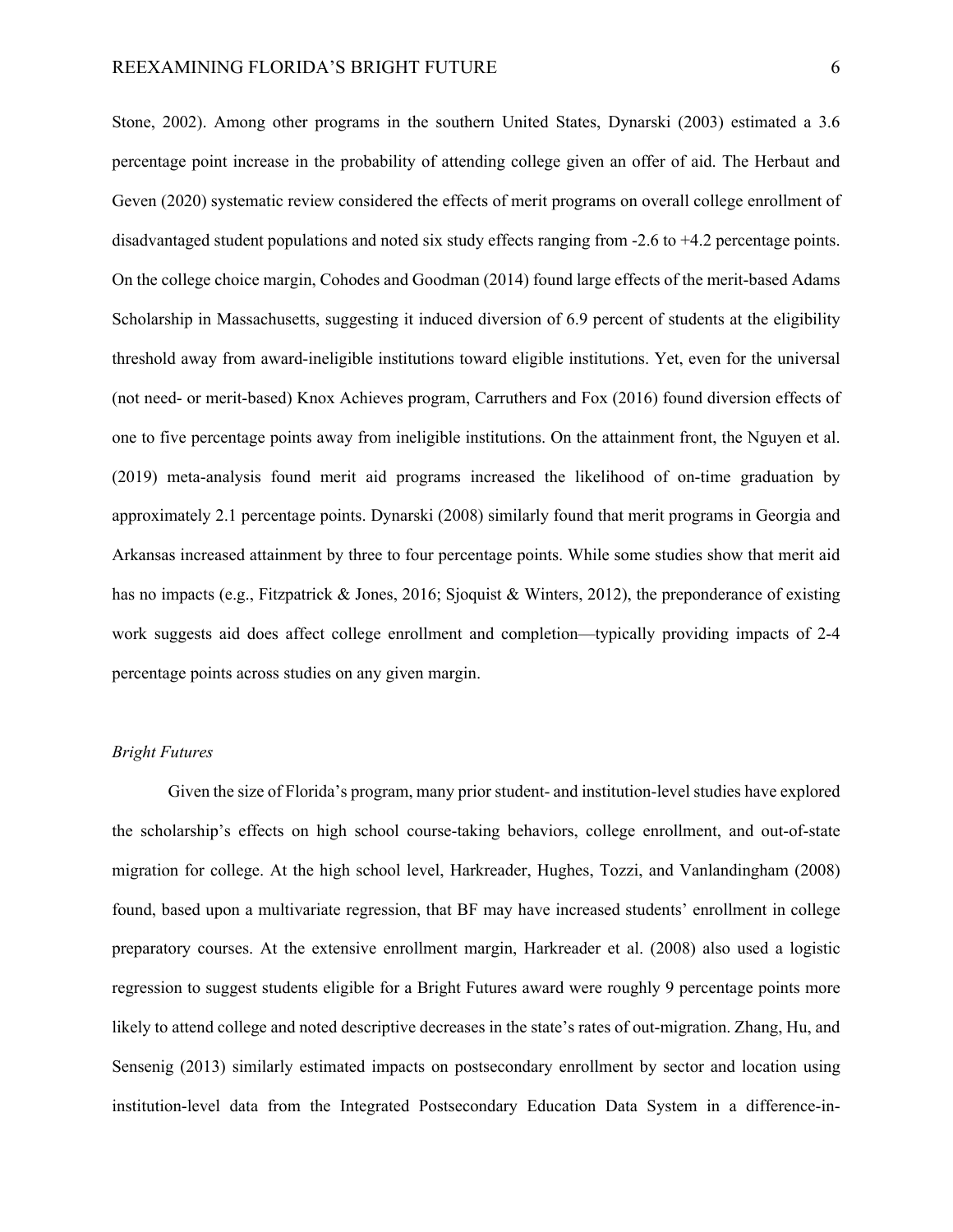differences framework. The authors found Bright Futures to be associated with increased first-time, fulltime enrollment counts of 22-24% by campus and reduced out-of-state migration of 8.1 percentage points in aggregate. For each of these studies, effects varied by students' socioeconomic status and/or ethnicity, and other prior work has suggested the program's merit-based design theoretically favors higher-income households who, on average, have higher SAT scores (increasing the likelihood they earn a full FAS award) and spend less on the state lottery that partially funds the program. Stranahan and Borg (2004) estimated net benefit of \$2,200 for these higher SES households compared to a net loss of \$700 for lower SES households (given lower SAT scores which led to a reduced likelihood of scholarship receipt overall or to receipt of the partial FMS award).

The most relevant and causal prior work to our study is that of Zhang et al. (2016), whose study of the Bright Futures program produced some of the largest effects on college choice found in the literature. The authors similarly used a regression discontinuity design to estimate impacts of Bright Futures on students' attendance at any public college in Florida and on the sector of college attendance for students in the 2004 through 2006 high school cohorts. In their preferred specification, Zhang et al. (2016) report that eligibility for the higher FAS award increased the likelihood of enrollment at a Florida public college by 6 percentage points. On the college choice margin, the authors concluded FMS- and FAS-eligible students were a sizeable 11.5 and 7 percentage points more likely to enroll at a public four-year institution (compared to a public two-year, though FAS and FMS awards can be used at both), respectively. Indeed, the authors note that "increase represents an approximately 50% increase in the probability of attending four-year vs. two-year colleges" (p. 132). There are, however, a number of potential limitations with this prior quasiexperimental evaluation of Bright Futures. Of note, Zhang et al. (2016) rely on administrative data from the Florida Education Data Warehouse, preventing them from observing private high school graduates, outof-state college enrollments, or in-state enrollments at private colleges. As subsidies might induce students to stay in-state or attend more expensive, private colleges, this limitation may bias inferences. More importantly, however, the primary running variable used in their RD analysis was each students' highest SAT score, rather than initial SAT. Given that half of SAT-takers retake the exam, manipulation of the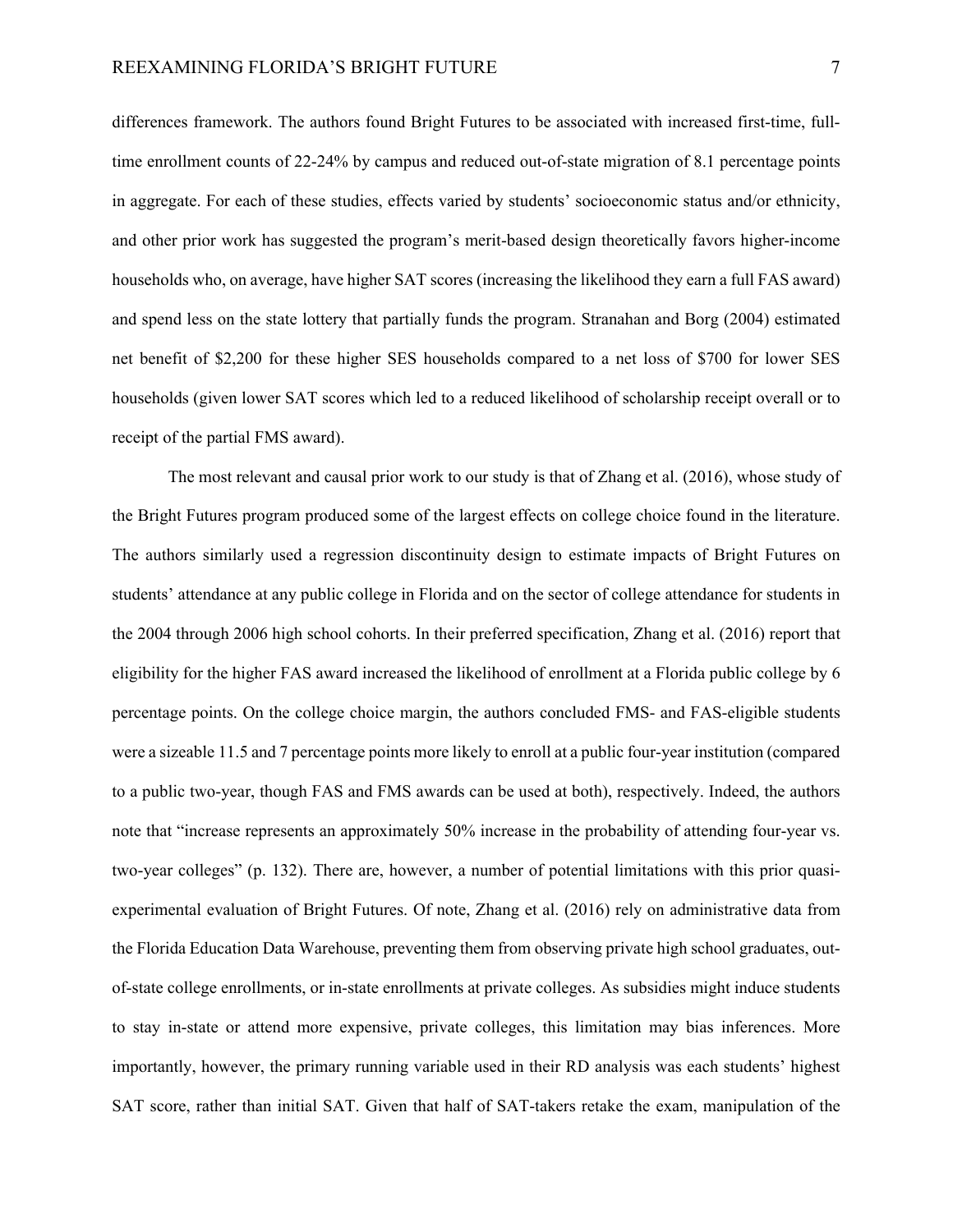assignment mechanism threatens the internal validity of the RD design (Goodman, Gurantz, & Smith, 2020).

We replicate and extend these prior works on Bright Futures to consider its effect on college enrollment and degree completion given conflicting evidence in extant literature on the direction and magnitude of effects of state merit programs. While we strengthen this body of evidence overall, we also contribute to emerging findings suggesting the effects of need-based programs may dwarf those of their merit-based counterparts. Our study also seeks to inform policy in an environment that continues to debate the costs and benefits of state investment in need versus merit awards. In all, we help answer whether Bright Futures "works," and, if so, on what margins and for which students. To accomplish these aims, we make several improvements upon these prior works. Our data encompass additional and more recent cohorts of high school students, which we additionally observe for a longer period to estimate impacts on longer-run outcomes. We are also able to observe students in public and private high schools and the full picture of postsecondary enrollment and attainment outcomes: enrollment by level (two- or four-year), sector (public or private), and location (in-state or out-of-state), as well as attainment of any degree by level (associate or bachelor's) and location (in-state or out-of-state) up to six years after high school graduation. This more robust set of data allow us to observe students and outcomes that have been blind to prior works. Further, our empirical strategy also alleviates prior threats to internal validity by using students' first SAT score as the primary assignment mechanism, which allows us to yield valid causal inferences on the effect of Bright Futures.

#### **Data and Methods**

Our study leverages student-unit data from the College Board and covers the universe of SAT test takers in Florida's public and private high schools. College Board population data allow us to observe students' entire SAT test history and a variety of other factors, including gender, ethnicity, SAT writing performance (a third component of the SAT not used as award eligibility criteria), and PSAT test taking. We match these records to National Student Clearinghouse data on postsecondary outcomes, which also allow us to observe in-state and out-of-state enrollment at public and private postsecondary institutions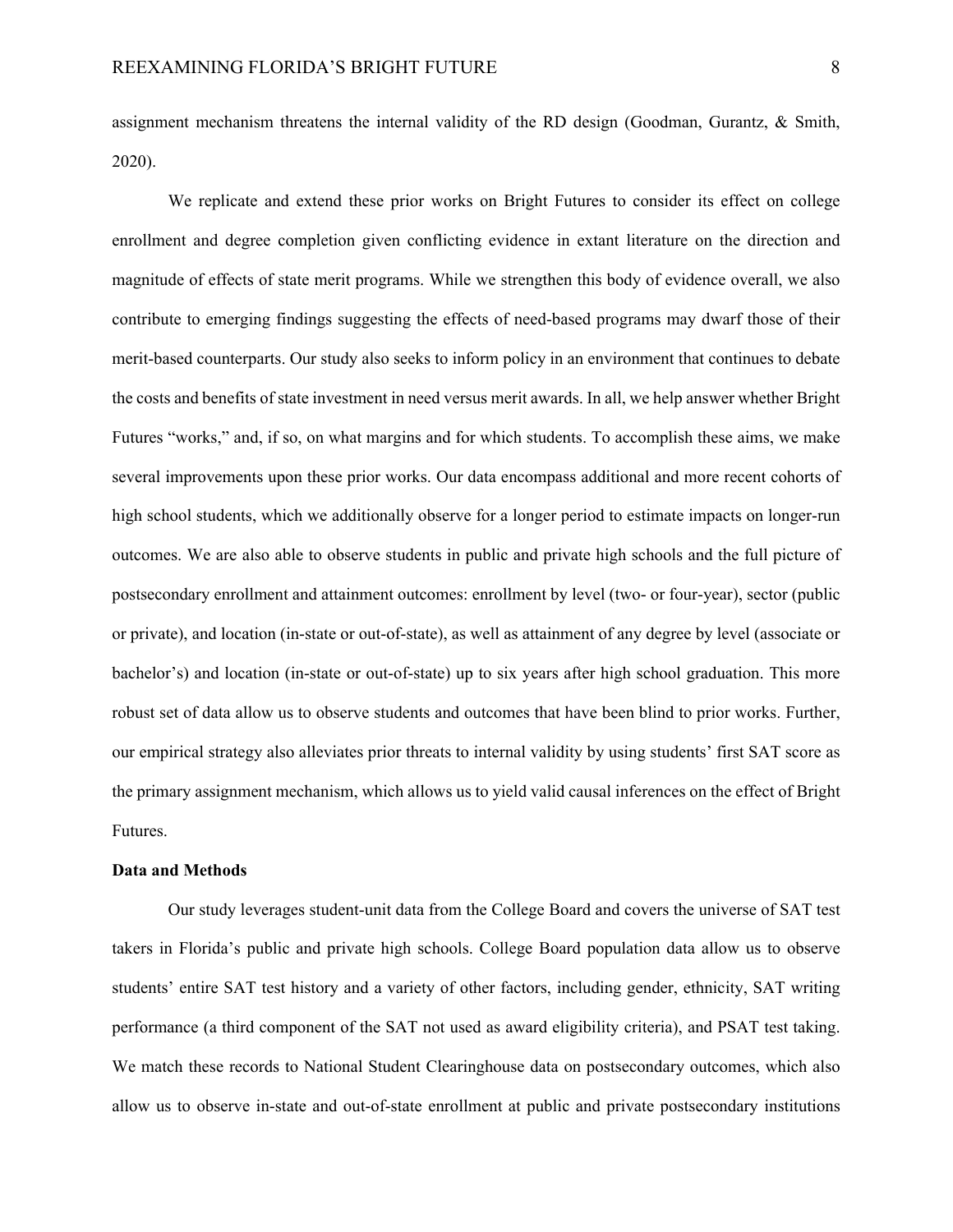nationwide, as well as any degree outcome by level and year (Dynarski, Hemelt, & Hyman, 2015). We focus our sample on the 2004 through 2012 high school cohorts so that we can observe degree completion outcomes up to six years after high school graduation.

Table 1 presents selected descriptive statistics for students in our analytic sample whose first SAT score falls within 60 points of an eligibility threshold. This subset captures more than 220,000 students near the FMS SAT threshold (970, or 980 in 2012) and over 71,000 students scoring within 60 points of the 1270 FAS SAT threshold, representing nearly eight times as many students as Zhang et al. (2016). Roughly half of each sample are female, and the demographic composition reflects that of Florida's population; the majority are White, with Hispanics representing the second largest ethnic group. Additionally, as expected, students near the higher-scoring FAS threshold have higher 10th and 11th grade PSAT outcomes and higher SAT writing scores than the (relatively) lower-scoring FMS students. Across our outcomes of interest, students near the lower FMS threshold are equally split across attendance at in-state, two- and four-year public institutions where Bright Futures awards can be used, whereas FAS students enroll in public, in-state four-year and out-of-state (ineligible) institutions at substantially higher rates. Finally, while both groups appear more likely to earn a bachelor's degree from an in-state institution, nearly 60% of the FMS subsample earned any degree (associate or bachelor's) within six years of high school graduation compared to over 72% of the FAS subsample.

#### *Regression Discontinuity Design*

We estimate the causal impact of Florida's Bright Futures program on this sample of students using a regression discontinuity design that exploits variation in eligibility for an award around the FMS (970/980 SAT) and FAS (1270 SAT) thresholds. This design allows us to estimate the impact of BF eligibility by comparing outcomes for BF-eligible students just above a respective threshold to similar yet BF-ineligible peers just below the threshold. As we cannot observe scholarship receipt, we begin by estimating the intentto-treat (ITT) parameter, interpreted as the causal effect of the scholarship offer for students local to these cutoffs, based on their initial SAT exam. Formally, we first estimate a reduced-form specification given by equation (1):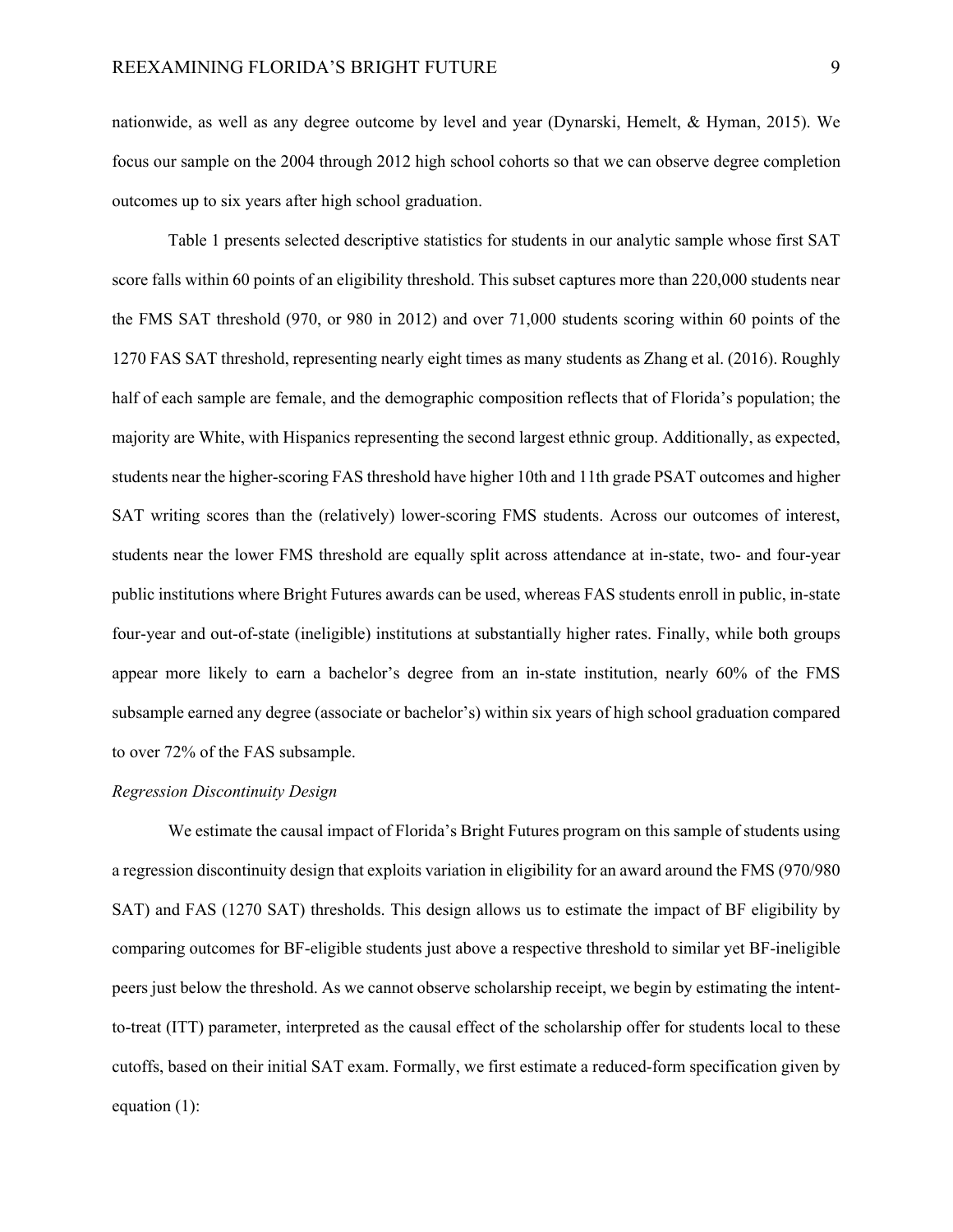$$
Y_{it} = \beta_0 + \beta_1 Elligible_{it} + \beta_2 SAT_{it} + \beta_3 Elligible_{it} \times SAT_{it} + \theta_t + \mathbf{X}_i' \phi + \varepsilon_{it}
$$
 (1)

where  $Y_{it}$  is an outcome for student *i* in cohort *t*, *Eligible*<sub>it</sub> equals 1 if a student scored above the relevant SAT cutoff, and  $SAT_{it}$  is a student's first SAT score, centered at the respective cutoff.  $\theta_t$ are high school cohort dummies to restrict comparisons to students in the same graduation year, and  $X_i$  is a vector of baseline observable characteristics included only for robustness (sex, ethnicity, PSAT participation and scores, and SAT writing score).  $\beta_1$  is the parameter of interest, the ITT effect of eligibility for a BF award. We estimate equation (1) separately at each eligibility threshold and report results using a 60-point SAT bandwidth to mirror Zhang et al. (2016), linear specifications, and heteroscedastic-robust standard errors, though our results are robust to a series of alternate bandwidths and functional forms described later.

A regression discontinuity design yields valid causal inferences under several conditions, which are satisfied in our sample. First, though we include background characteristics in our estimation for robustness, our sample achieves covariate balance across these factors at the eligibility thresholds as shown in Appendix Table 1. The only observed difference reaching traditional significance is between PSAT scores for students at the FAS threshold when samples are conditioned on PSAT-taking, though these differences amount to less than one test point. Second, when using initial SAT as the primary running variable, we observe a smooth distribution of students' SAT scores in Figure 1. This distribution presents with no evidence of bunching that might indicate students are able to sort themselves in relation to the identified thresholds, even though the SAT eligibility criterion is ex ante known to students. We do, however, observe that students are aware of these thresholds as those scoring below the lower FMS and higher FAS thresholds are roughly 6 and 9 percentage points more likely to retake the exam than students just above (Appendix Figures 1 and 2), with no evidence that retake rates change discontinuously at any other point in the SAT distribution. These increased retake rates among students just below the eligibility thresholds lead to a distribution of maximum SAT scores shown in Figure 2, which resembles the primary distribution of scores in Zhang et al.'s (2016) study and presents a clear violation of this fundamental RD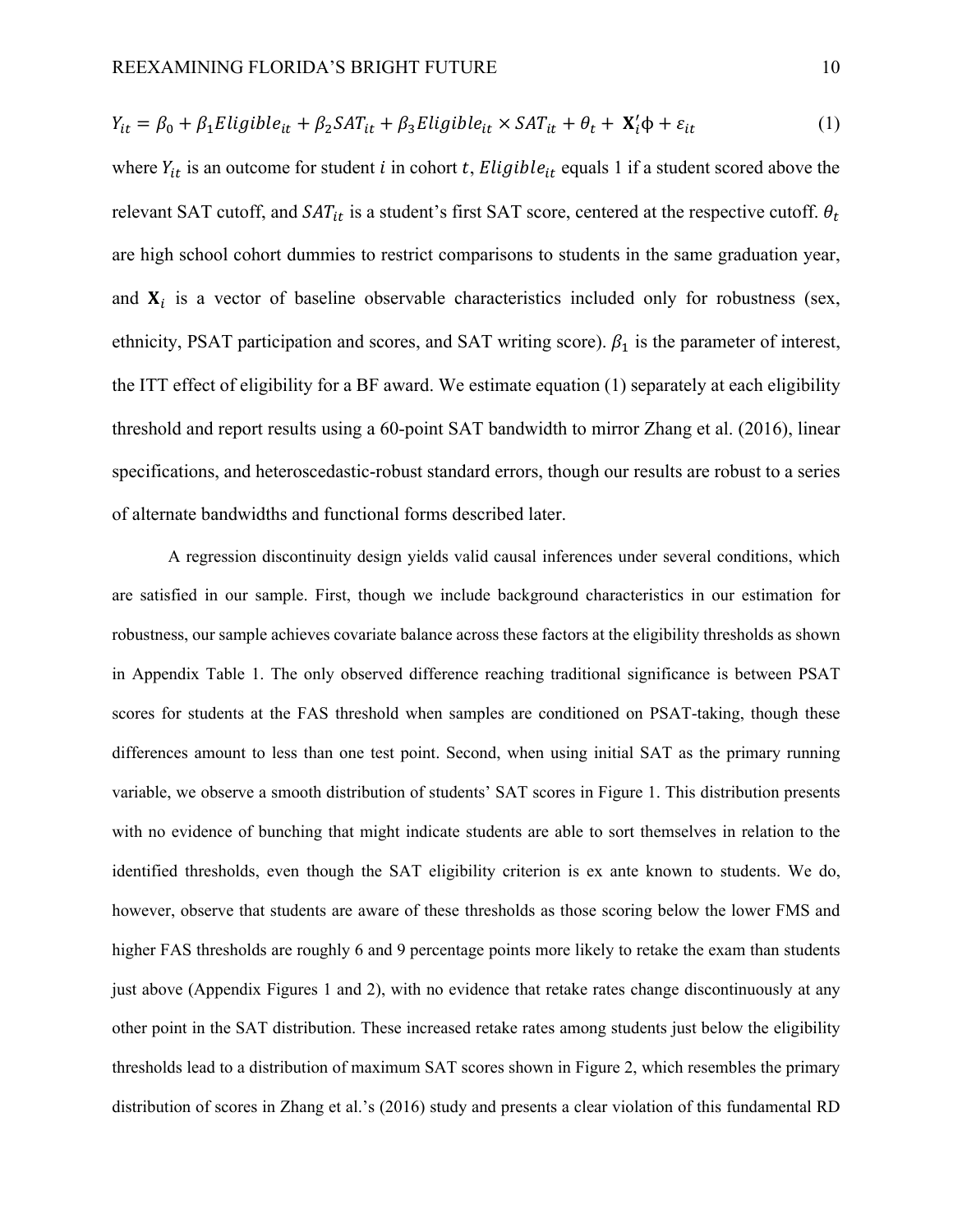assumption. This supports our use of students' initial SAT score as the primary assignment mechanism, which has also been used by Goodman, Gurantz, & Smith (2020). Finally, we are unaware of other interventions occurring concurrently at these thresholds which would confound estimates and have not found information or concerns in prior literature on Bright Futures to suggest otherwise.

#### *Instrumental Variable (Fuzzy RD) Approach*

As is customary with regression discontinuity designs implemented in the presence of multiple assignment mechanisms or with unknown fidelity of implementation, we also implement a "fuzzy" RD using a two-stage least-squares or instrumental variable (IV) approach that leverages our running variable from the sharp design above (Imbens & Lemieux, 2008; Lee & Lemieux, 2010). Our ITT estimates assume that students who surpassed a respective SAT threshold were ultimately offered either the FMS or FAS award. There are, however, additional qualifications unobservable to us (i.e., GPA and community service). Given this fact, our inability to observe actual aid receipt, and endogenous SAT test retaking behaviors noted above, we use an instrument defined as ever receiving an SAT score above the eligibility threshold. That is, we first model the likelihood a student is ever eligible for a BF award as a function of their first SAT score and then use that predicted likelihood of an FMS or FAS offer as an instrument for BF eligibility. This approach is given by equation (2):

$$
BF_{it} = \alpha_0 + \alpha_1 Elligible_{it} + \alpha_2 SAT_{it} + \alpha_3 Elligible_{it} \times SAT_{it} + \mathbf{X}_i' \Omega + \varepsilon_{it}
$$
  
\n
$$
Y_{it} = \pi_0 + \pi_1 \widehat{BF}_{it} + \pi_2 SAT_{it} + \pi_3 Elligible_{it} \times SAT_{it} + \mathbf{X}_i' \Gamma + \varepsilon_{it}.
$$
\n(2)

Here, the first stage predicts the likelihood student  $i$  in cohort  $t$  was ever eligible for a BF scholarship ( $BF_{it}$ ) at the margin, and  $\alpha_1$  represents the difference in the probability of being eligible for BF between students who are just above and just below the SAT threshold, given their first score. The second stage predicts the same  $Y_{it}$  outcomes but instruments for BF eligibility. Here,  $\pi_1$  is the Local Average Treatment Effect (LATE) of BF eligibility under an assumption of compliance for students near the SAT thresholds.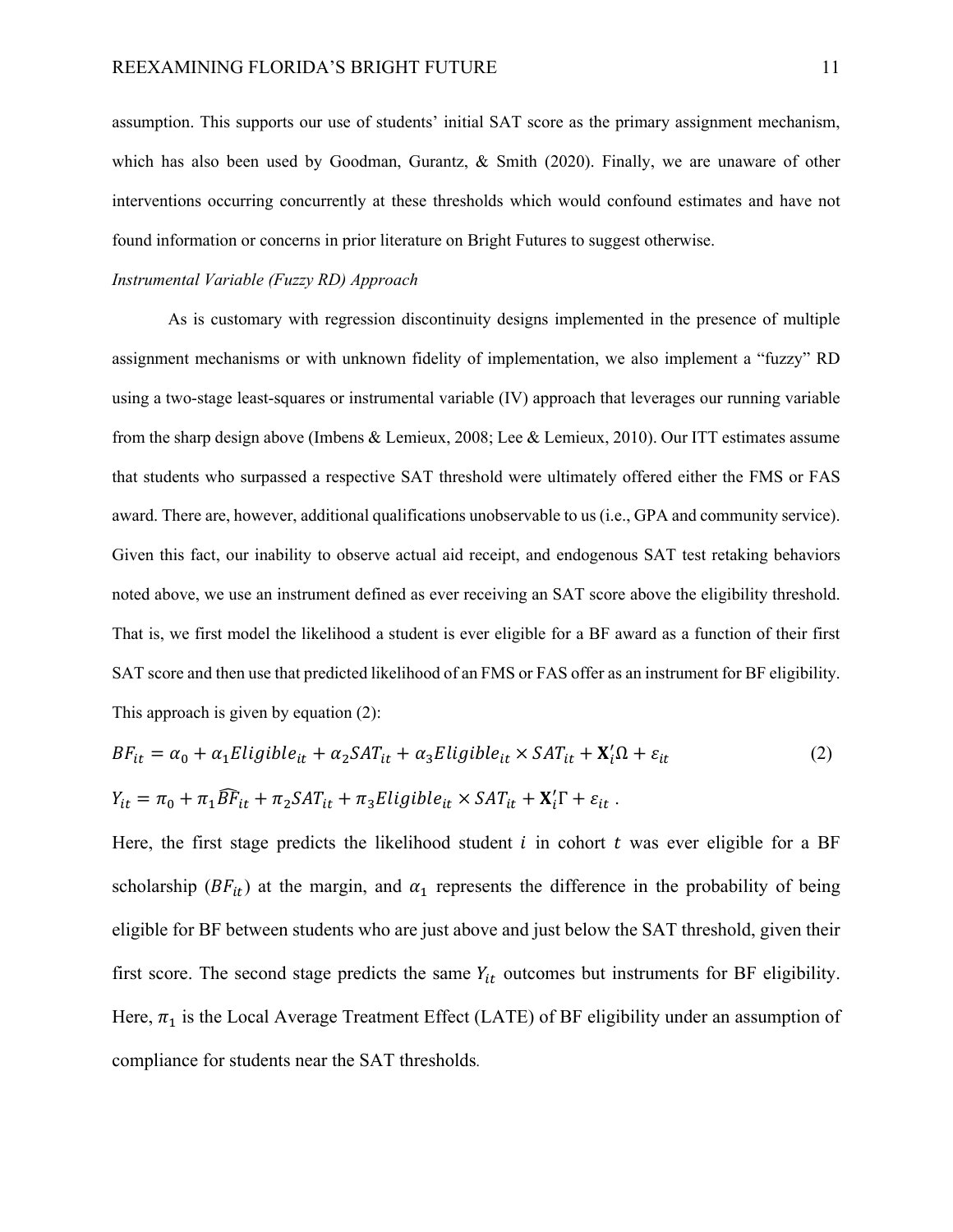Like RD designs, instrumental variable methods produce valid causal inferences under certain assumptions, including relevance, exclusion, exchangeability, and monotonicity (Angrist, Imbens, & Rubin, 1996). Our instrument is relevant to treatment assignment given that students must pass an SAT threshold on any attempt to eventually qualify for a Bright Futures award. This is true whether students also surpass the weighted GPA and community service thresholds or not as all criteria must be met. It is known that students often retake the SAT exam, and roughly 60% of students just below the thresholds in our sample eventually receive a sufficient SAT score, qualifying them in part for a BF award (Appendix Figures 3 and 4). Our instrument also plausibly meets the exclusion restriction given that surpassing any given SAT threshold should not affect students' college enrollment or degree attainment outcomes except through the receipt of aid or other resources associated with such an achievement (i.e., as modeled here through the receipt of a Bright Futures award).<sup>2</sup> SAT scores are associated with enrollment and completion outcomes, but our instrument is a binary indicator of any SAT score surpassing a respective FMS or FAS threshold, not the SAT scores themselves. In this context, the guarantee of aid to cover postsecondary expenses in whole or in part via an FMS or FAS award (through qualification via the instrument) likely sends a positive signal to students of their academic abilities and promise, providing motivation to enroll and complete. One possible violation of the exclusion restriction in our case could be effects of BF on students' general motivations or preparations for college regardless of aid eligibility or receipt, though studies generally find that the financial payment is typically the motivating factor (e.g., Gurantz et al. (2017)), and the presence of aid programs that produce null results also point against this being a common occurrence. Next, our instrument meets the exchangeability (or independence) assumption given that the possibility of achieving a SAT score above a respective threshold is available to all students in our sample. For robustness, we also condition our estimates on baseline characteristics to control differences in students' observable demographic and academic outcomes and to test this ignorability, and our inferences remain unchanged to

 $2$  Another possibility is that reaching the award threshold might alter students self-confidence, though studies generally find that the financial payment is typically the motivating factor (e.g., Gurantz, Hurwitz, and Smith (2017)), and the presence of aid programs that produce null results also point against this being a common occurrence.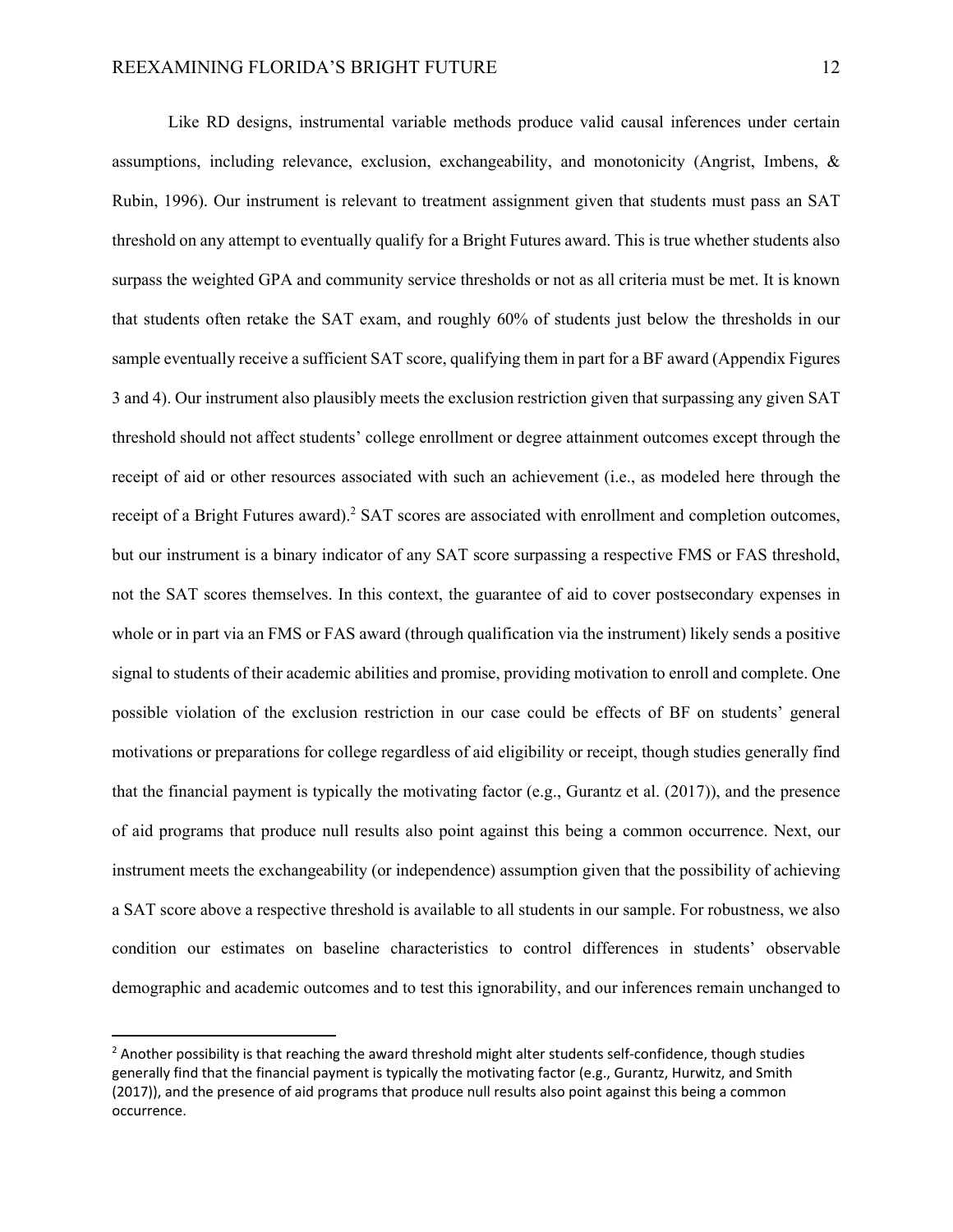this inclusion. Finally, we assume monotonicity or "no defiers" in that there should be no students who decline the award if they surpass the threshold or would (somehow) be offered or accept an award if they fell below. We note in our interpretations that IV impacts of the local average treatment effect are relevant just to compliers and not the full population.

Our fuzzy RD approach allows us to address the likelihood that probabilities of receiving an FMS or FAS offer do not sharply jump from 0 to 1 as students surpass a respective SAT threshold given unobservable GPA and community service requirements. In practice, this first-stage may produce a lower bound estimate of the LATE. We are, however, reasonably confident in our estimates given that we still achieve modest first stages of 28 and 37 percentage points and that prior work on Bright Futures showed test scores strongly determined eligibility. While Zhang et al. (2016) were limited by their inability to observe private high school graduates and private and out-of-state postsecondary enrollments, their administrative data did allow them to observe students' GPAs and ultimate BF awards. Comparing students' presence in Bright Futures award files against a classifier based solely on ACT/SAT scores resulted in minimal misclassification, motivating the authors' use of scores as their primary running variable. For their overall analysis, Zhang et al. (2016) found that test scores accurately classified 22,058 of 22,240 students in the 2004 high school cohort, resulting in a misclassification rate of only 0.82%. This rate was 0% in 2005 and 0.33% in 2006. In their sub-analysis focused only on students with SAT scores, this rate ranged from only 2.3-3.1%.

#### **Results**

Across our reduced-form and instrumental variable estimates, we generally find that eligibility for a Bright Futures award does not result in statistically significant changes in (1) whether a student attends college overall; (2) the sector, level, or geographic location of postsecondary enrollment; or (3) associate or bachelor's degree attainment. Table 2 presents these results for our primary college enrollment outcomes. The largest positive reduced-form point estimates are a 0.33 percentage point increase in four-year public enrollment at the lower FMS threshold and a 0.58 percentage point increase in four-year private enrollment at the higher FAS threshold, with both estimates precisely estimated yet statistically insignificant.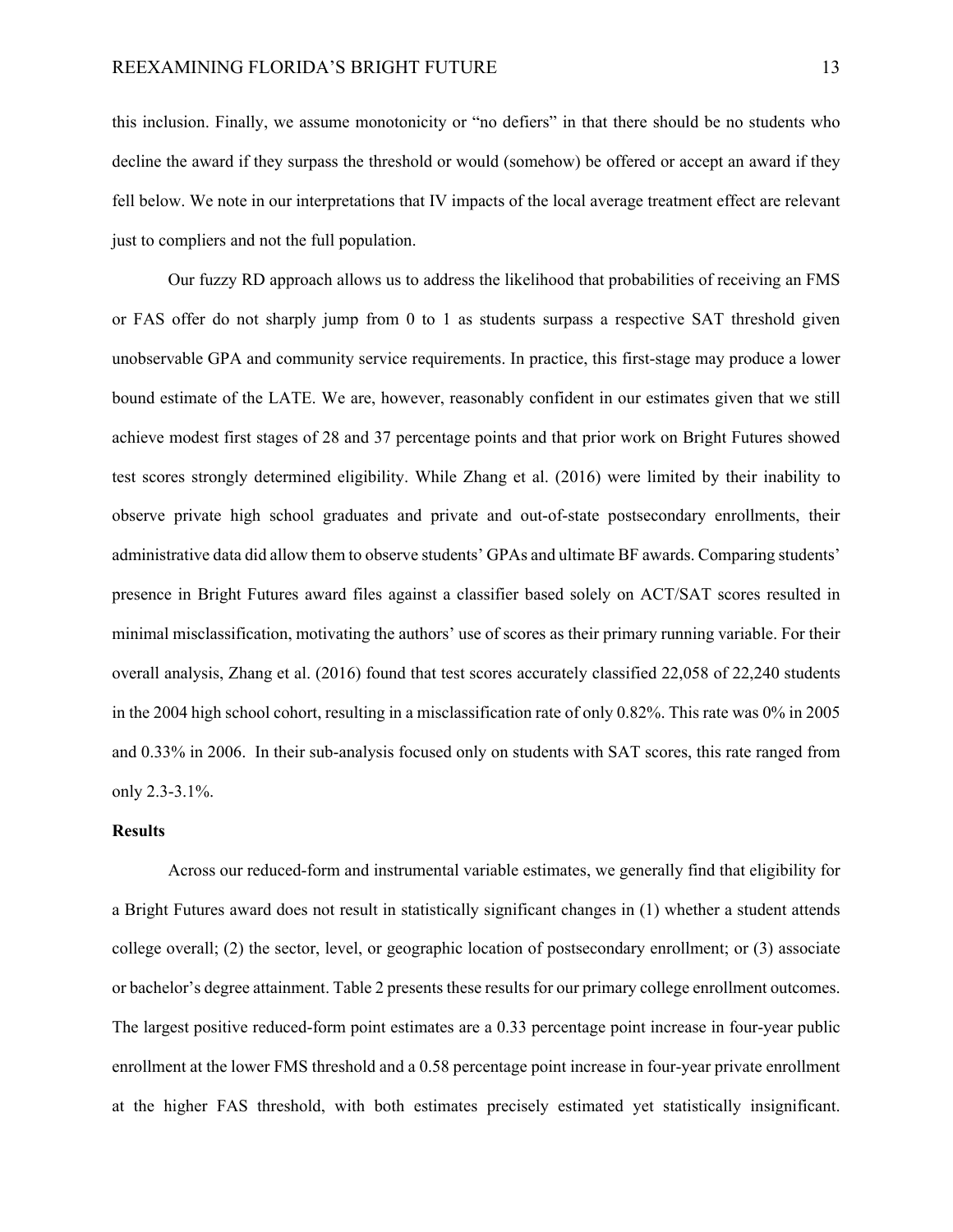Regression discontinuity plots for in-state enrollment by sector and level, as well as any out-of-state enrollment, are included in Figure 3 for the FMS threshold and Figure 4 for FAS. As expected, all figures depicting effects at the enrollment margins present with minimal discontinuities between eligible and justineligible peers. Instrumental variable estimates are presented in the same place (Table 2). These figures are still small, yet even with tens or hundreds of thousands of observations, a modest 28-37 percentagepoint first-stage precludes us from rejecting some small but potentially meaningful impacts. We can, however, confidently reject the large effects observed in prior studies. The largest impacts—statistically insignificant but consistent with reduced-form estimates—show that higher-scoring FAS students may have shifted in-state enrollment out of four-year, public colleges into private colleges by 2 percentage points.

Table 3 presents reduced-form and instrumental variable results for Bright Futures impacts on degree attainment, with regression discontinuity plots for six-year degree completion outcomes by level and location presented in Figures 5 (FMS) and 6 (FAS). The largest positive reduced-form impact on degree completion is a statistically insignificant 0.54 percentage point increase in earning an in-state bachelor's degree after six years for lower-scoring FMS students. Yet the only statistically significant impact observed suggests that BF eligibility actually reduced in-state associate degree attainment by 0.80 percentage points for these same students, suggesting a potential tradeoff in even the best-case scenario. Similarly, the only statistically significant IV result is again a negative impact for lower-scoring FMS students on in-state associate attainment of roughly 2.2 percentage points, with a statistically insignificant but positive impact on in-state bachelor's degree completion of 1.5 percentage points. Altogether, these results reject prior findings on improved college-going, four-year enrollment, and reduced out-migration for college. Although these are a select sample of relatively high-scoring SAT students, the baseline six-year completion rates are 55% and 72% for FMS and FAS students, respectively, suggesting significant room for improvement which does not appear to be achieved through Bright Futures.

#### *Robustness*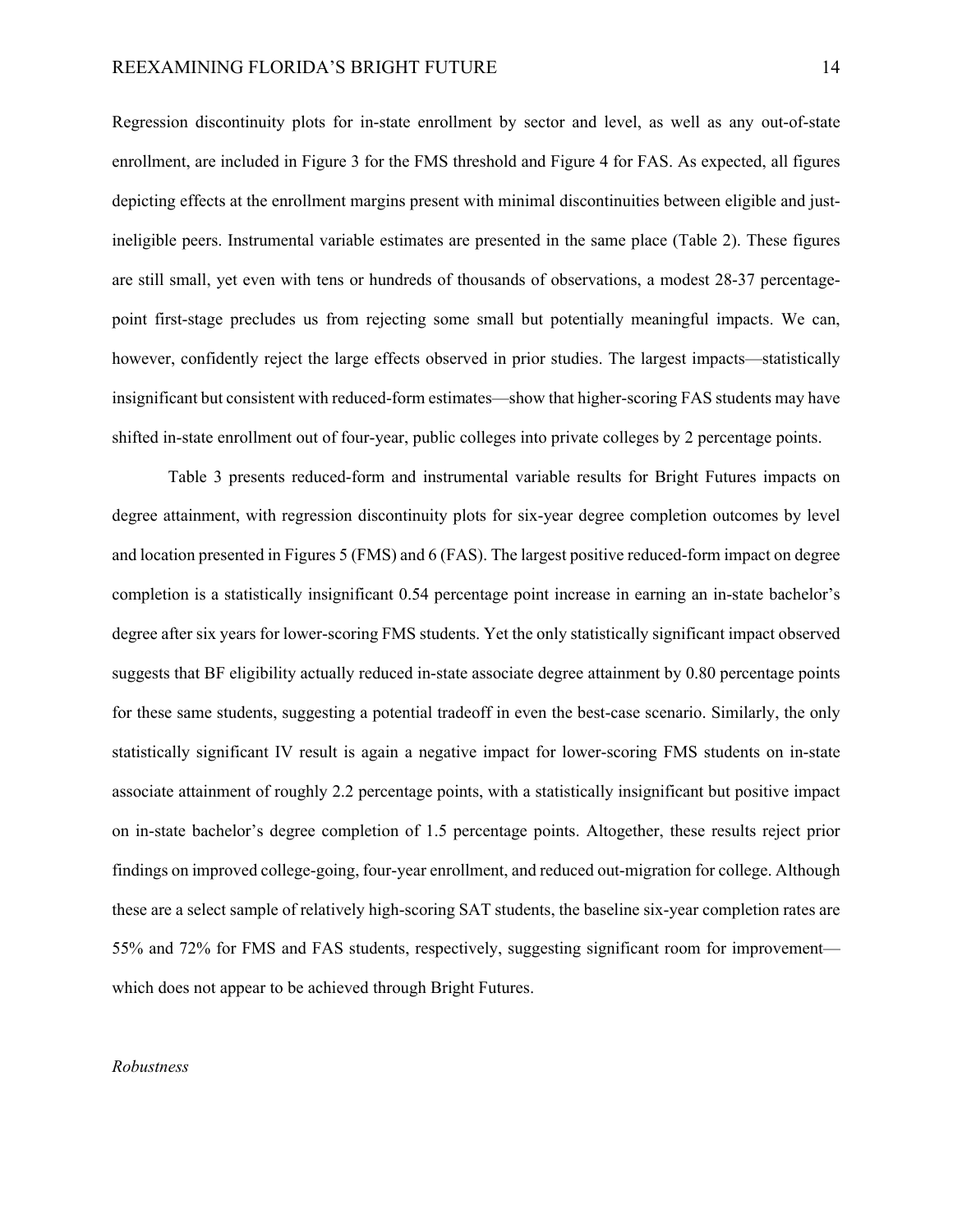Our regression discontinuity results are robust to specifications that vary the bandwidth and functional form, as well as to the inclusion of covariates in the estimation. Appendix Tables 2-4 present these robustness tests for enrollment outcomes, including in-state enrollment at two- and four-year institutions, and any out-of-state enrollments, respectively. Appendix Tables 5-6 present the same robustness tests for in-state associate and bachelor's degree attainment outcomes. For each outcome, we vary the bandwidth from 30 to 100 points, model linear and quadratic forms, and alter the inclusion of covariates. These robustness checks support the primary analysis's generally null findings and provide consistent evidence of Bright Futures' small but negative effect on students' in-state associate degree attainment, where all reduced form estimates are significant and range from negative 0.6 to 3.2 percentage points (Appendix Table 5).

#### *Heterogeneity by SES and Ethnicity*

As noted, prior studies on Bright Futures have argued that the benefits of the program may favor higher-income households (Harkreader et al., 2008; Stranahan & Borg, 2004). We test for these heterogeneous effects by linking students' home address to a zip code level socioeconomic status (SES) indicator yielded by multiple factors in the American Community Survey 2012 5-year estimates. Guided by Jang and Reardon (2019) and Cowen et al. (2012), we developed a standardized SES scale that includes median income, housing costs, educational attainment, unemployment rate, and poverty, which achieved an internal reliability coefficient of 0.84. We disaggregate our sample into three SES terciles and reestimated our instrumental variable models. We present IV results because reduced-form comparisons across terciles are complicated by different first-stage estimates in ever surpassing the eligibility threshold; essentially, students in high-income areas are more likely to retake the exam, improve their performance, and earn an SAT score above the threshold, which results in a smaller first-stage impact on aid eligibility.

Instrumental variable results by SES tercile of Bright Futures' effects on select attendance and completion outcomes are presented in Table 4. We find no statistically significant differences in enrollment outcomes at either threshold overall or by sector, level, or location. Similarly, there are generally no impacts of BF eligibility on six-year degree attainment with one exception. We observe that the negative impacts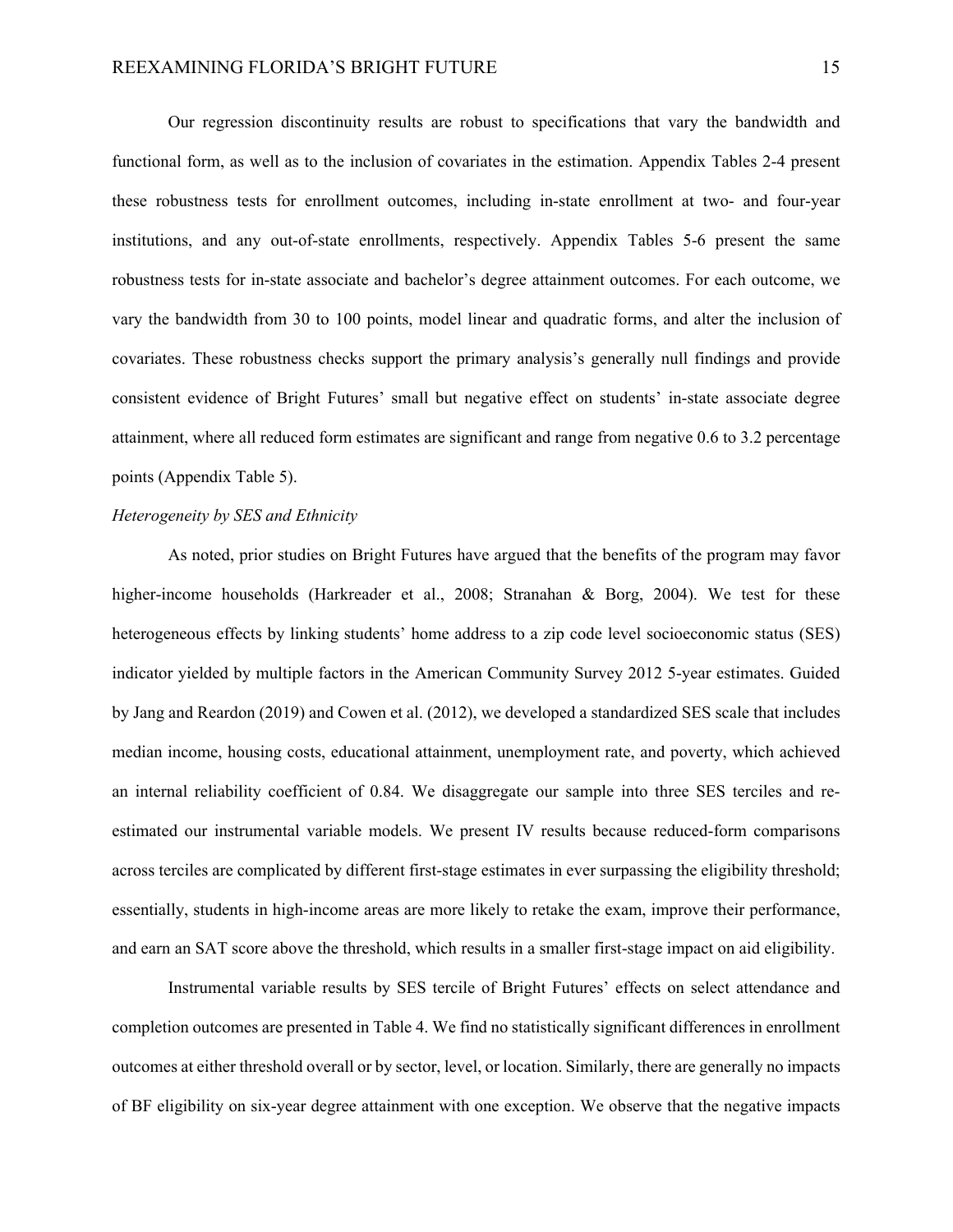on in-state associate degree completion are driven by lower-scoring (FMS) students living in the lowest or middle SES zip codes. For students in middle SES areas, we estimate BF reduced in-state associate degree completion by 3.4 percentage points, but in-state bachelor's attainment appears to substitute for this reduction with a marginally significant 3 percentage point increase. For students in the lowest SES areas, however, we observe a 4.6 percentage point reduction in in-state associate degree completion with no plausible substitutions. This suggests our primary findings of reduced in-state associate degree attainment are primarily driven by completion outcomes of low-SES students. These findings counter the assertion by Harkreader et al. (2008) that BF increased in-state enrollment among lower-income students but do support Stranahan and Borg (2004) in part by suggesting BF may have differential impacts by socioeconomic status.

We also test for heterogeneous effects across ethnic groups given that a robust body of evidence documents such differential impacts of state merit programs, including prior studies on Bright Futures (Chen & DesJardins, 2010; Dynarski, 2000; Harkreader et al., 2008; Pallais, 2009; Zhang et al., 2013). Instrumental variable results by ethnicity are presented in Table 5. Overall, we generally find no differential effects across attendance or completion outcomes. We do observe a potential enrollment shift among Hispanic students at the FMS threshold of approximately 4.5 percentage points away from in-state twoyear institutions toward public, in-state four-year institutions. Similarly, we estimate a 3.8 percentage point increase in enrollment at private, in-state four-year institutions for higher-scoring, White students at the FAS threshold, which appears to be driven by a diversion from in-state publics rather than a reduction in out migration. These generally null impacts are encouraging in that Bright Futures may not differentially privilege students from one ethnic group over another but are also consistent with our primary analyses in that Bright Futures appears to have minimal-at-best effects on students' college-going and completion outcomes, even after disaggregating by socioeconomic status and ethnicity.

#### *Replication of Prior Work*

Why do our results differ from the prior RD analysis in Zhang et al. (2016)? The key difference between our studies is our use of the initial SAT score as the primary running variable versus their use of the maximum SAT score. Using the maximum SAT, after students have had opportunities to retake the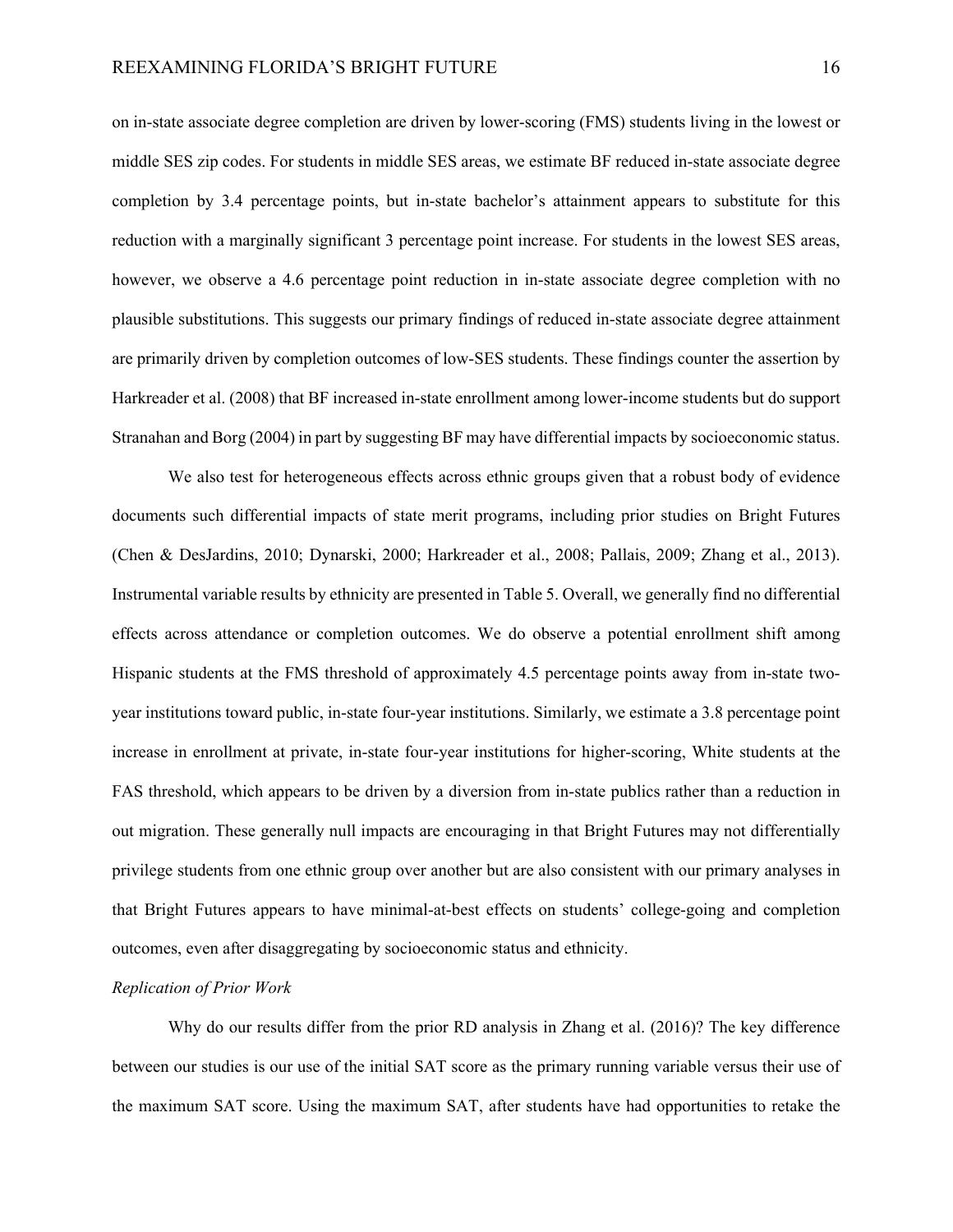exam and sort relative to the eligibility threshold, is likely problematic in practice as it leads to comparisons of students with different unobservable levels of achievement or motivation, as evidenced by the bunching in Figure 2. To more closely compare these differences across papers, we first implement a series of biased regressions on students' enrollment outcomes (as analyzed by Zhang et al. (2016)) using the endogenous maximum SAT score as the assignment mechanism for our newer and larger analytic sample. Unlike Zhang et al. (2016), we can also estimate impacts on in-state private and out-of-state enrollments using their same bandwidth and linear, no control specification. These results are shown in Table 6. Across almost all enrollment outcomes—overall and by sector, level, and location—we detect significant effects with this biased running variable. These effects mirror Zhang et al. (2016) by suggesting positive impacts on fouryear public college enrollment, though are substantially smaller than their estimates, even when they limit their sample to those students with only SAT scores. The authors reported increases in overall public college enrollment of 6.3 percentage points at the FAS threshold and impacts on four-year (versus two-year) enrollment of 9.8 and 6.6 percentage points at the FMS and FAS thresholds. We detect impacts using maximum SAT on overall college going, but to the effect of 0.9 percentage points at the 1270 threshold, and corresponding impacts on in-state four-year college enrollment of roughly 1.2 and 4.2 percentage points. Thus, a main difference in findings between the papers seems driven by the use of initial versus maximum SAT as the assignment variable, but there are still meaningful differences in the size of these effects.

A key improvement of our study is also the incorporation of additional and newer cohorts, and our ability to detect students from in-state public and private high schools who attend in-state public or private institutions or any out-of-state college. This greater coverage could in part further explain our studies' differences. As a further comparison, we attempt to remove these differences by replicating the Zhang et al. (2016) sample as close as possible by (1) restricting our sample to the 2004-2006 cohorts in public high schools and (2) assume we cannot observe in-state private or any out-of-state postsecondary enrollments. Table 7 shows the results of this analysis using both the initial and maximum SAT scores. Even these biased impacts show no effect on college-going overall for either award and only a 3.1 point increase in public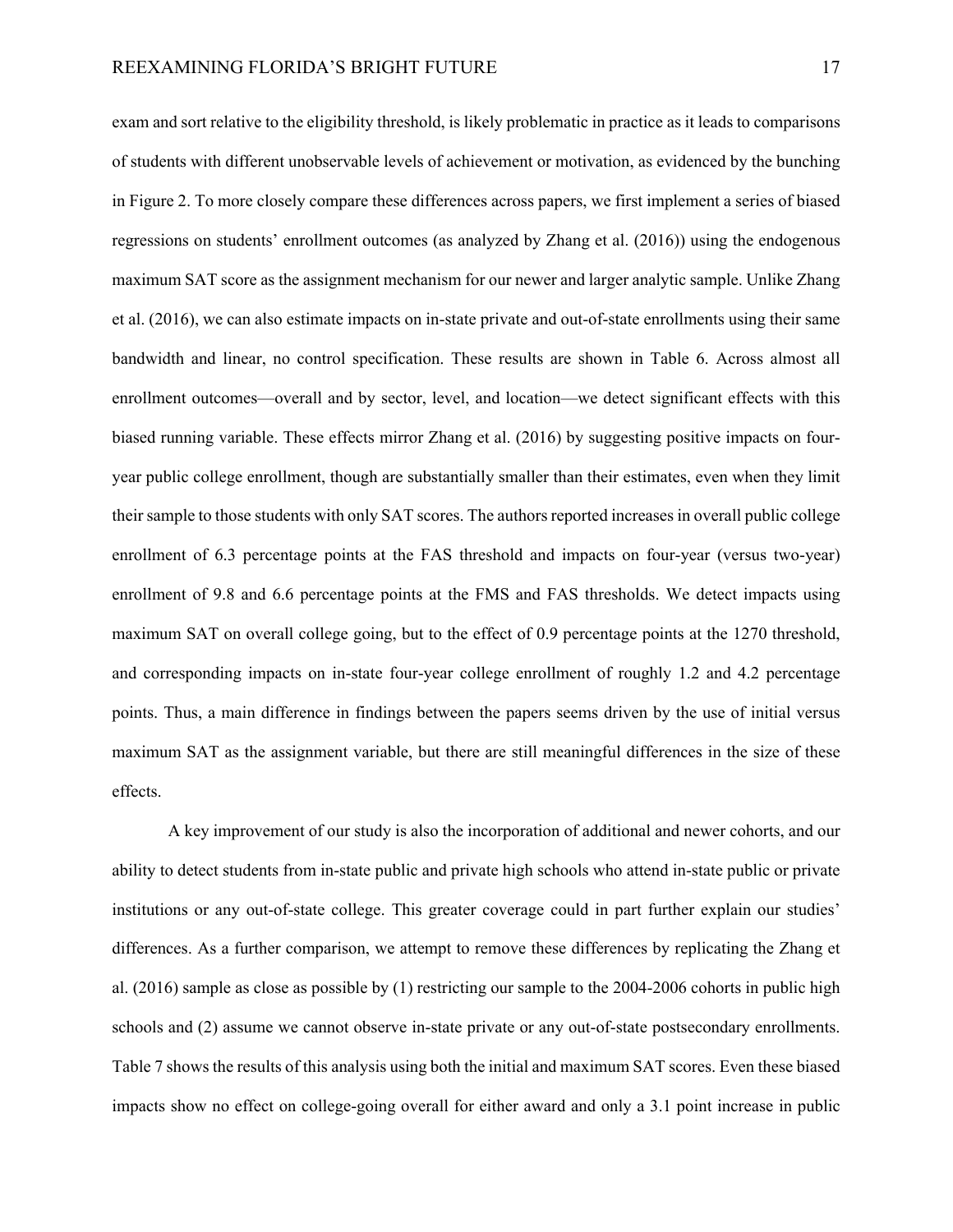four-year enrollment at the FAS threshold only. These again compare to Zhang et al.'s (2016) estimates of over 6 percentage points. When using the initial SAT score as the (unbiased) running variable, no significant impacts are observed. Thus, even upon closer replication, neither the more appropriate running variable, the recent time period, nor reliance on Florida's administrative data appear to fully explain these differences as (1) we still do not find that Bright Futures impacts overall in-state enrollment, (2) using only public high school students produces identical estimates to our own above, and (3) results are similarly null when using only the 2004 through 2006 cohorts.

Perhaps the closest comparison to our study, however, comes from the Zhang et al. (2016) study itself. In a later section on test retaking, the authors did note bunching based on maximum SAT and thus ultimately estimated IV impacts based on initial SAT scores, quadratic slopes, and controls. In their paper, these new, "unbiased" regressions produce point estimates and standard errors that are mostly unchanged from, or remain identical to, their earlier tables based on the biased regressions. Thus, they find similar effects when using both initial and maximum SAT scores under separate regression discontinuity and instrumental variable designs. They do not provide reduced form impacts or first-stage estimates of this specification which would allow us to compare results, but our robustness test in Appendix Table 3 for the in-state, four-year enrollment outcome is similar when we incorporate quadratic slopes and controls. With the same specification, we estimate marginally significant effects at the FMS threshold only of roughly 1.3 percentage points compared to Zhang et al.'s (2016) highly significant estimate of nearly 12 points. In all, it is clear that methodological improvements and more robust data help to account for many but not all differences between our studies.

#### **Discussion**

In this study, we replicated and extended prior works on Florida's Bright Futures merit aid program to consider its effect on college enrollment and degree completion. We tested for heterogeneous impacts across students' ethnicity and socioeconomic status while additionally making important improvements upon prior studies through the use of more robust data and methodological decisions to guard against threats to internal validity present in prior works. While we correct prior inferences on Bright Futures, we also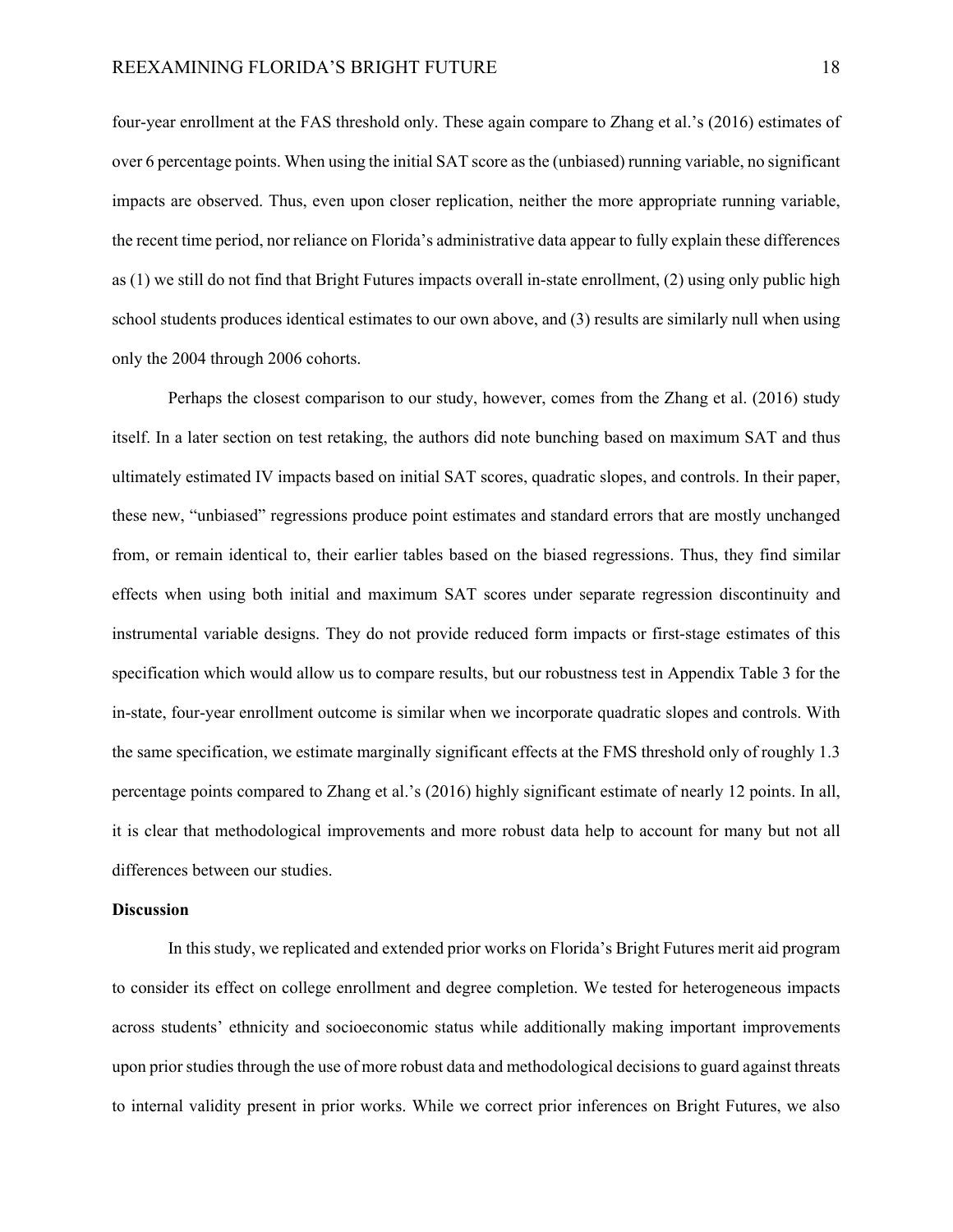serve as a strong example of the importance of proper implementation of regression discontinuity designs in scenarios with ex ante known eligibility thresholds. Our study makes important contributions not only as the first to estimate impacts of BF on students' ultimate degree attainment, but also as an addition to the growing body of evidence considering the efficacy of state merit aid programs and the relative size of their impacts given need-based alternatives (Herbaut & Geven, 2020; Nguyen et al., 2019). Our findings also stand to inform public policy in Florida and states with similar merit programs by providing stronger evidence on the effectiveness of BF for policymakers on whether their program "works."

We find that eligibility for a Bright Futures award does not result in statistically significant or positive changes in (1) whether a student attends college overall; (2) the sector, level, or geographic location of postsecondary enrollment; or (3) associate or bachelor's degree attainment. The one consistent finding is that students near the lower SAT threshold for FMS are roughly one to two percentage points less likely to earn an associate degree from an in-state institution, with this effect concentrated among students in low-SES neighborhoods. Combined with a positive but slightly smaller and statistically insignificant increase in the probability of earning an in-state bachelor's degree, these results suggest Bright Futures may result in an even-trade in the best-case scenario. Further, we also observe suggestive BF-induced enrollment shifts for Hispanic and White students away from two-year colleges and toward in-state, four-year and private institutions, respectively. Yet, judged against enrollment and completion goals, these minimal-at-best impacts indicate the costs of BF may not outweigh its short-term benefits, and these results confidently reject prior studies suggesting that Bright Futures has large impacts on enrollment and out-migration for college. In fact, we show BF may actually have had little or no positive effect on students' outcomes. One possible explanation of this may be that the eligibility criteria were already too high. College attendance rates at the FMS and FAS thresholds in our sample were already 92% and 96%, respectively, suggesting little room for improvement. Degree completion rates fall well short of these benchmarks, and although we find no positive impacts on attainment in our study, aid has been shown to increase attainment rates in other contexts.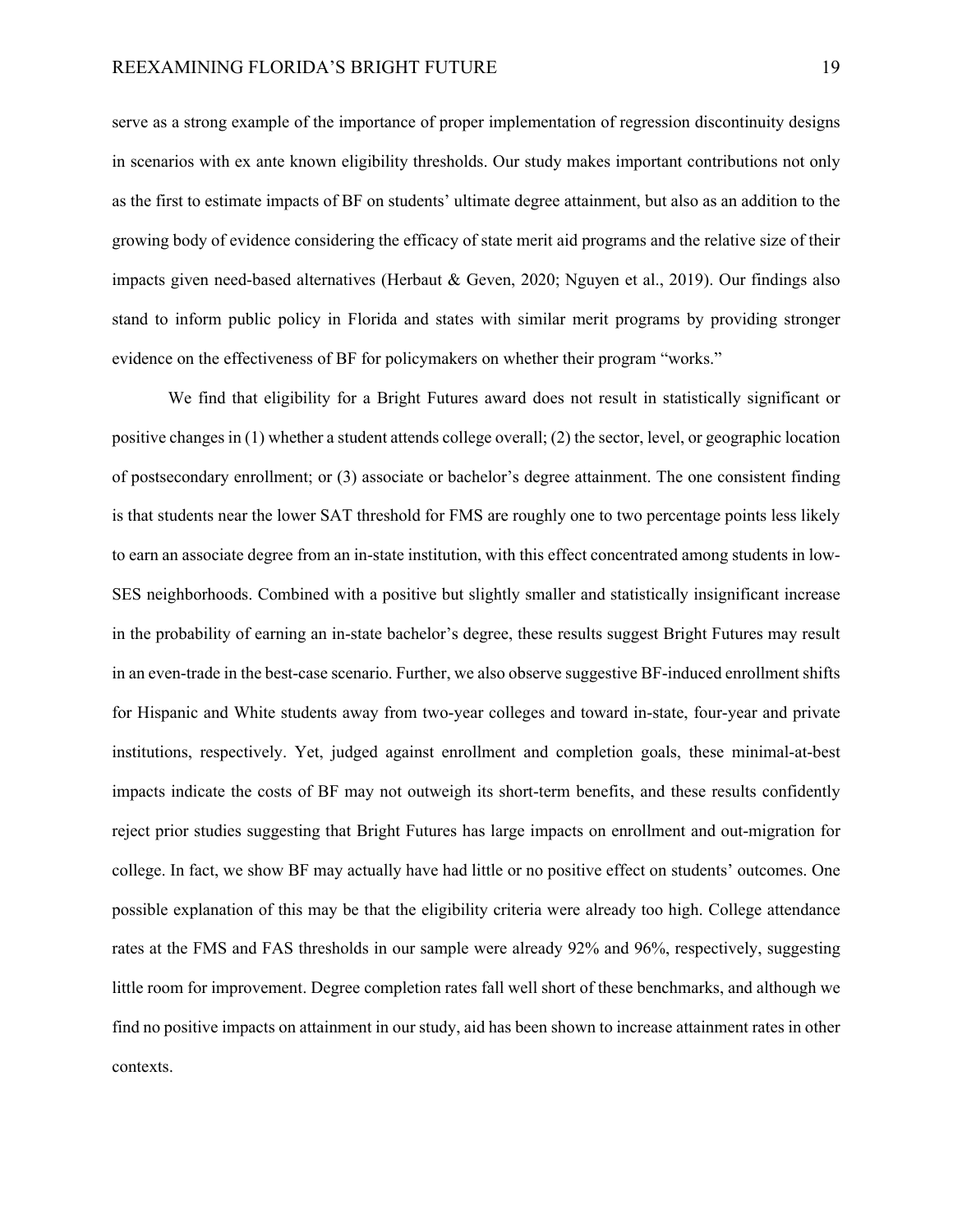While our findings differ from prior works on Bright Futures, they align with more emerging notions of state merit aid and study replication. Our results provide further evidence that merit-aid programs may have negative, null, or small effects on students' enrollment and attainment outcomes, particularly when considered against need-based aid (Cohodes & Goodman, 2014; Fitzpatrick & Jones, 2016; Herbert & Geven, 2020; Nguyen et al., 2019; Sjoquist & Winters, 2012). These findings have important implications given the stated purposes of state merit aid in increasing access, enrollment, and attainment while reducing out-migration for college (Bettinger et al., 2019). Our findings are also stark given shifting state support for merit versus need-based aid and the "best and brightest" rhetoric that surrounds these programs despite recurring evidence that merit programs may do little for students who were not already likely to enroll and succeed. This further underscores the need for researchers and policymakers alike to take care when considering what "works" and shows that some prevailing findings on aid programs may warrant revisiting in the presence of better microdata, newer methods or improved implementation strategies, larger sample sizes, and longer observation periods. This is at the heart of replication and extension (Granger & Maynard, 2015; Hedges, 2018). Indeed, previous reviews and replications of merit aid studies suggested prior findings may have been overstated and that these programs indeed had minimal—if any at all—impacts on enrollment and completion (Fitzpatrick & Jones, 2016; Sjoquist & Winters, 2012).

#### *Limitations*

Our study is not without notable limitations. First, as is the case for any regression discontinuity analysis, our results cannot account for general effects on outcomes like student motivation that might arise from the implementation of Bright Futures. Indeed, the presence of merit aid programs has been shown to increase student achievement in high schools, which could have improved students' likelihood of being eligible for a BF award (Pallais, 2009; Scott-Clayton, 2011). Second, our estimation of a local average treatment effect applies only to students with a first SAT score near a respective FMS or FAS threshold,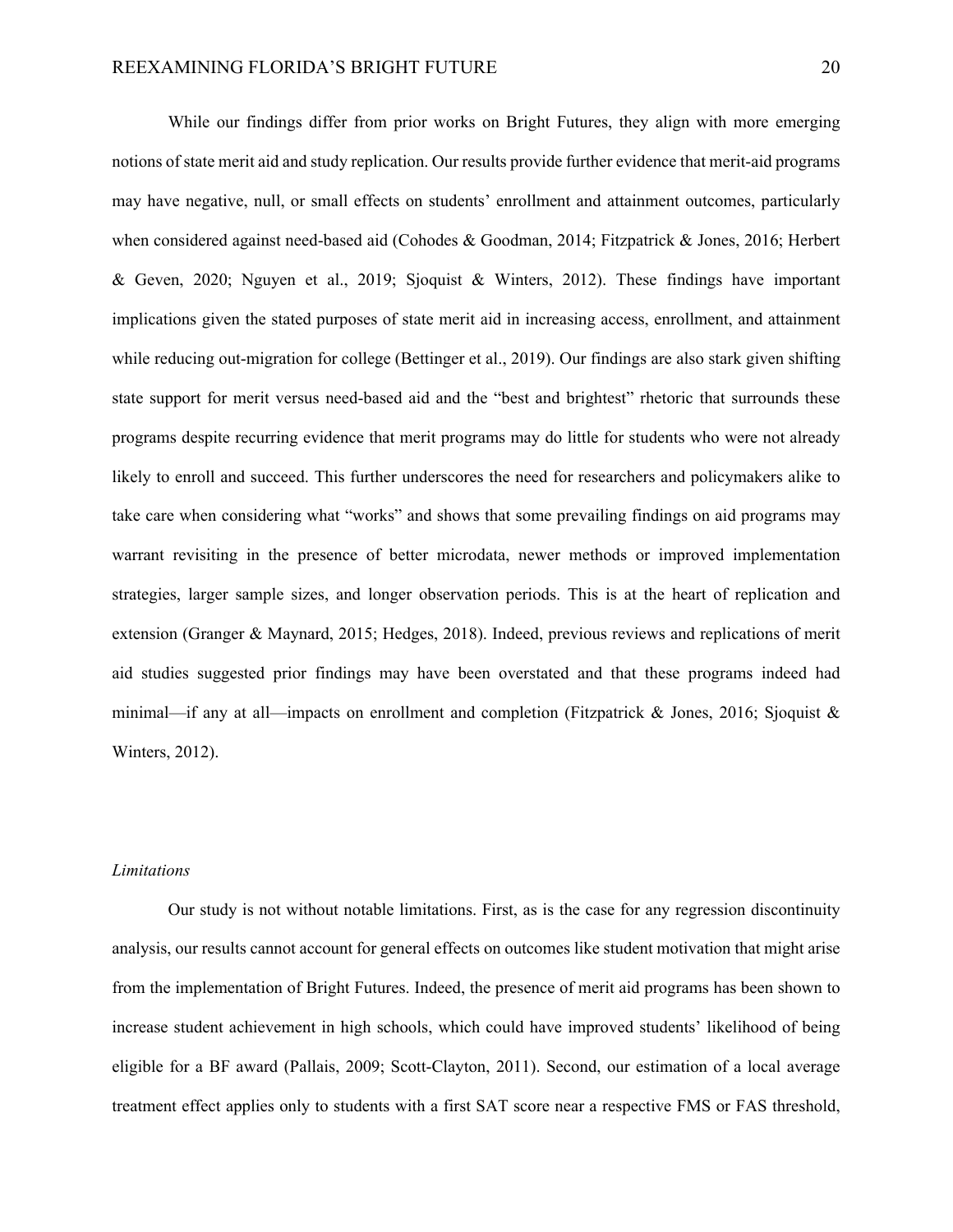who are already relatively high achieving, and in particular should be thought of as an effect on compliers who would not receive aid simply by virtue of scoring below the eligibility threshold on their initial exam. It is possible Bright Futures had effects across the ability spectrum where our inferences cannot be extrapolated. Finally, we are methodologically limited by a modest 27-38 percentage point first stage, which is likely to be slightly lower in practice given other unobservable eligibility criterion, though many of these unobservables also affected the Zhang et al. (2016) study. Thus, our estimates again likely represent lowerbound estimates of the effect of Bright Futures. Our instrumental variable impact estimates are, however, rejecting findings as small as 1-2 percentage points and confidently rejecting the large estimates observed in prior studies. Even in the face of these limitations, our paper provides the strongest causal estimates of Bright Futures' impacts on college enrollment, out-migration, and attainment, and consistently suggests the program's monetary payoff has little impact for students at these margins.

#### *Conclusion*

Research on Bright Futures and other financial aid programs continues to inform public policy, particularly concerning ways to increase college access and completion (Dynarski & Scott-Clayton, 2013; Page & Scott-Clayton, 2016). While we find no effects of Florida's Bright Futures program on college enrollment, out-migration, and degree attainment, need-based financial aid remains a viable mechanism for states to increase students' college access, persistence, degree-attainment, and labor-market outcomes (Bettinger et al., 2019; Deming & Dynarski, 2010; Nguyen et al., 2013). The diversity of existing aid programs, factors endogenous to aid program adoption and receipt, and data and measurement constraints make rigorous evaluations of these policies challenging. Our paper provides an expanded view of students' outcomes as they pertain to the Bright Futures scholarship and supports a growing body of work suggested prior findings on merit aid may have been overstated upon replication with little or no real impacts on enrollment and completion (Fitzpatrick & Jones, 2016; Sjoquist & Winters, 2012). This underscores the need for researchers and policymakers to take care when considering what "works," drawing implications from the entirety of available evidence rather than individual studies. Our study calls for further replications and extensions, particularly given the advent of better data and research tools.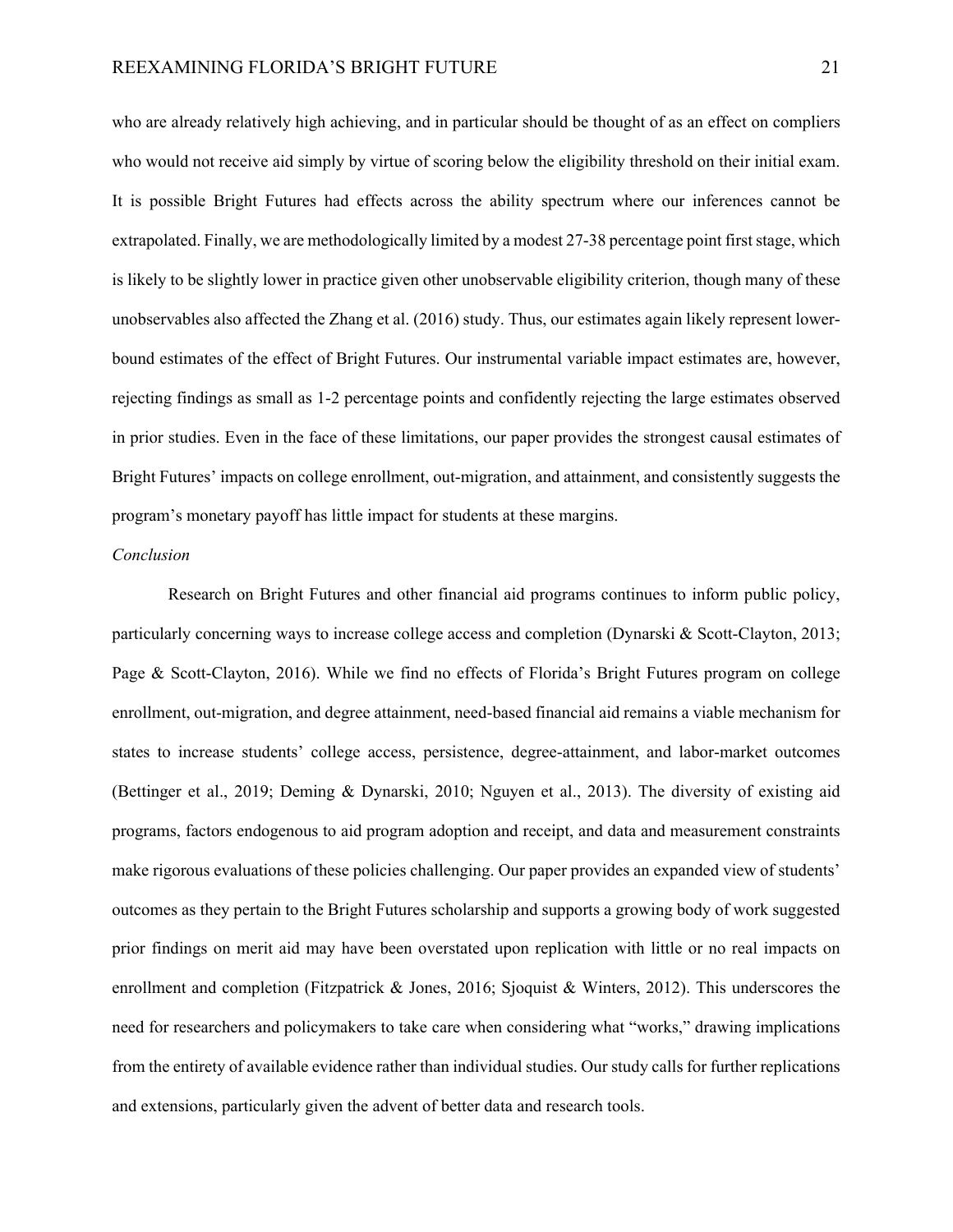#### References

- Angrist, J. D., Imbens, G. W., & Rubin, D. B. (1996). Identification of Causal Effects Using Instrumental Variables. *Journal of the American Statistical Association, 91*(434), 444-455.
- Becker, G. (1975). *Human Capital: A Theoretical and Empirical Analysis, with Special Reference to Education, 2nd edition*: National Bureau of Economic Research.
- Bettinger, E. P., Gurantz, O., Kawano, L., Sacerdote, B. I., & Stevens, M. (2019). The Long Run Impacts of Financial Aid: Evidence from California's Cal Grant. *American Economic Journal: Economic Policy, 11*(1), 64-94.
- Carruthers, C. K., & Fox, W. F. (2016). Aid for all: College coaching, financial aid, and post-secondary persistence in Tennessee. *Economics of Education Review, 51*, 97-112.
- Castleman, B. L., & Long, B. T. (2016). Looking beyond Enrollment: The Causal Effect of Need-Based Grants on College Access, Persistence, and Graduation. *Journal of Labor Economics, 34*(4), 1023-1073.
- Chen, R., & DesJardins, S. L. (2010). Investigating the impact of financial aid on student dropout risks: Racial and ethnic differences. The Journal of Higher Education, 81(2), 179-208. *Journal of Higher Education, 81*(2), 179-208.
- Cohodes, S. R., & Goodman, J. S. (2014). Merit Aid, College Quality and College Completion: Massachusetts' Adams Scholarship as an In-Kind Subsidy. *American Economic Journal: Applied Economics, 6*(4), 251-285.
- Cornwell, C. M., Mustard, D. B., & Sridhar, D. J. (2006). The Enrollment Effects of Merit‐Based Financial Aid: Evidence from Georgia's HOPE Program. *Journal of Labor Economics, 24*(4), 761-786.
- Deming, D. J., & Dynarski, S. (2010). College aid. In P. B. Levine & D. J. Zimmerman (Eds.), *Targeting investments in children: Fighting poverty when resources are limited*. Chicago, IL: University of Chicago Press.
- Denning, J. T., Marx, B. M., & Turner, L. J. (2019). ProPelled: The Effects of Grants on Graduation, Earnings, and Welfare. *American Economic Journal: Applied Economics, 11*(3), 193-224.
- Domina, T. (2014). Does Merit Aid Program Design Matter? A Cross-Cohort Analysis. *Research in Higher Education, 55*(1), 1-26.
- Dynarski, S. M. (2000). Hope for Whom? Financial Aid for the Middle Class and Its Impact on College Attendance. *National Tax Journal, 53*(3), 629-662.
- Dynarski, S. M. (2003). Does Aid Matter? Measuring the Effect of Student Aid on College Attendance and Completion. *American Economic Review, 93*(1), 279-288.
- Dynarski, S. M. (2004). The New Merit Aid. In C. Hoxby (Ed.), *College Choice: The Economics of Where to Go, When to Go, and How to Pay for It* (pp. 63-97). Chicago, IL: University of Chicago Press.
- Dynarski, S. M. (2008). Building the stock of college-educated labor. *Journal of Human Resources, 43*(3), 576–610.
- Dynarski, S. M., Hemelt, S. W., & Hyman, J. M. (2015). The missing manual: Using National Student Clearinghouse data to track postsecondary outcomes. *Educational Evaluation and Policy Analysis, 37*, 53S-79S.
- Dynarski, S. M., & Scott-Clayton, J. (2013). Financial aid policy: Lessons from research. *The Future of Children, 23*(1), 67-91.
- Fitzpatrick, M. D., & Jones, D. (2016). Post-baccalaureate migration and merit-based scholarships. *Economics of Education Review, 54*, 155-172.
- Florida Department of Education. (2011). *Florida Bright Futures Scholarship Program (BF): End-of-Year Report (2010-11)*. Office of Student Financial Assistance, Florida Department of Education. Tallahassee, FL.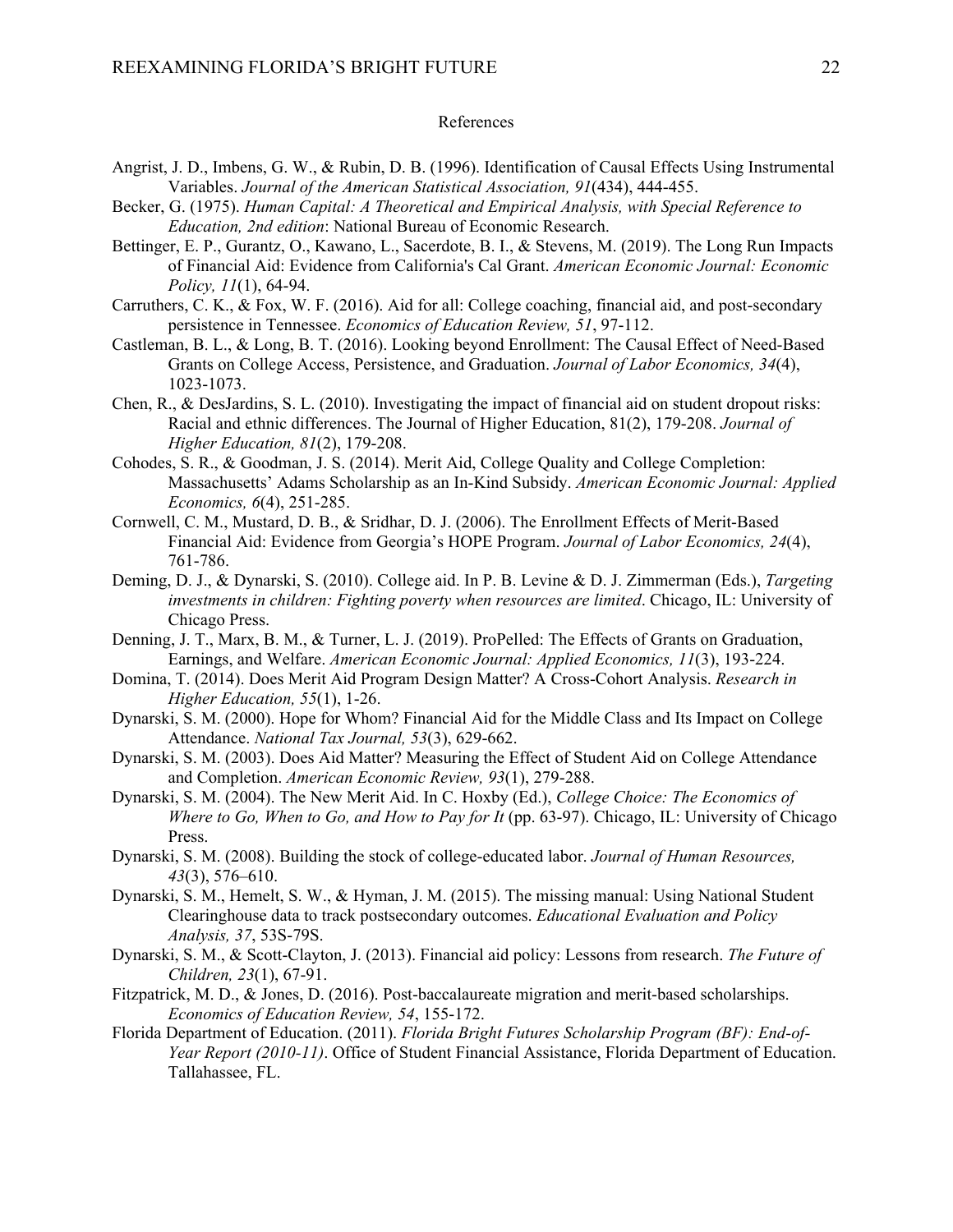- Florida Department of Education. (2018). *Florida Bright Futures Scholarship Program (BF): End-of-Year Report (2017-18)*. Office of Student Financial Assistance, Florida Department of Education. Tallahassee, FL.
- Florida Department of Education. (2019). *Florida Bright Futures scholarship statistical reports: B-Florida high school graduates eligible for and receiving Bright Futures*. Office of Student Financial Assistance, Florida Department of Education. Tallahassee, FL.
- Goodman, J. S., Gurantz, O., & Smith, J. (2020). Take Two! SAT Retaking and College Enrollment Gaps. *American Economic Journal: Economic Policy, 12*(2), 115-158.
- Granger, R. C., & Maynard, R. (2015). Unlocking the Potential of the "What Works" Approach to Policymaking and Practice:Improving Impact Evaluations. *American Journal of Evaluation, 36*(4), 558-569.
- Gurantz, O., Hurwitz, M., & Smith, J. (2017). College Enrollment and Completion Among Nationally Recognized High-Achieving Hispanic Students. *Journal of Policy Analysis and Management, 36*(1), 126-153.
- Harkreader, S., Hughes, J., Tozzi, M. H., & Vanlandingham, G. (2008). The impact of Florida's Bright Futures scholarship program on high school performance and college enrollment. *Journal of Student Financial Aid, 38*(1), 5-16.
- Hedges, L. V. (2018). Challenges in Building Usable Knowledge in Education. *Journal of Research on Educational Effectiveness, 11*(1), 1-21.
- Herbaut, E., & Geven, K. (2020). What works to reduce inequalities in higher education? A systematic review of the (quasi-)experimental literature on outreach and financial aid. *Research in Social Stratification and Mobility, 65*, 100442.
- Imbens, G. W., & Lemieux, T. (2008). Regression discontinuity designs: A guide to practice. *Journal of Econometrics, 142*(2), 615-635.
- Kane, T. J. (2003). *A Quasi-Experimental Estimate of the Impact of Financial Aid on College-Going*. NBER Working Paper No. 9703.
- Lee, D. S., & Lemieux, T. (2010). Regression discontinuity designs in economics. *Journal of Economic Literature, 48*(2), 281-355.
- Long, B. T., & Riley, E. (2007). Financial aid: A broken bridge to college access? *Harvard Educational Review, 77*(1), 39-63.
- National Association of State Student Grant and Aid Programs. (2018). *49th annual survey report on state-sponsored student financial aid: 2017-18 academic year*. Author. Washington, DC.
- Nguyen, T. D., Kramer, J. W., & Evans, B. J. (2019). The Effects of Grant Aid on Student Persistence and Degree Attainment: A Systematic Review and Meta-Analysis of the Causal Evidence. *Review of Educational Research, 89*(6), 831-874.
- Page, L. C., & Scott-Clayton, J. (2016). Improving college access in the United States: Barriers and policy responses. *Economics of Education Review, 51*, 4-22.
- Pallais, A. (2009). Taking a Chance on College: Is the Tennessee Education Lottery Scholarship Program a Winner? *Journal of Human Resources, 44*(1), 199-222.
- Scott-Clayton, J. (2011). On Money and Motivation: A Quasi-Experimental Analysis of Financial Incentives for College Achievement. *Journal of Human Resources, 46*(3), 614-646.
- Singell, L. D., & Stone, J. A. (2002). The Good, the Poor, and the Wealthy: Who Responds Most to College Financial Aid? *Bulletin of Economic Research, 54*(4), 393-407.
- Sjoquist, D. L., & Winters, J. V. (2012). Building the Stock of College-Educated Labor Revisited. *Journal of Human Resources, 47*(1), 270-285.
- Sjoquist, D. L., & Winters, J. V. (2014). Merit aid and post-college retention in the state. *Journal of Urban Economics, 80*, 39-50.
- Stranahan, H. A., & Borg, M. O. (2004). Some Futures are Brighter than Others: the Net Benefits Received by Florida Bright Futures Scholarship Recipients. *Public Finance Review, 32*(1), 105- 126.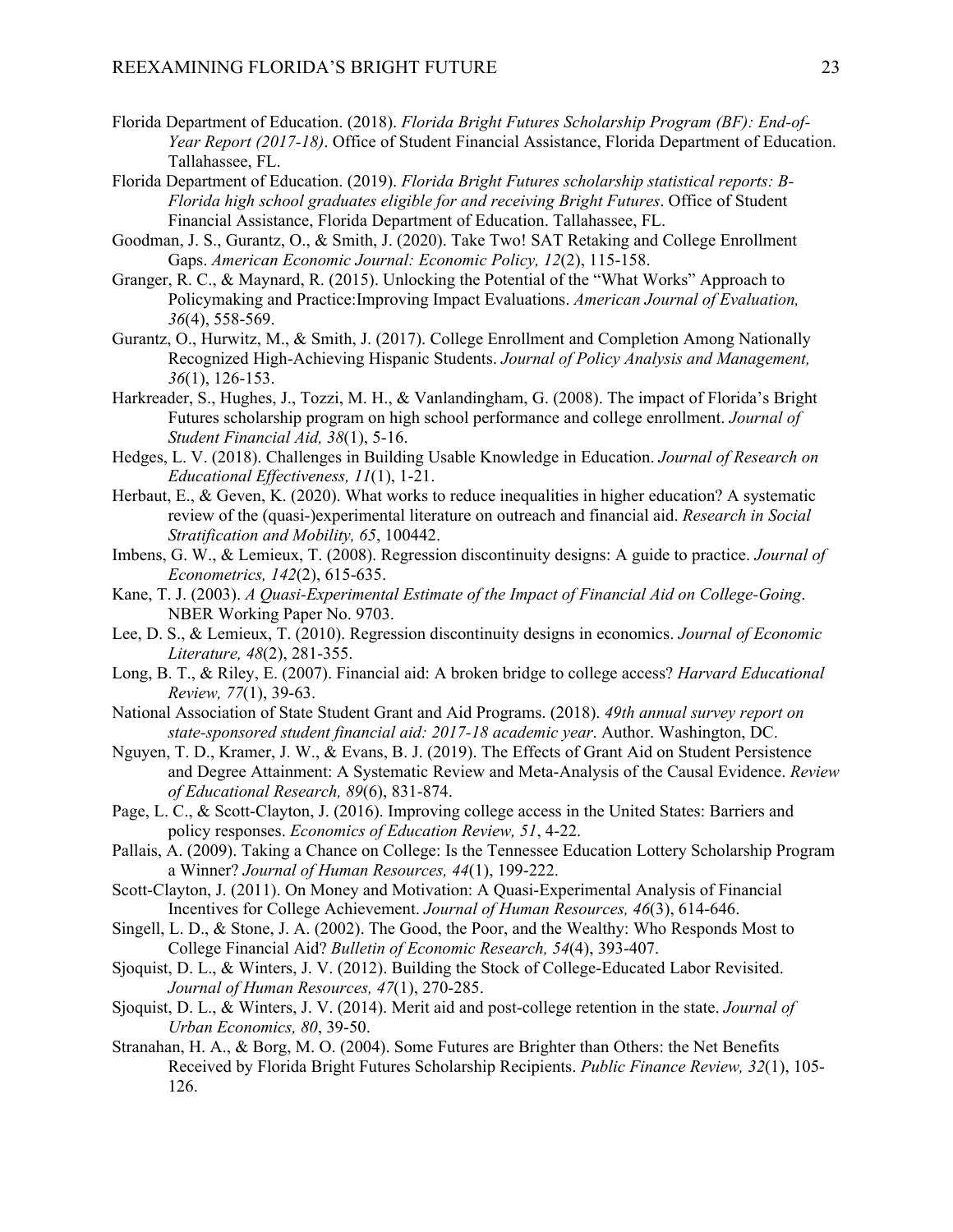- Zhang, L., Hu, S., & Sensenig, V. (2013). The Effect of Florida's Bright Futures Program on College Enrollment and Degree Production: An Aggregated-Level Analysis. *Research in Higher Education, 54*(7), 746-764.
- Zhang, L., Hu, S., Sun, L., & Pu, S. (2016). The Effect of Florida's Bright Futures Program on College Choice: A Regression Discontinuity Approach. *The Journal of Higher Education, 87*(1), 115-146.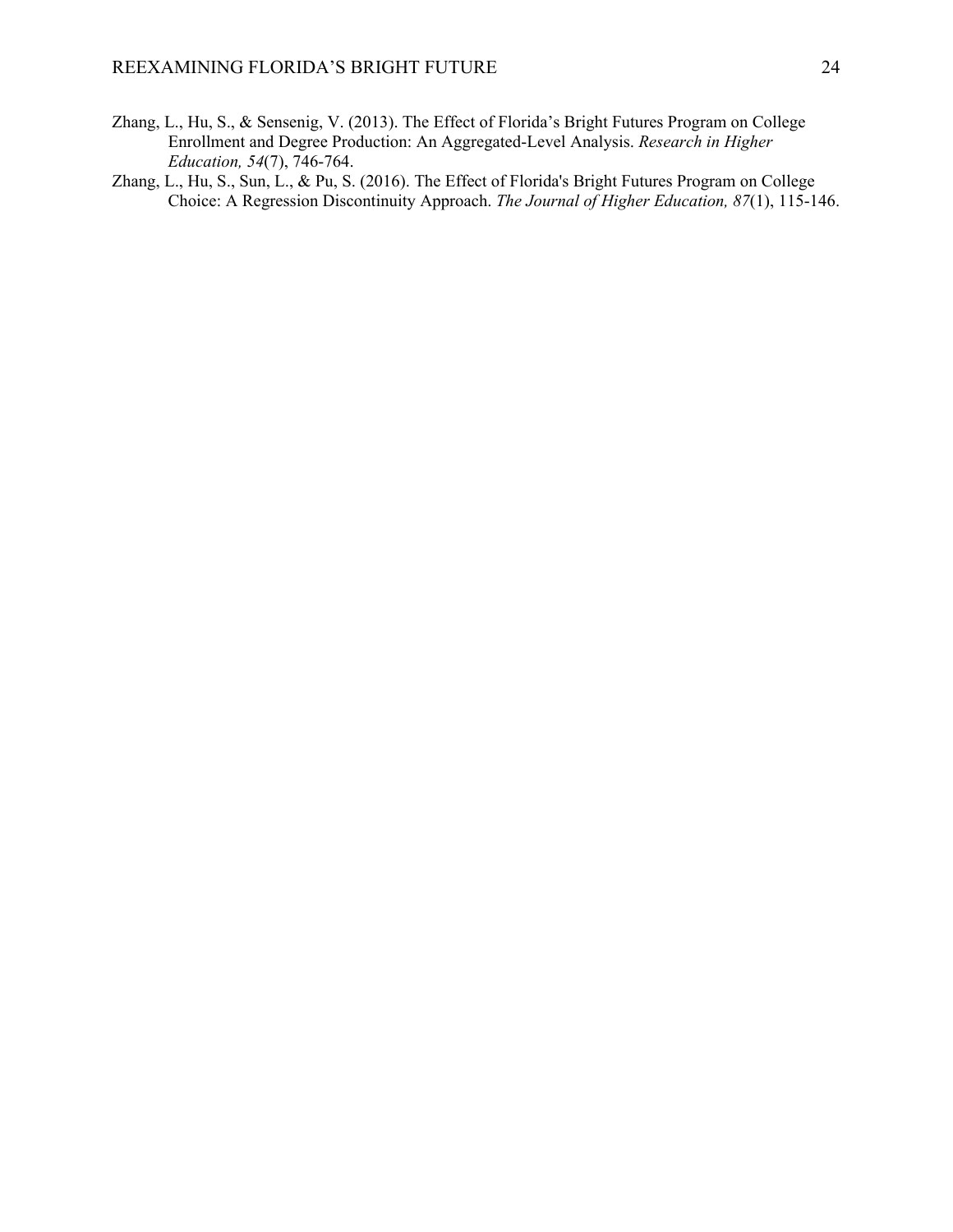|                                            | Florida<br>Medallion | Florida<br>Academic |
|--------------------------------------------|----------------------|---------------------|
|                                            | Scholar (FMS)        | Scholar (FAS)       |
| <b>SAT Threshold</b>                       | 970/980              | 1270                |
| Analyitic Sample Size                      | 220245               | 71201               |
| <b>Background Characteristics</b>          |                      |                     |
| Female                                     | 56.1%                | 45.3%               |
| Asian                                      | $4.2\%$              | 6.4%                |
| African-American                           | 12.0%                | 3.6%                |
| Hispanic                                   | 23.4%                | 16.1%               |
| White                                      | 54.8%                | 69.5%               |
| Other Race/Ethnicity                       | $5.6\%$              | 4.5%                |
| Took 11th Grade PSAT                       | 44.7%                | 74.2%               |
| 11th Grade PSAT score (60-240)             | 142                  | 182                 |
| Took 10th Grade PSAT                       | 72.0%                | 81.6%               |
| 10th Grade PSAT score (60-240)             | 131                  | 169                 |
| SAT Writing Score (200-800)                | 465                  | 594                 |
| <b>National Student Clearinghouse Data</b> |                      |                     |
| <b>Attendance</b>                          |                      |                     |
| In-State, Two-Year                         | 38.1%                | $9.9\%$             |
| In-State, Four-Year Public                 | 38.2%                | 56.7%               |
| In-State, Four-Year Private                | $5.6\%$              | 7.3%                |
| Out-of-State                               | $10.4\%$             | 21.7%               |
| Degree Attainment                          |                      |                     |
| Any Degree in 6 Years                      | 55.9%                | 72.1%               |
| In-State Associate Degree in 4 Years       | 14.0%                | 5.6%                |
| In-State Associate Degree in 6 Years       | 19.5%                | $7.7\%$             |
| In-State Bachelor's Degree in 4 Years      | 18.6%                | 32.7%               |
| In-State Bachelor's Degree in 6 Years      | 34.4%                | 48.8%               |

## **Table 1.** Descriptive statistics.

Note: Includes all of Florida's SAT takers who graduated high school from 2004 through 2012 with initial SAT within 60 points of an eligibility threshold.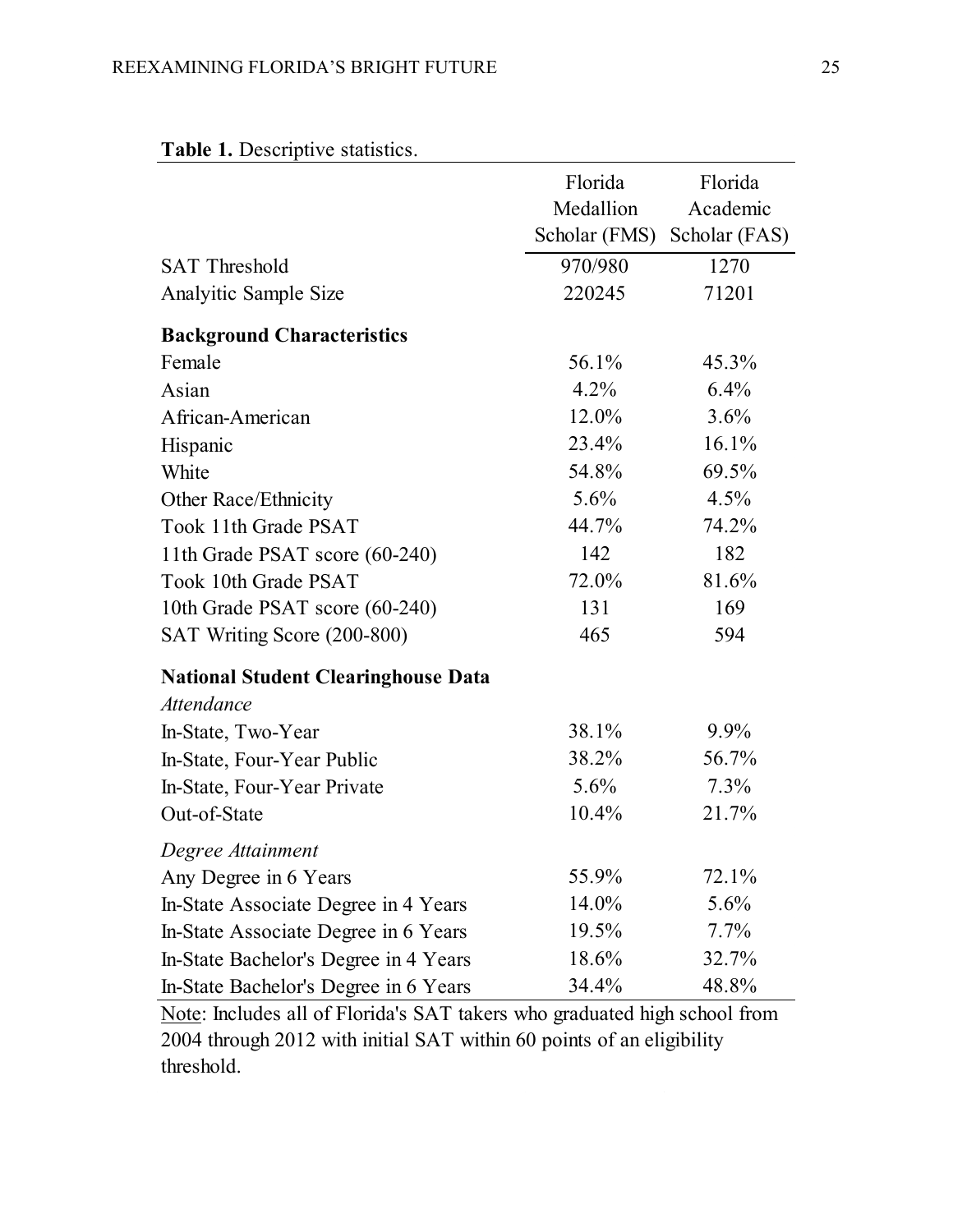### **Table 2.** Impact of Bright Futures on college attendance.

|                                   |                       |           | In State |           |           |          |           | Out of State |           |           |
|-----------------------------------|-----------------------|-----------|----------|-----------|-----------|----------|-----------|--------------|-----------|-----------|
|                                   |                       |           |          |           | Four-     | Four-    |           |              | Four-     | Four-     |
|                                   |                       | Attend    | Any      | Two-Year  | Year,     | Year,    | Any       | Two-Year     | Year,     | Year,     |
|                                   |                       | College   |          |           | Public    | Private  |           |              | Public    | Private   |
| Eligibility for Florida Medallion |                       |           |          |           |           |          |           |              |           |           |
| Scholars (FMS)                    |                       |           |          |           |           |          |           |              |           |           |
|                                   | 970/980 SAT Threshold |           |          |           |           |          |           |              |           |           |
| Reduced Form                      |                       | $-0.0017$ | 0.0008   | $-0.0043$ | 0.0033    | 0.0018   | $-0.0025$ | $-0.0013$    | $-0.0015$ | 0.0003    |
|                                   |                       | (0.0023)  | (0.0033) | (0.0042)  | (0.0042)  | (0.0020) | (0.0026)  | (0.0011)     | (0.0016)  | (0.0019)  |
|                                   | First Stage           |           |          |           |           |          |           |              |           |           |
| Instrumental                      | $0.3704**$            | $-0.0046$ | 0.0022   | $-0.0116$ | 0.0089    | 0.0048   | $-0.0067$ | $-0.0036$    | $-0.0040$ | 0.0008    |
| Variable                          | (0.0033)              | (0.0063)  | (0.0090) | (0.0113)  | (0.0113)  | (0.0053) | (0.0071)  | (0.0031)     | (0.0043)  | (0.0051)  |
| <b>Baseline Means</b>             |                       | 92.1%     | 81.7%    | 39.5%     | 36.9%     | 5.3%     | 10.4%     | 1.8%         | 3.6%      | 5.0%      |
| Eligibility for Florida Academic  |                       |           |          |           |           |          |           |              |           |           |
| Scholars (FAS)                    |                       |           |          |           |           |          |           |              |           |           |
|                                   | 1270 SAT Threshold    |           |          |           |           |          |           |              |           |           |
| Reduced Form                      |                       | 0.0022    | 0.0011   | 0.0003    | $-0.0049$ | 0.0058   | 0.0011    | 0.0010       | 0.0016    | $-0.0015$ |
|                                   |                       | (0.0031)  | (0.0067) | (0.0045)  | (0.0075)  | (0.0040) | (0.0063)  | (0.0011)     | (0.0035)  | (0.0055)  |
|                                   | First Stage           |           |          |           |           |          |           |              |           |           |
| Instrumental                      | $0.2837**$            | 0.0079    | 0.0038   | 0.0009    | $-0.0174$ | 0.0204   | 0.0040    | 0.0037       | 0.0058    | $-0.0054$ |
| Variable                          | (0.0055)              | (0.0109)  | (0.0236) | (0.0158)  | (0.0266)  | (0.0139) | (0.0222)  | (0.0039)     | (0.0125)  | (0.0195)  |
| <b>Baseline Means</b>             |                       | 95.7%     | 74.4%    | 10.1%     | 57.2%     | 7.0%     | 21.3%     | 0.6%         | 5.5%      | 15.2%     |

Notes:  $+p < 0.10$ ,  $\ast p < 0.05$ ,  $\ast \ast p < 0.01$ . Estimates are regression discontinuity treatment effects using initial SAT score as the running variable, linear slopes, and a bandwidth of 60 SAT points. Sample includes all of Florida's SAT takers who graduated high school from 2004 through 2012. Sample sizes at the 970/980 and 1270 threshold are 220,245 and 71,201 observations, respectively. Baseline means include all observations whose initial SAT score was 10 or 20 points below the eligibility threshold.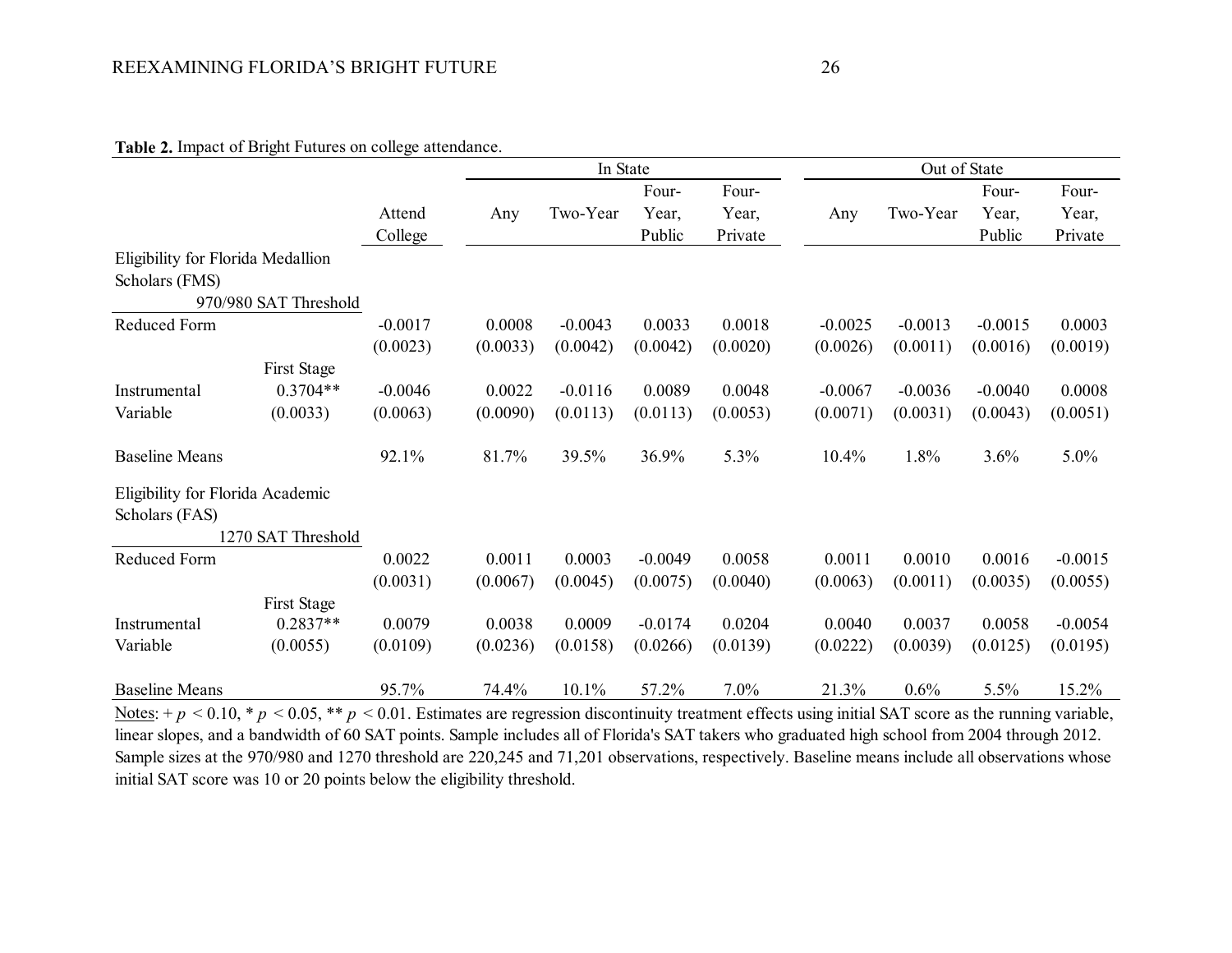|                                                     |                       |               |                |            | 4-Year        |           |                |            | 6-Year        |           |
|-----------------------------------------------------|-----------------------|---------------|----------------|------------|---------------|-----------|----------------|------------|---------------|-----------|
|                                                     |                       | Any Degree in | Associate, In- | Associate, | Bachelor, In- | Bachelor, | Associate, In- | Associate, | Bachelor, In- | Bachelor, |
|                                                     |                       | Six Years     | <b>State</b>   | Out-State  | <b>State</b>  | Out-State | <b>State</b>   | Out-State  | <b>State</b>  | Out-State |
| Eligibility for Florida Medallion<br>Scholars (FMS) |                       |               |                |            |               |           |                |            |               |           |
|                                                     | 970/980 SAT Threshold |               |                |            |               |           |                |            |               |           |
| Reduced Form                                        |                       | $-0.0006$     | $-0.0056+$     | 0.0005     | 0.0010        | 0.0001    | $-0.0080*$     | $-0.0003$  | 0.0054        | 0.0005    |
|                                                     |                       | (0.0042)      | (0.0030)       | (0.0007)   | (0.0033)      | (0.0014)  | (0.0034)       | (0.0009)   | (0.0040)      | (0.0018)  |
|                                                     | First Stage           |               |                |            |               |           |                |            |               |           |
| Instrumental                                        | $0.3704**$            | $-0.0017$     | $-0.0150+$     | 0.0013     | 0.0028        | 0.0003    | $-0.0216*$     | $-0.0009$  | 0.0145        | 0.0014    |
| Variable                                            | (0.0033)              | (0.0112)      | (0.0080)       | (0.0019)   | (0.0089)      | (0.0039)  | (0.0092)       | (0.0024)   | (0.0109)      | (0.0050)  |
| <b>Baseline Means</b>                               |                       | 55.3%         | 14.5%          | $0.6\%$    | 17.8%         | 2.8%      | 20.2%          | $1.1\%$    | 33.4%         | 4.8%      |
| Eligibility for Florida Academic                    |                       |               |                |            |               |           |                |            |               |           |
| Scholars (FAS)                                      |                       |               |                |            |               |           |                |            |               |           |
|                                                     | 1270 SAT Threshold    |               |                |            |               |           |                |            |               |           |
| Reduced Form                                        |                       | $-0.0075$     | 0.0014         | 0.0008     | 0.0027        | 0.0004    | 0.0031         | 0.0006     | $-0.0066$     | $-0.0034$ |
|                                                     |                       | (0.0061)      | (0.0034)       | (0.0011)   | (0.0070)      | (0.0051)  | (0.0040)       | (0.0013)   | (0.0073)      | (0.0056)  |
|                                                     | First Stage           |               |                |            |               |           |                |            |               |           |
| Instrumental                                        | $0.2837**$            | $-0.0264$     | 0.0049         | 0.0027     | 0.0096        | 0.0013    | 0.0110         | 0.0021     | $-0.0233$     | $-0.0119$ |
| Variable                                            | (0.0055)              | (0.0216)      | (0.0120)       | (0.0037)   | (0.0246)      | (0.0179)  | (0.0141)       | (0.0045)   | (0.0258)      | (0.0198)  |
| <b>Baseline Means</b>                               |                       | 72.4%         | 5.4%           | 0.4%       | 32.7%         | 12.7%     | 7.5%           | 0.7%       | 49.4%         | 16.3%     |

#### **Table 3.** Impact of Bright Futures on four- and six-year degree attainment.

Notes:  $+p < 0.10$ , \*  $p < 0.05$ , \*\*  $p < 0.01$ . Estimates are regression discontinuity treatment effects using initial SAT score as the running variable, linear slopes, and a bandwidth of 60 SAT points. Sample includes all of Florida's SAT takers who graduated high school from 2004 through 2012. Sample sizes at the 970/980 and 1270 threshold are 220,245 and 71,201 observations, respectively. Baseline means include all observations whose initial SAT score was 10 or 20 points below the eligibility threshold.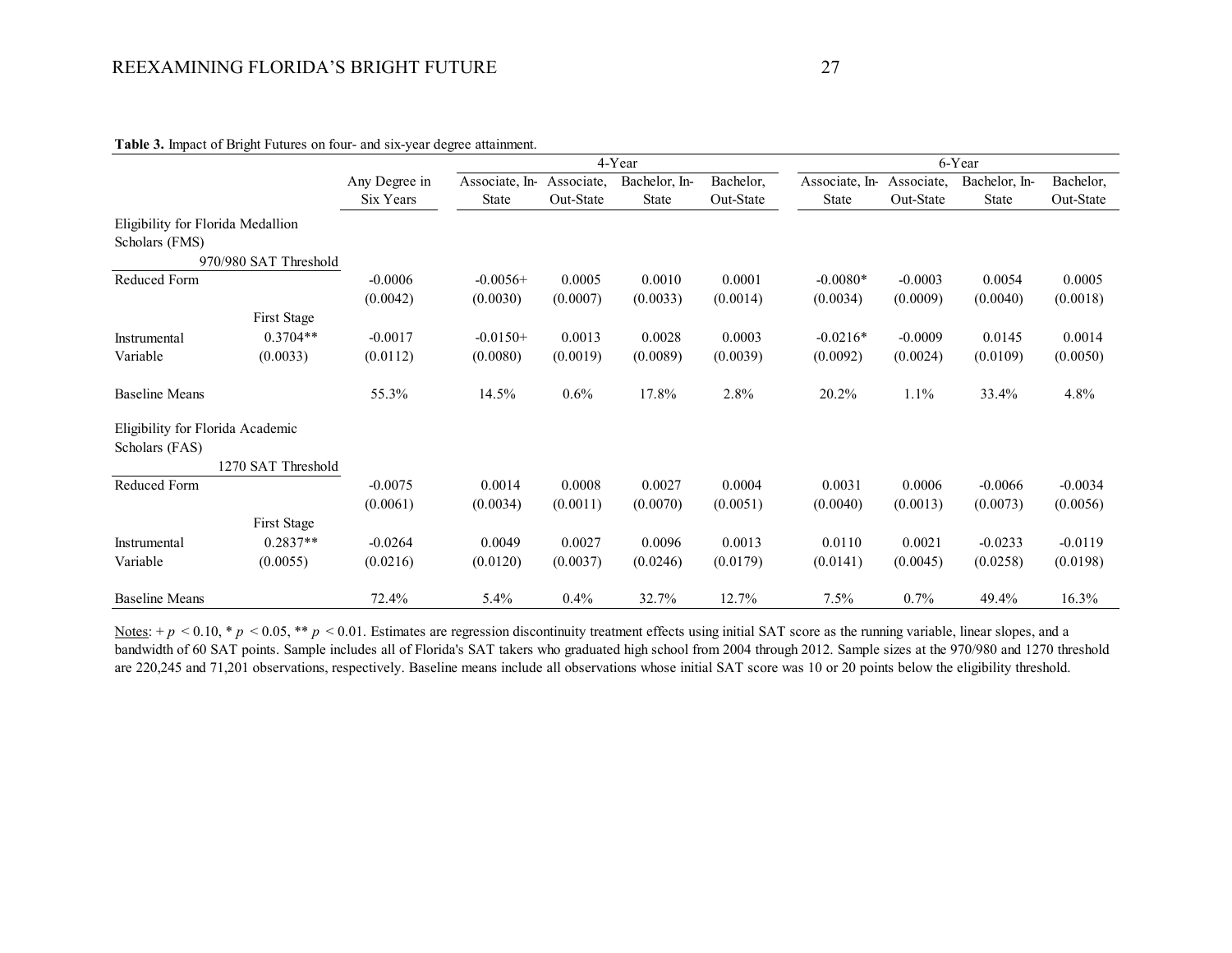|                        |             |        |                   |           |                                                          | Attendance                 |           |                         |                         | 6-Year Degree Attainment |                                     |
|------------------------|-------------|--------|-------------------|-----------|----------------------------------------------------------|----------------------------|-----------|-------------------------|-------------------------|--------------------------|-------------------------------------|
|                        |             | N      | Attend<br>College | Year      | In-State, Two-In-State, Four-In-State, Four-Out of State | Year, Public Year, Private |           | Associate, In-<br>State | Associate,<br>Out-State | State                    | Bachelor, In-Bachlor, Out-<br>State |
| FMS: 970/980 Threshold | First-Stage |        |                   |           |                                                          |                            |           |                         |                         |                          |                                     |
| SES T1 (Low)           | $0.4646**$  | 36468  | $-0.0025$         | $-0.0030$ | 0.0114                                                   | $-0.0010$                  | $-0.0100$ | $-0.0459*$              | $-0.0042$               | $-0.0009$                | $-0.0008$                           |
|                        | (0.0080)    |        | (0.0132)          | (0.0224)  | (0.0216)                                                 | (0.0108)                   | (0.0130)  | (0.0182)                | (0.0046)                | (0.0207)                 | (0.0080)                            |
| <b>Baseline Means</b>  |             |        | 90.8%             | 41.9%     | 33.8%                                                    | 5.9%                       | $9.2\%$   | 21.4%                   | 1.1%                    | 29.3%                    | 3.1%                                |
| SES T2 (Middle)        | $0.4062**$  | 69571  | $-0.0044$         | $-0.0166$ | 0.0219                                                   | 0.0040                     | $-0.0137$ | $-0.0336*$              | 0.0017                  | $0.0304+$                | $-0.0077$                           |
|                        | (0.0059)    |        | (0.0104)          | (0.0186)  | (0.0179)                                                 | (0.0085)                   | (0.0110)  | (0.0153)                | (0.0037)                | (0.0174)                 | (0.0073)                            |
|                        |             |        | 91.8%             | 43.7%     | 33.6%                                                    | 5.1%                       | $9.4\%$   | 22.0%                   | $0.9\%$                 | 30.7%                    | 4.1%                                |
| SES T3 (High)          | $0.3138**$  | 110877 | $-0.0059$         | $-0.0079$ | $-0.0071$                                                | 0.0071                     | 0.0019    | $-0.0015$               | 0.0009                  | 0.0051                   | 0.0114                              |
|                        | (0.0047)    |        | (0.0099)          | (0.0185)  | (0.0191)                                                 | (0.0088)                   | (0.0120)  | (0.0150)                | (0.0039)                | (0.0185)                 | (0.0089)                            |
|                        |             |        | 92.9%             | 36.4%     | 40.5%                                                    | 5.3%                       | 10.7%     | 18.9%                   | 1.0%                    | 37.0%                    | 5.5%                                |
| FAS: 1270 Threshold    |             |        |                   |           |                                                          |                            |           |                         |                         |                          |                                     |
| SES T1 (Low)           | $0.4098**$  | 7005   | 0.0073            | $-0.0076$ | 0.0066                                                   | $-0.0391$                  | 0.0474    | 0.0038                  | $-0.0051$               | $-0.0535$                | $-0.0175$                           |
|                        | (0.0180)    |        | (0.0276)          | (0.0423)  | (0.0592)                                                 | (0.0317)                   | (0.0442)  | (0.0359)                | (0.0118)                | (0.0577)                 | (0.0375)                            |
| <b>Baseline Means</b>  |             |        | 94.0%             | 15.3%     | 54.8%                                                    | 8.6%                       | 15.4%     | 9.8%                    | 1.1%                    | 46.7%                    | 11.0%                               |
| SES T2 (Middle)        | $0.3339**$  | 18741  | 0.0025            | $-0.0003$ | $-0.0697$                                                | 0.0254                     | 0.0470    | $-0.0178$               | 0.0085                  | $-0.0537$                | 0.0305                              |
|                        | (0.0110)    |        | (0.0183)          | (0.0299)  | (0.0443)                                                 | (0.0240)                   | (0.0337)  | (0.0259)                | (0.0078)                | (0.0429)                 | (0.0293)                            |
|                        |             |        | 95.5%             | 13.8%     | 57.4%                                                    | 7.3%                       | 16.9%     | 9.8%                    | 0.7%                    | 48.7%                    | 12.2%                               |
| SES T3 (High)          | $0.2393**$  | 44408  | 0.0078            | $-0.0029$ | 0.0004                                                   | 0.0338                     | $-0.0235$ | 0.0261                  | 0.0004                  | $-0.0012$                | $-0.0259$                           |
|                        | (0.0068)    |        | (0.0154)          | (0.0210)  | (0.0396)                                                 | (0.0206)                   | (0.0343)  | (0.0194)                | (0.0063)                | (0.0385)                 | (0.0311)                            |
|                        |             |        | 96.2%             | 7.8%      | 58.3%                                                    | 6.7%                       | 23.4%     | 6.2%                    | $0.6\%$                 | 50.8%                    | 18.4%                               |

**Table 4.** Instrumental variable impacts of Bright Futures on selected college attendance and degree attainment outcomes, by SES terciles.

Notes: +  $p$  < 0.10, \*  $p$  < 0.05, \*\*  $p$  < 0.01. Estimates are treatment effects using predicting eligibility based on any SAT score exceeding a threshold as an instrumental variable. Sample includes all of Florida's SAT takers who graduated high school from 2004 through 2012. Baseline means include all observations whose initial SAT score was 10 or 20 points below the eligibility threshold.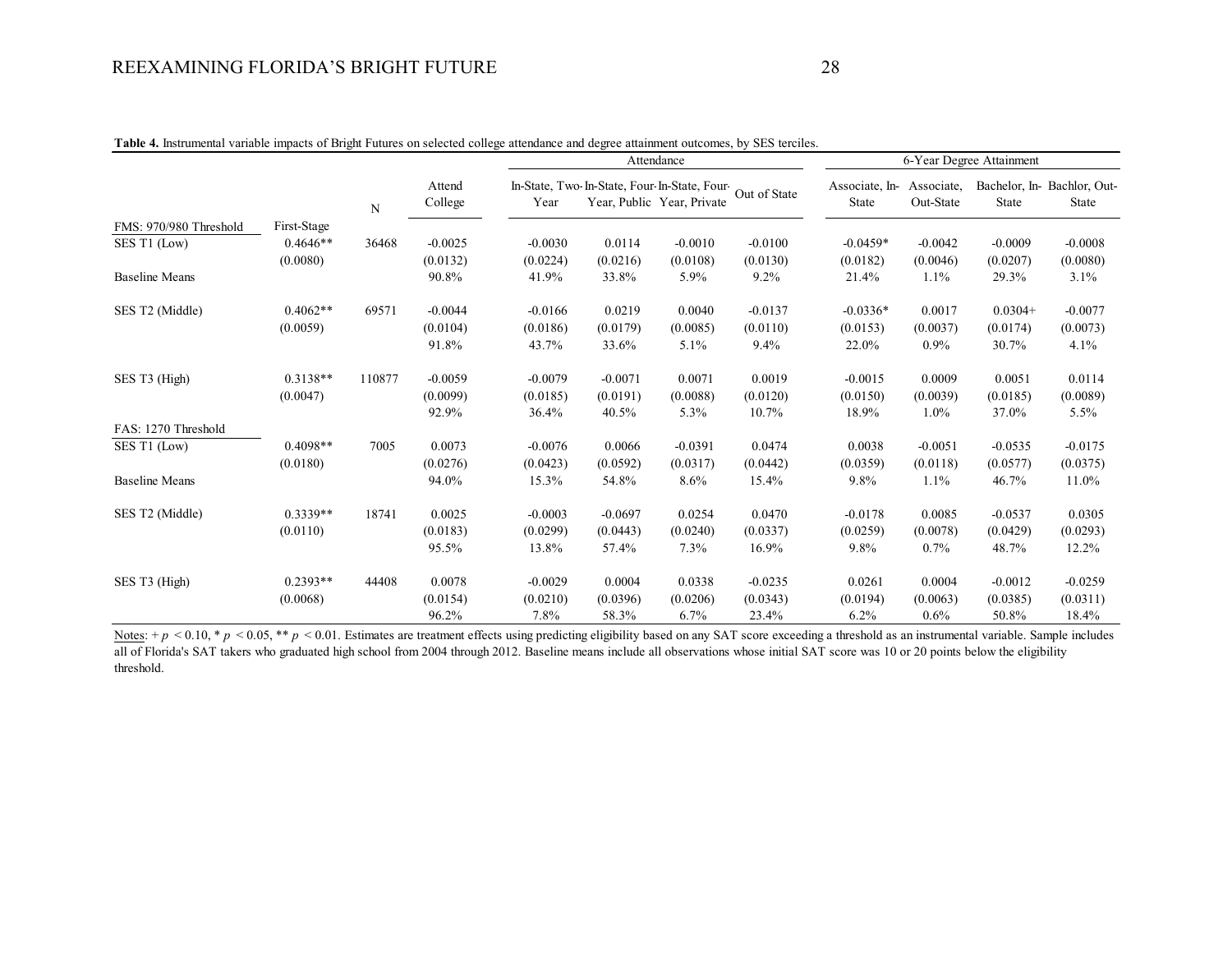**Table 5.** Instrumental variable impacts of Bright Futures on selected college attendance and degree attainment outcomes, by ethnicity.

|                        |             |             |                   | Attendance           |                                 |                                   | 6-Year Degree Attainment |                       |                        |                      |                      |
|------------------------|-------------|-------------|-------------------|----------------------|---------------------------------|-----------------------------------|--------------------------|-----------------------|------------------------|----------------------|----------------------|
|                        |             | $\mathbf N$ | Attend<br>College | In-State<br>Two-Year | In-State<br>Four-Year<br>Public | In-State<br>Four-Year,<br>Private | Out of State             | Associate<br>In-State | Associate<br>Out-State | Bachelor<br>In-State | Bachlor<br>Out-State |
| FMS: 970/980 Threshold | First-Stage |             |                   |                      |                                 |                                   |                          |                       |                        |                      |                      |
| White                  | $0.3672**$  | 120645      | 0.0000            | $-0.0091$            | 0.0035                          | 0.0102                            | $-0.0046$                | $-0.0203$             | 0.0030                 | 0.0210               | $-0.0025$            |
|                        | (0.0046)    |             | (0.0086)          | (0.0156)             | (0.0152)                        | (0.0073)                          | (0.0099)                 | (0.0126)              | (0.0033)               | (0.0149)             | (0.0072)             |
| <b>Baseline Means</b>  |             |             | 92.1%             | 41.6%                | 34.4%                           | 5.3%                              | 10.8%                    | 20.6%                 | 1.1%                   | 33.4%                | 5.3%                 |
| Hispanic               | $0.3688**$  | 51626       | $-0.0009$         | $-0.0390+$           | $0.0450+$                       | $-0.0008$                         | $-0.0060$                | $-0.0230$             | $-0.0027$              | 0.0264               | 0.0016               |
|                        | (0.0068)    |             | (0.0131)          | (0.0233)             | (0.0232)                        | (0.0105)                          | (0.0134)                 | (0.0196)              | (0.0046)               | (0.0226)             | (0.0093)             |
|                        |             |             | 92.0%             | 41.1%                | 37.7%                           | 4.9%                              | 8.4%                     | 22.2%                 | 1.0%                   | 33.6%                | 3.8%                 |
| Black                  | $0.4234**$  | 26438       | $-0.0008$         | $-0.0044$            | 0.0300                          | $-0.0045$                         | $-0.0219$                | $-0.0079$             | $-0.0069$              | 0.0119               | 0.0079               |
|                        | (0.0091)    |             | (0.0141)          | (0.0262)             | (0.0289)                        | (0.0143)                          | (0.0192)                 | (0.0203)              | (0.0059)               | (0.0271)             | (0.0127)             |
|                        |             |             | 93.7%             | 29.0%                | 45.6%                           | 6.4%                              | 12.8%                    | 14.3%                 | 1.1%                   | 32.9%                | 4.9%                 |
| Asian                  | $0.2490**$  | 9228        | $-0.1065*$        | 0.0712               | $-0.0885$                       | $-0.0691+$                        | $-0.0201$                | $-0.0306$             | $-0.0045$              | $-0.0503$            | 0.0220               |
|                        | (0.0159)    |             | (0.0485)          | (0.0813)             | (0.0858)                        | (0.0375)                          | (0.0479)                 | (0.0682)              | (0.0139)               | (0.0831)             | (0.0330)             |
|                        |             |             | 91.9%             | 32.8%                | 44.5%                           | 5.5%                              | 9.1%                     | 21.4%                 | 0.7%                   | 39.7%                | 4.0%                 |
| FAS: 1270 Threshold    |             |             |                   |                      |                                 |                                   |                          |                       |                        |                      |                      |
| White                  | $0.2925**$  | 49471       | 0.0056            | $-0.0005$            | $-0.0284$                       | $0.0381*$                         | $-0.0036$                | 0.0007                | $-0.0005$              | 0.0017               | $-0.0284$            |
|                        | (0.0067)    |             | (0.0122)          | (0.0192)             | (0.0308)                        | (0.0156)                          | (0.0250)                 | (0.0167)              | (0.0051)               | (0.0298)             | (0.0222)             |
| <b>Baseline Means</b>  |             |             | 96.0%             | 11.2%                | 59.0%                           | 6.1%                              | 19.7%                    | 7.8%                  | 0.7%                   | 50.2%                | 15.1%                |
| Hispanic               | $0.2687**$  | 11439       | 0.0347            | 0.0505               | $-0.0444$                       | $-0.0462$                         | 0.0748                   | 0.0462                | $0.0263*$              | $-0.1324+$           | 0.0686               |
|                        | (0.0137)    |             | (0.0292)          | (0.0376)             | (0.0709)                        | (0.0423)                          | (0.0626)                 | (0.0360)              | (0.0119)               | (0.0697)             | (0.0574)             |
|                        |             |             | 95.1%             | 7.5%                 | 51.8%                           | 10.8%                             | 25.1%                    | 7.0%                  | 0.4%                   | 48.5%                | 19.8%                |
| Black                  | $0.3489**$  | 2568        | 0.0128            | 0.0447               | $-0.0418$                       | 0.0397                            | $-0.0297$                | 0.0632                | $-0.0178$              | $-0.1503$            | 0.0465               |
|                        | (0.0284)    |             | (0.0455)          | (0.0568)             | (0.1144)                        | (0.0607)                          | (0.1051)                 | (0.0531)              | (0.0273)               | (0.1120)             | (0.0944)             |
|                        |             |             | 95.8%             | 6.7%                 | 53.8%                           | 7.1%                              | 28.2%                    | 5.9%                  | 1.7%                   | 43.9%                | 21.3%                |
| Asian                  | $0.1651**$  | 4544        | $-0.0687$         | $-0.0595$            | 0.0513                          | $-0.0180$                         | $-0.0425$                | 0.0400                | $-0.0162$              | 0.2812               | $-0.0599$            |
|                        | (0.0207)    |             | (0.0826)          | (0.0775)             | (0.1785)                        | (0.0955)                          | (0.1525)                 | (0.0841)              | (0.0262)               | (0.1750)             | (0.1381)             |
|                        |             |             | 94.9%             | 5.5%                 | 60.0%                           | 7.3%                              | 22.1%                    | 5.1%                  | 0.5%                   | 51.5%                | 17.3%                |

Notes: +  $p$  < 0.10, \*  $p$  < 0.05, \*\*  $p$  < 0.01. Estimates are treatment effects using predicting eligibility based on any SAT score exceeding a threshold as an instrumental variable. Sample includes all of Florida's SAT takers who graduated high school from 2004 through 2012. Baseline means include all observations whose initial SAT score was 10 or 20 points below the eligibility threshold.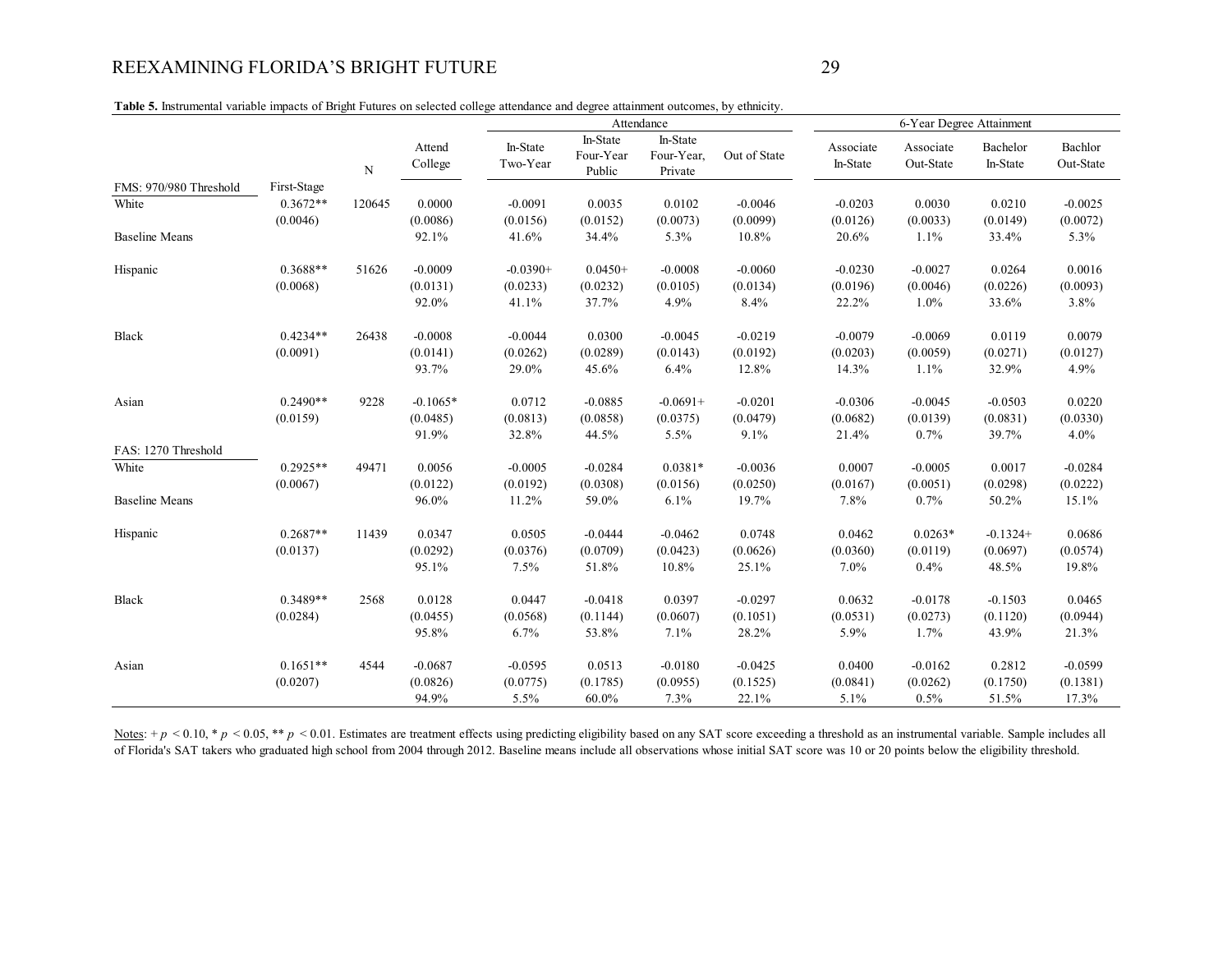| ັ                      |                   | ັ          | ັ           | ັ                    |                       |             |            |                      |                       |
|------------------------|-------------------|------------|-------------|----------------------|-----------------------|-------------|------------|----------------------|-----------------------|
|                        |                   |            |             | In State             |                       |             |            | Out of State         |                       |
|                        | Attend<br>College | Any        | Two-Year    | Four-Year,<br>Public | Four-Year,<br>Private | Any         | Two-Year   | Four-Year,<br>Public | Four-Year,<br>Private |
| FMS: 970/980 Threshold |                   |            |             |                      |                       |             |            |                      |                       |
| Reduced Form           | $0.0069**$        | $0.0157**$ | 0.0002      | $0.0119**$           | $0.0036+$             | $-0.0088**$ | $-0.0024+$ | $-0.0037*$           | $-0.0027$             |
|                        | (0.0025)          | (0.0035)   | (0.0044)    | (0.0041)             | (0.0020)              | (0.0027)    | (0.0013)   | (0.0016)             | (0.0019)              |
| N                      | 210661            | 210661     | 210661      | 210661               | 210661                | 210661      | 210661     | 210661               | 210661                |
| FAS: 1270 Threshold    |                   |            |             |                      |                       |             |            |                      |                       |
| Reduced Form           | $0.0086**$        | $0.0288**$ | $-0.0132**$ | $0.0421**$           | $-0.0001$             | $-0.0202**$ | $-0.0001$  | $-0.0033$            | $-0.0168**$           |
|                        | (0.0026)          | (0.0053)   | (0.0040)    | (0.0063)             | (0.0034)              | (0.0049)    | (0.0010)   | (0.0030)             | (0.0041)              |
| N                      | 97339             | 97339      | 97339       | 97339                | 97339                 | 97339       | 97339      | 97339                | 97339                 |

**Table 6.** Biased regressions of impact of Bright Future on college attendance using maximum SAT score.

Notes:  $+p < 0.10$ , \*  $p < 0.05$ , \*\*  $p < 0.01$ . Estimates are regression discontinuity treatment effects using maximum SAT score as the running variable, linear slopes, and a bandwidth of 60 SAT points. Sample includes all of Florida's SAT takers who graduated high school from 2004 through 2012.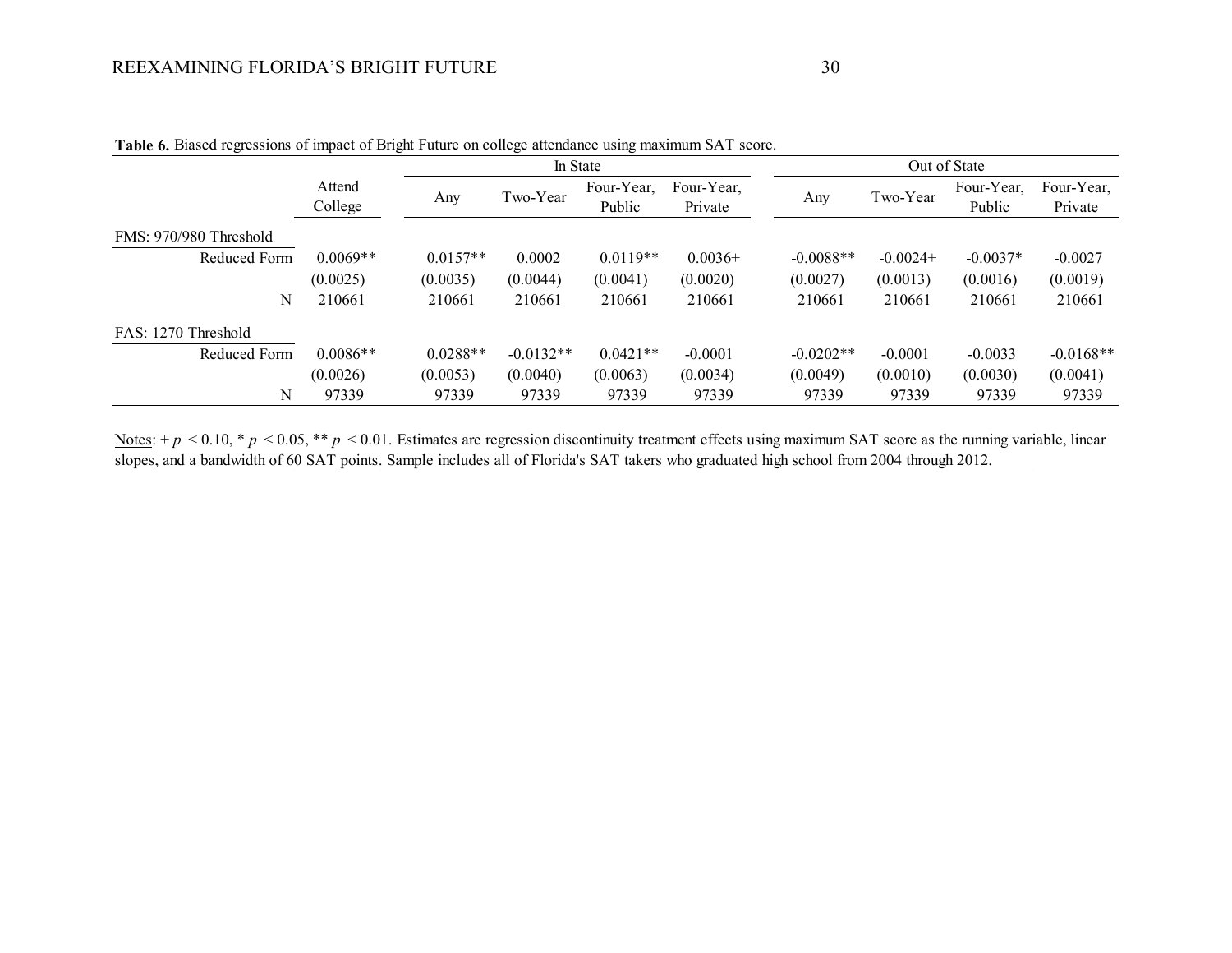| $\ddot{\phantom{1}}$   |       | È         |             |                      |       |           |           |                      |  |
|------------------------|-------|-----------|-------------|----------------------|-------|-----------|-----------|----------------------|--|
|                        |       |           | Biased      |                      |       |           | Unbiased  |                      |  |
|                        |       |           | In State    |                      |       | In State  |           |                      |  |
|                        | N     | Any       | Two-Year    | Four-Year,<br>Public | N     | Any       | Two-Year  | Four-Year,<br>Public |  |
| FMS: 970/980 Threshold |       |           |             |                      |       |           |           |                      |  |
| Reduced Form           | 51781 | $-0.0025$ | $-0.0086$   | 0.0061               | 53542 | $-0.0020$ | $-0.0073$ | 0.0053               |  |
|                        |       | (0.0074)  | (0.0090)    | (0.0086)             |       | (0.0071)  | (0.0085)  | (0.0087)             |  |
| FAS: 1270 Threshold    |       |           |             |                      |       |           |           |                      |  |
| Reduced Form           | 23366 | 0.0096    | $-0.0215**$ | $0.0311*$            | 17006 | $-0.0115$ | $-0.0043$ | $-0.0073$            |  |
|                        |       | (0.0112)  | (0.0083)    | (0.0126)             |       | (0.0139)  | (0.0094)  | (0.0151)             |  |
|                        |       |           |             |                      |       |           |           |                      |  |

**Table 7.** Replication of results based on Zhang subsample.

Notes:  $+p < 0.10$ ,  $\ast p < 0.05$ ,  $\ast \ast p < 0.01$ . We mirror Zhang et al. (2016) by (1) restricting the sample to all Florida SAT takers who graduated high school from 2004 through 2006 and attended a public high school and (2) assume we cannot observe in-state, private college or any out of state college enrollment. Biased estimates are regression discontinuity treatment effects using the endogenous (incorrect) maximum SAT score as the running variable, linear slopes, and a bandwidth of 60 SAT points. Unbiased estimates are derived in the same manner except using initial SAT score as the running variable.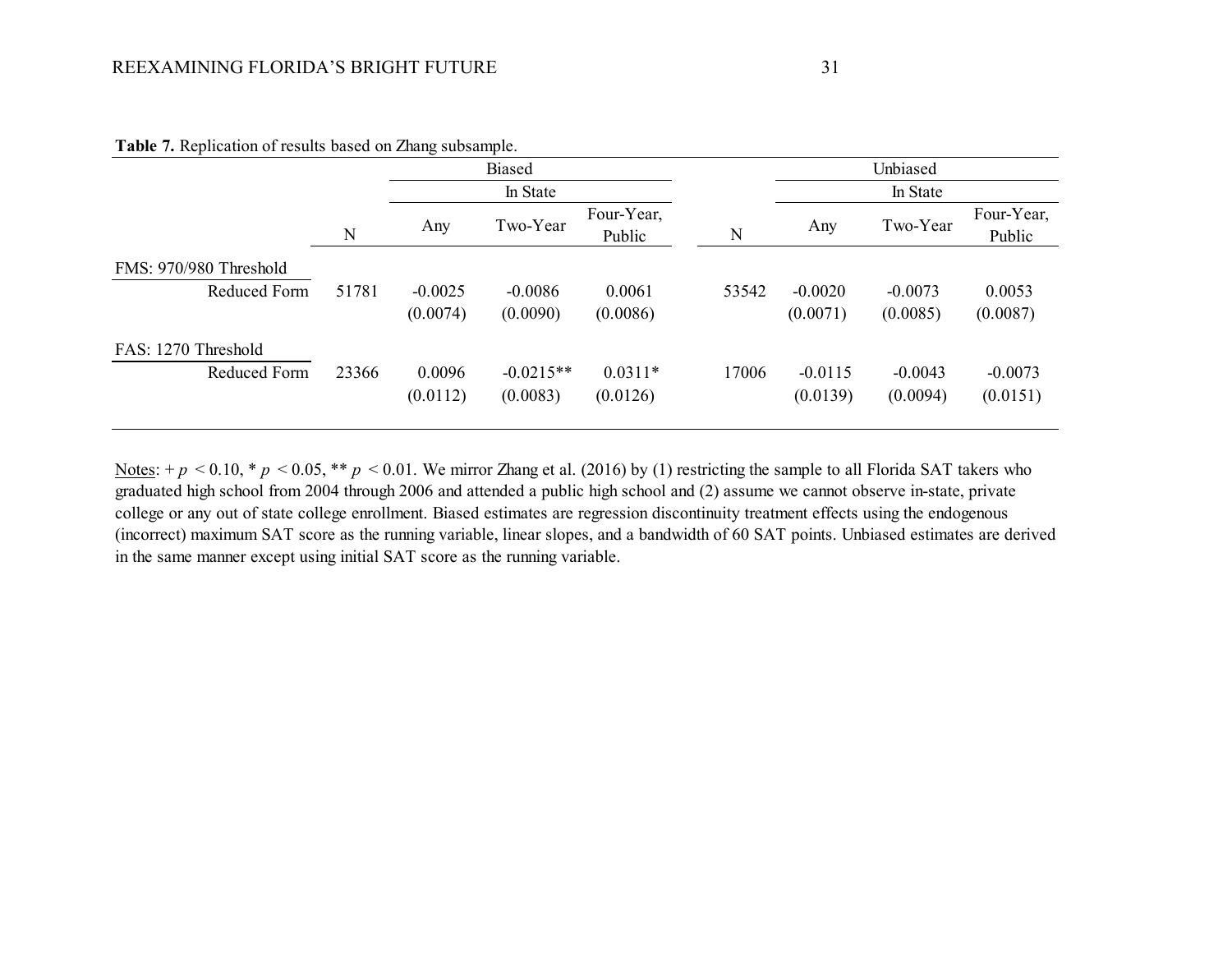

**Figure 1.** Density of observations, initial SAT.

Notes: Sample includes all of Florida's SAT takers who graduated high school from 2004 through 2011. Dashed lines identify the 970 and 1270 eligibility thresholds. 2012 data was removed from figure due to changing SAT eligibility threshold.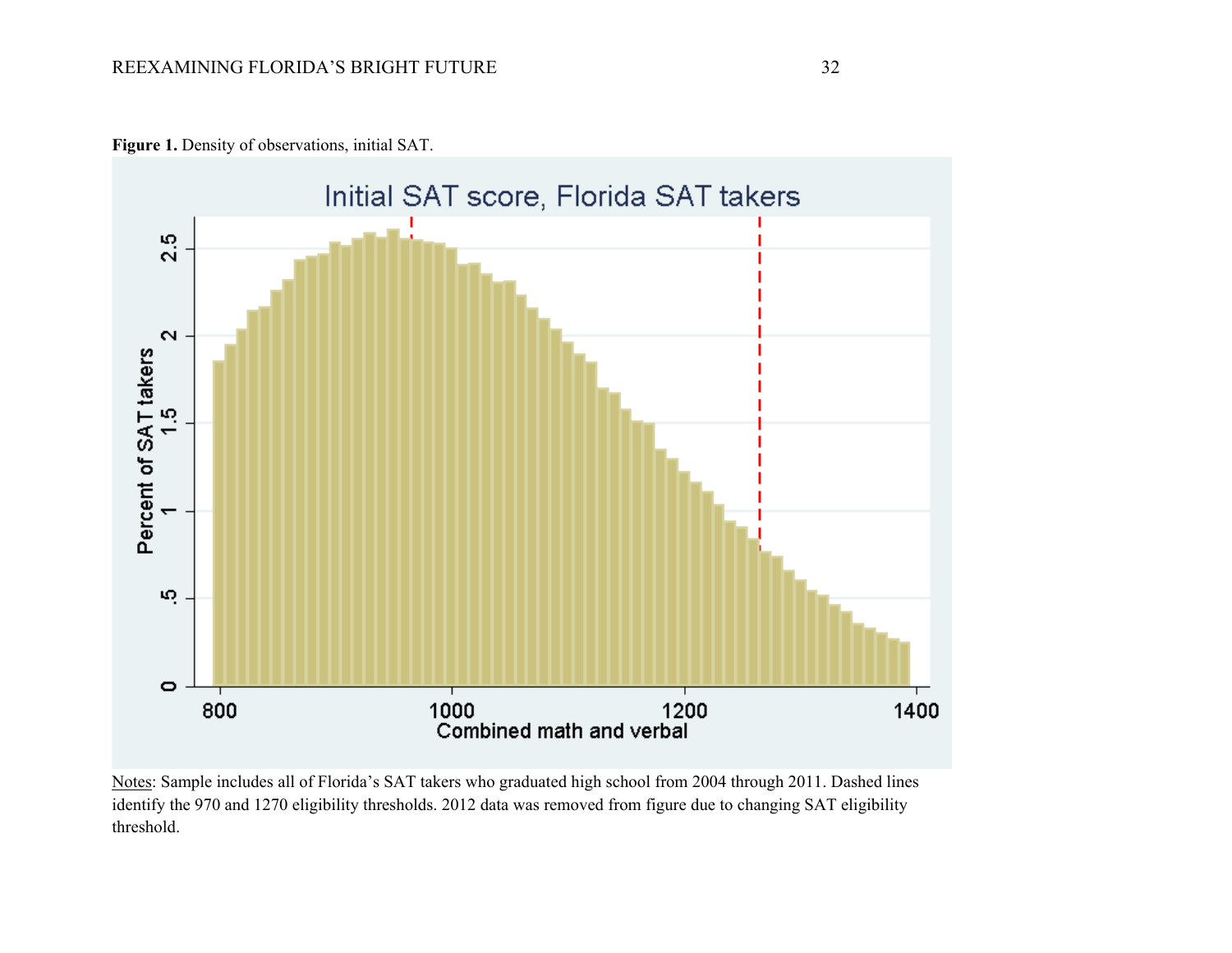



Notes: Sample includes all of Florida's SAT takers who graduated high school from 2004 through 2012. Dashed lines identify the 970 and 1270 eligibility thresholds. 2012 data was removed from figure due to changing SAT eligibility threshold.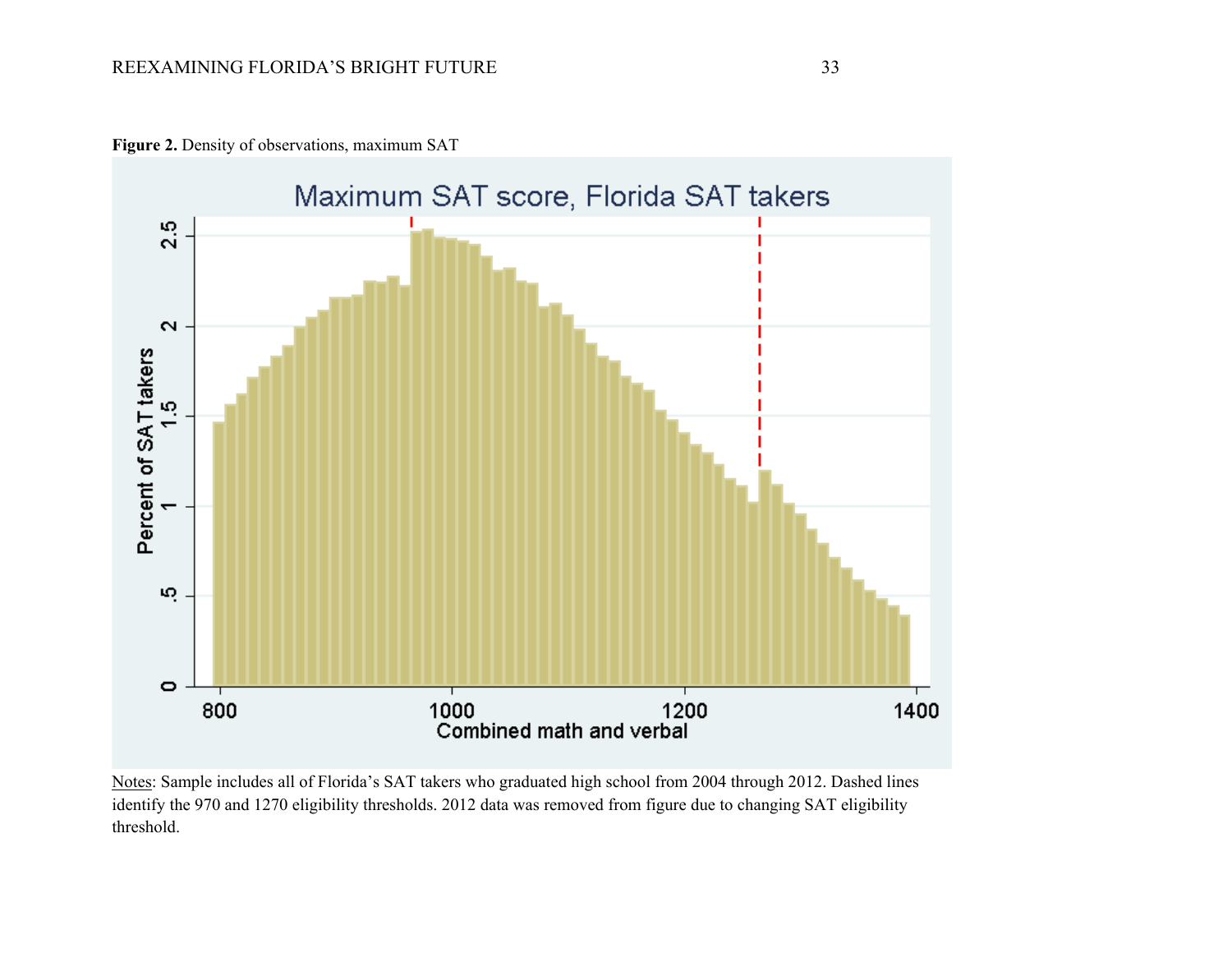

**Figure 3.** Enrollment outcomes for Florida Medallion Scholars, by initial SAT.

Notes: Plot of regression discontinuity effect at 970 threshold using initial SAT as the running variable, linear slopes, and a bandwidth of 80 SAT points. Sample includes all of Florida's SAT takers who graduated high school from 2004 through 2011. 2012 data was removed from figure due to changing SAT eligibility threshold. Corresponding regression results in Table 2.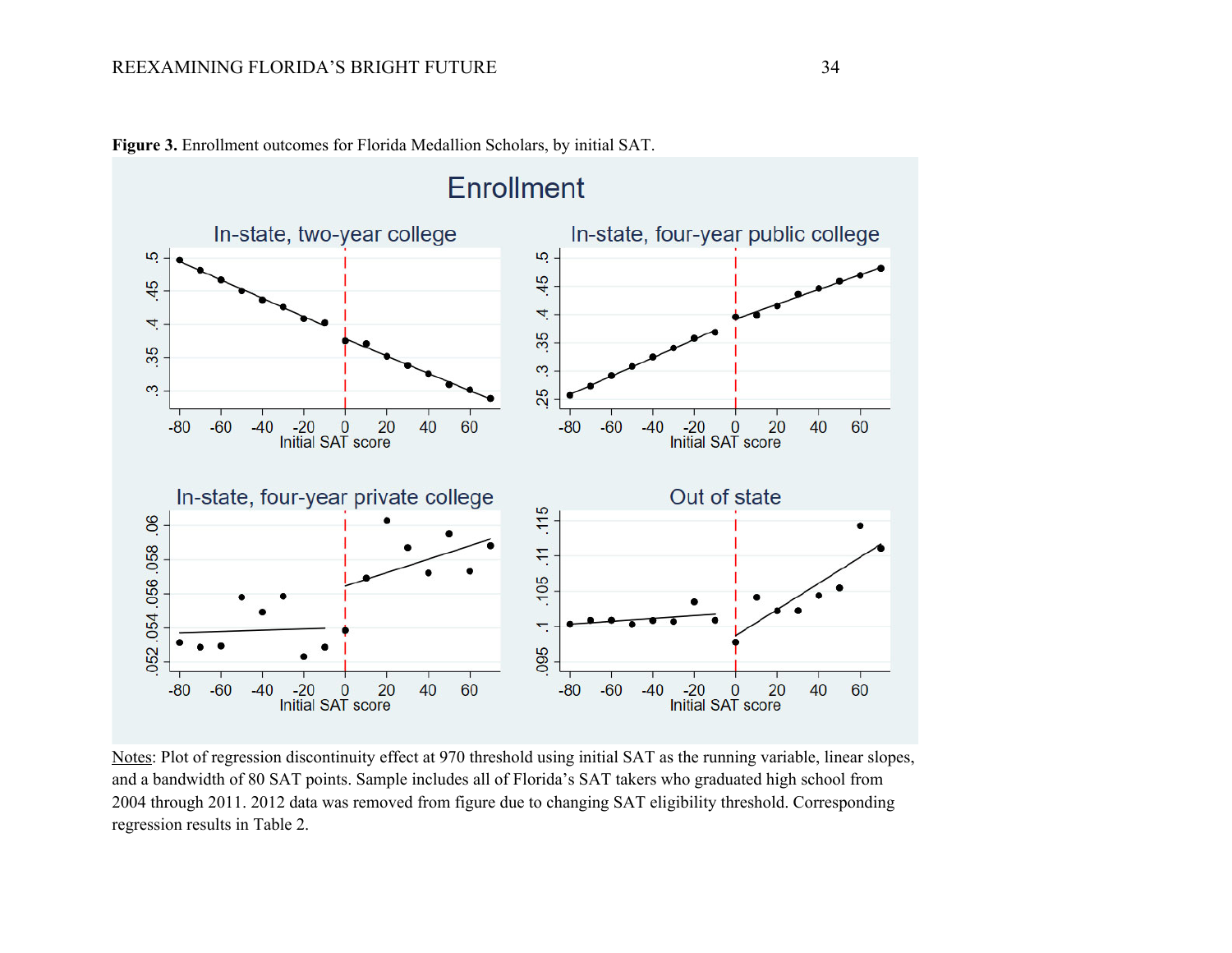

**Figure 4.** Enrollment outcomes for Florida Academic Scholars, by initial SAT.

Notes: Plot of regression discontinuity effect at 1270 threshold using initial SAT as the running variable, linear slopes, and a bandwidth of 80 SAT points. Sample includes all of Florida's SAT takers who graduated high school from 2004 through 2012. Corresponding regression results in Table 2.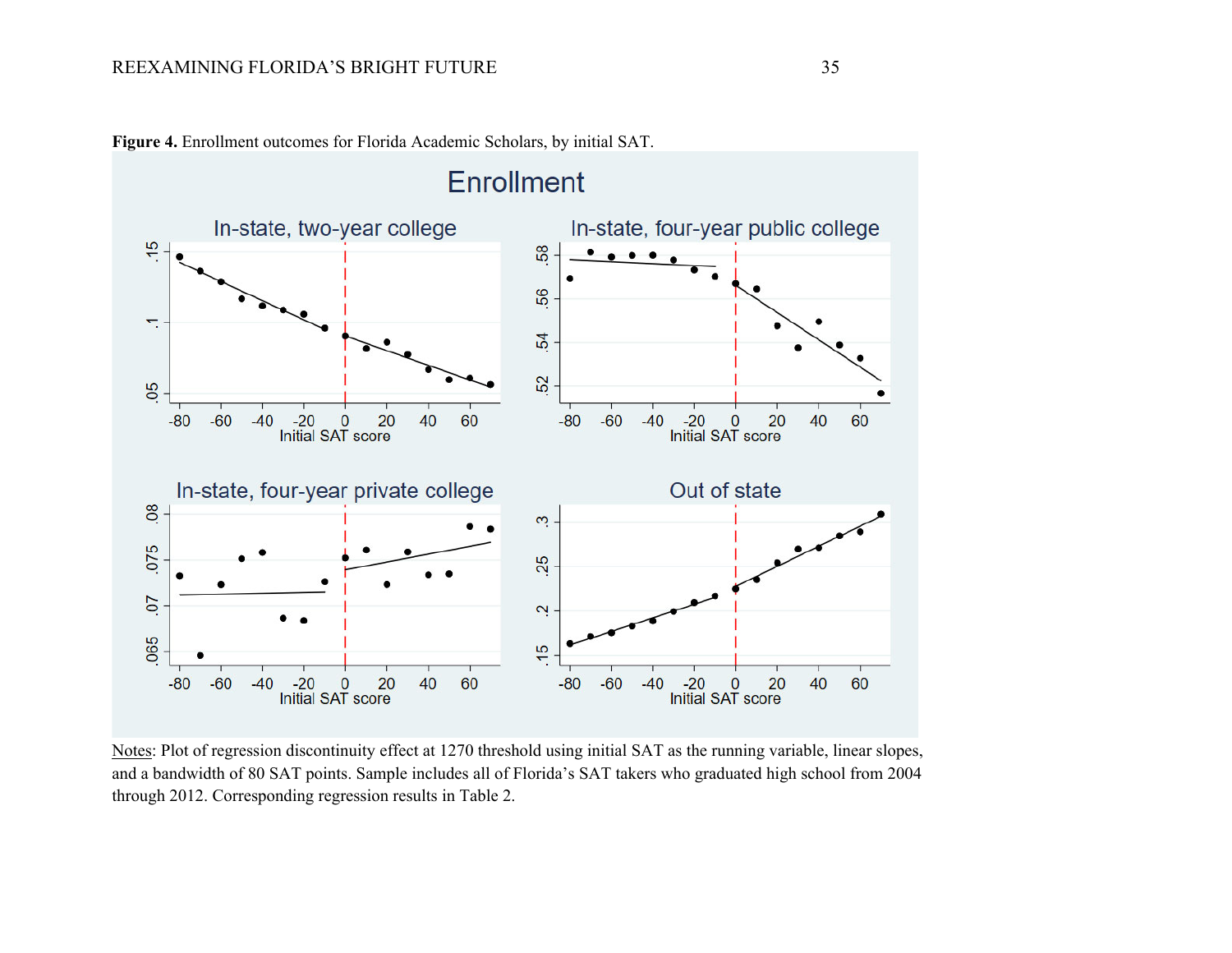

**Figure 5.** Degree completion outcomes for Florida Medallion Scholars, by initial SAT.

Notes: Plot of regression discontinuity effect at 970 threshold using initial SAT as the running variable, linear slopes, and a bandwidth of 80 SAT points. Sample includes all of Florida's SAT takers who graduated high school from 2004 through 2011. 2012 data was removed from figure due to changing SAT eligibility threshold. Corresponding regression results in Table 3.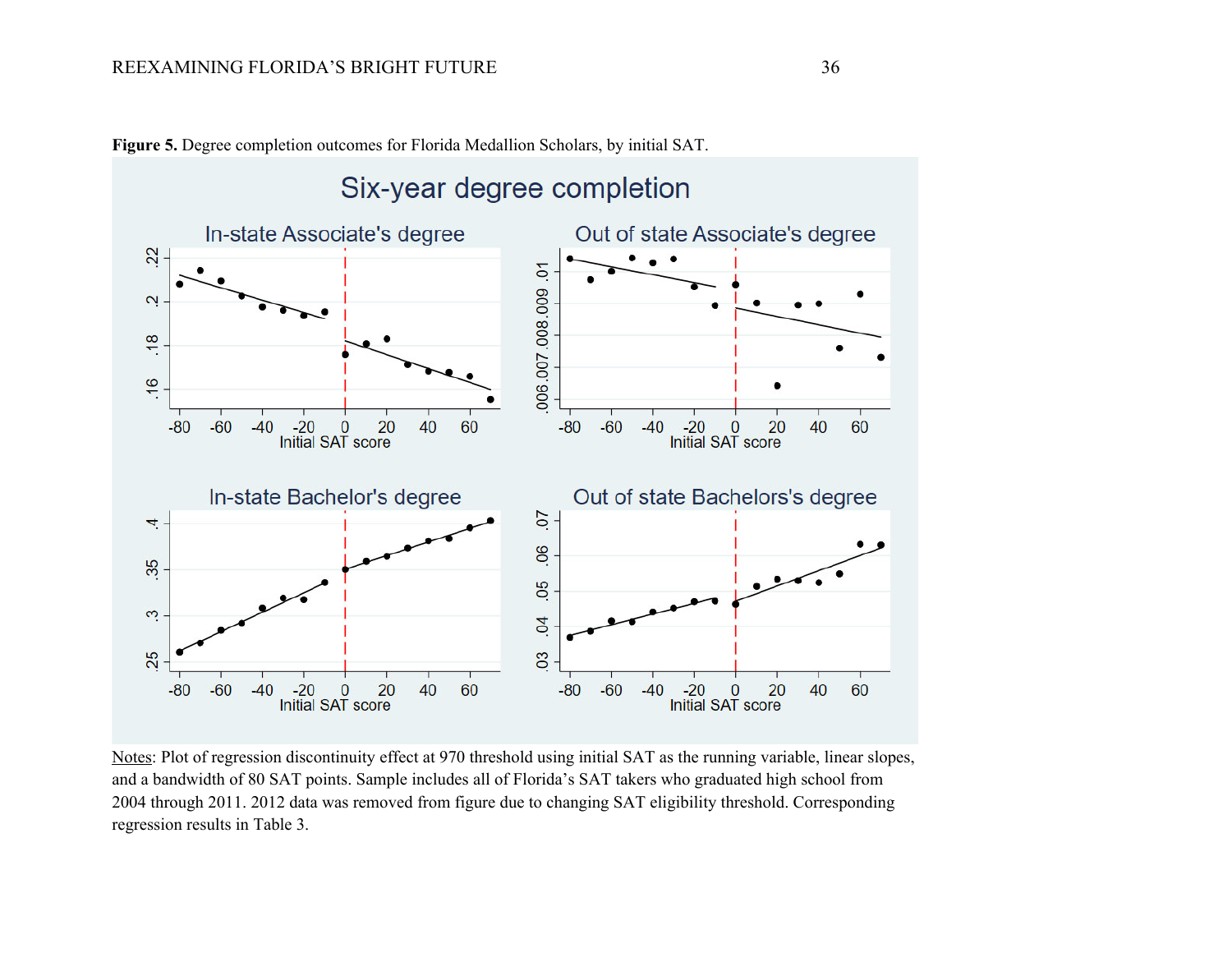

**Figure 6.** Degree completion outcomes for Florida Academic Scholars, by initial SAT.

Notes: Plot of regression discontinuity effect at 1270 threshold using initial SAT as the running variable, linear slopes, and a bandwidth of 80 SAT points. Sample includes all of Florida's SAT takers who graduated high school from 2004 through 2012. Corresponding regression results in Table 3.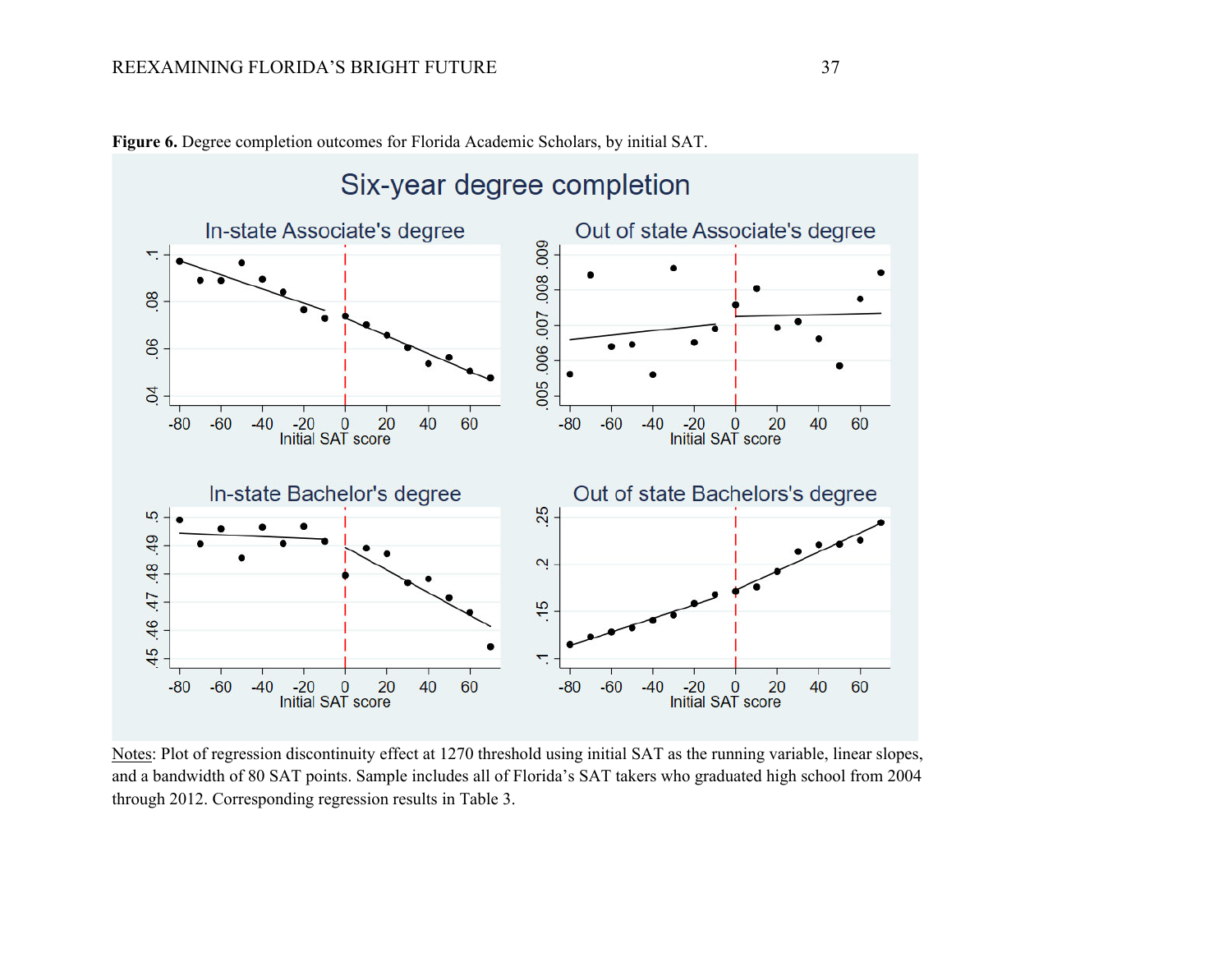**Appendix**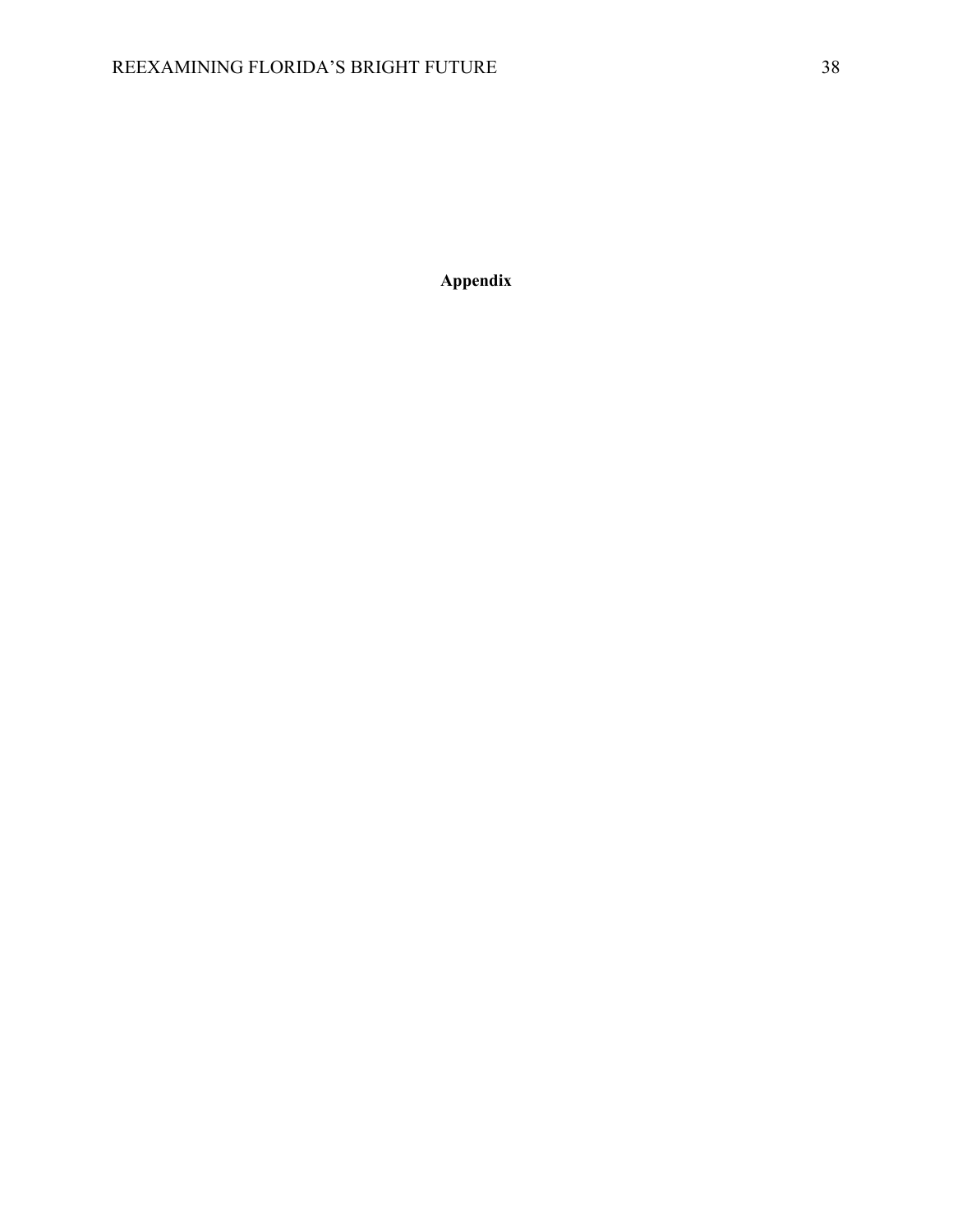| <b>Appendix 1 apie 1.</b> Balance lests, by specification. |           |           |           |           |           |            |           |            |                                  |                   |                    |
|------------------------------------------------------------|-----------|-----------|-----------|-----------|-----------|------------|-----------|------------|----------------------------------|-------------------|--------------------|
|                                                            | Female    |           | African-  |           | White     | Other Race | Took 11th | 11th Grade | Took 10th                        | 10th Grade        | <b>SAT Writing</b> |
|                                                            |           | Asian     | American  | Hispanic  |           |            |           |            | Grade PSAT PSAT score Grade PSAT | <b>PSAT</b> score | Score              |
| FMS: 970/980 Threshold                                     |           |           |           |           |           |            |           |            |                                  |                   |                    |
| Linear                                                     | $-0.0054$ | 0.0014    | 0.0020    | 0.0009    | $-0.0035$ | $-0.0007$  | $-0.0048$ | $-0.2893+$ | 0.0027                           | $-0.1324$         | $-0.0493$          |
|                                                            | (0.0043)  | (0.0017)  | (0.0028)  | (0.0037)  | (0.0043)  | (0.0020)   | (0.0043)  | (0.1503)   | (0.0039)                         | (0.1209)          | (0.5425)           |
| Quadratic                                                  | $-0.0078$ | 0.0043    | $-0.0063$ | 0.0003    | 0.0071    | $-0.0055$  | $-0.0054$ | $-0.0758$  | 0.0095                           | $-0.3173$         | $-0.4736$          |
|                                                            | (0.0073)  | (0.0029)  | (0.0049)  | (0.0063)  | (0.0073)  | (0.0034)   | (0.0073)  | (0.2578)   | (0.0066)                         | (0.2058)          | (0.9196)           |
| N                                                          | 220245    | 220245    | 220245    | 220245    | 220245    | 220245     | 220245    | 98353      | 220245                           | 158606            | 170420             |
| FAS: 1270 Threshold                                        |           |           |           |           |           |            |           |            |                                  |                   |                    |
| Linear                                                     | 0.0061    | $0.0062+$ | $-0.0000$ | $-0.0020$ | $-0.0008$ | $-0.0034$  | 0.0039    | $0.3925+$  | 0.0023                           | $0.5195*$         | $-0.4007$          |
|                                                            | (0.0076)  | (0.0037)  | (0.0028)  | (0.0056)  | (0.0070)  | (0.0032)   | (0.0066)  | (0.2128)   | (0.0059)                         | (0.2093)          | (1.0677)           |
| Quadratic                                                  | 0.0164    | 0.0011    | $-0.0062$ | 0.0059    | 0.0052    | $-0.0059$  | 0.0032    | $0.8353*$  | 0.0061                           | $0.8164*$         | $-0.9298$          |
|                                                            | (0.0126)  | (0.0062)  | (0.0048)  | (0.0092)  | (0.0117)  | (0.0053)   | (0.0111)  | (0.3584)   | (0.0099)                         | (0.3500)          | (1.7761)           |
| N                                                          | 71201     | 71201     | 71201     | 71201     | 71201     | 71201      | 71201     | 52810      | 71201                            | 58112             | 53647              |

**Appendix Table 1.** Balance tests, by specification.

Notes: +  $p$  < 0.10, \*  $p$  < 0.05, \*\*  $p$  < 0.01. Regressions test for differences in observable characteristics between just-eligible and just-ineligible students. Includes all of Florida's SAT takers who graduated high school from 2004 through 2012 with initial SAT within 60 points of an eligibility threshold.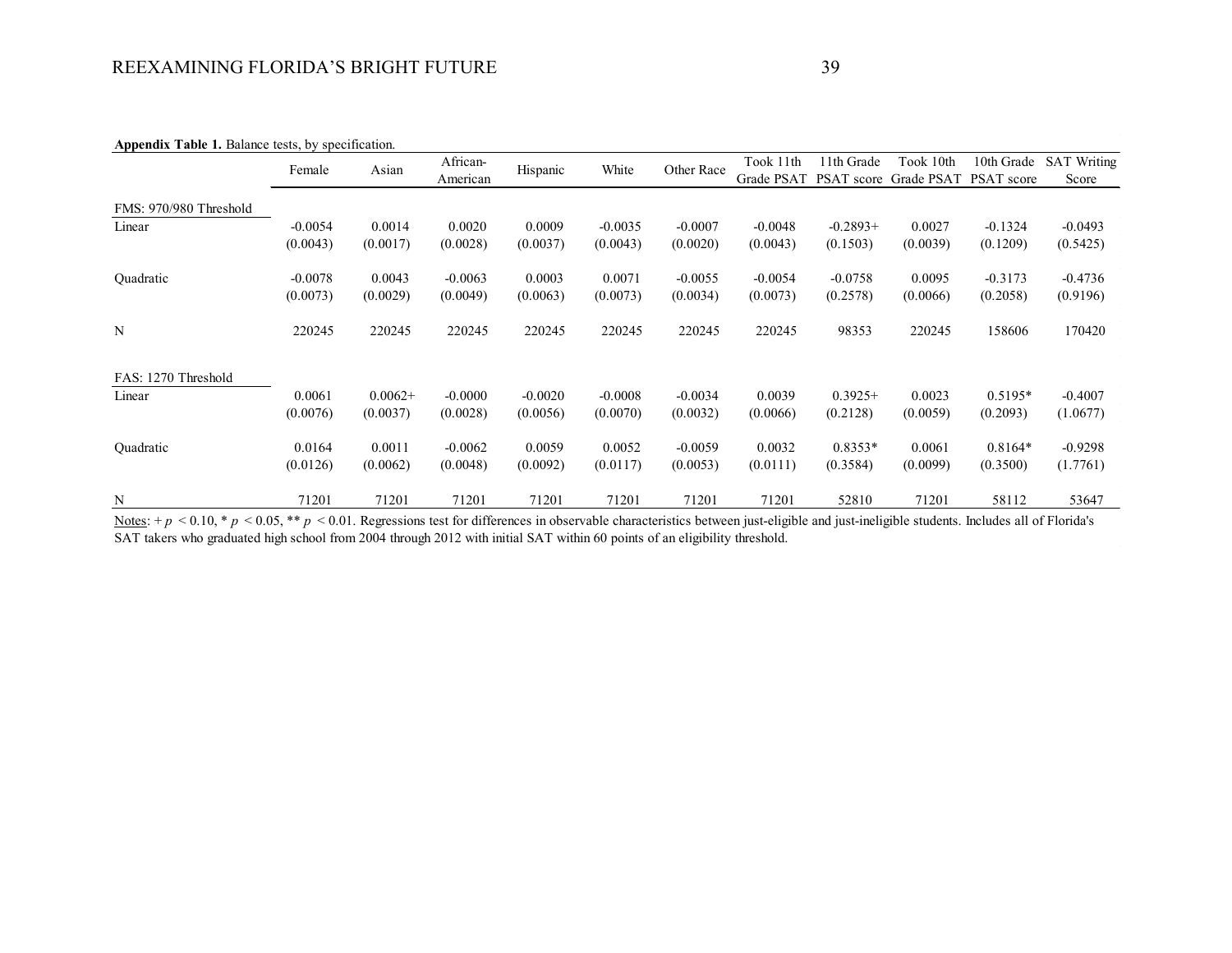| Appendix Table 2. Robustness tests (bandwidth and specification): Reduced-form impacts on in-state, two-year college attendance. |            |           |           |            |           |           |            |            |
|----------------------------------------------------------------------------------------------------------------------------------|------------|-----------|-----------|------------|-----------|-----------|------------|------------|
| Bandwidth                                                                                                                        | 30         | 40        | 50        | 60         | 70        | 80        | 90         | 100        |
| FMS: 970/980 Threshold                                                                                                           |            |           |           |            |           |           |            |            |
| N                                                                                                                                | 111457     | 148300    | 184443    | 220245     | 255654    | 290406    | 325153     | 358847     |
| Linear                                                                                                                           | $-0.0075$  | $-0.0065$ | $-0.0058$ | $-0.0043$  | $-0.0042$ | $-0.0039$ | $-0.0049$  | $-0.0058+$ |
|                                                                                                                                  | (0.0063)   | (0.0053)  | (0.0046)  | (0.0042)   | (0.0039)  | (0.0036)  | (0.0034)   | (0.0032)   |
| Linear with Covariates                                                                                                           | $-0.0230$  | $-0.0123$ | $-0.0100$ | $-0.0095$  | $-0.0081$ | $-0.0072$ | $-0.0051$  | $-0.0036$  |
|                                                                                                                                  | (0.0159)   | (0.0105)  | (0.0084)  | (0.0072)   | (0.0064)  | (0.0058)  | (0.0054)   | (0.0050)   |
| Quadratic                                                                                                                        | $-0.0097$  | $-0.0079$ | $-0.0067$ | $-0.0050$  | $-0.0052$ | $-0.0049$ | $-0.0056+$ | $-0.0062*$ |
|                                                                                                                                  | (0.0062)   | (0.0051)  | (0.0045)  | (0.0041)   | (0.0038)  | (0.0035)  | (0.0033)   | (0.0031)   |
| Quadratic with Covariates                                                                                                        | $-0.0273+$ | $-0.0163$ | $-0.0132$ | $-0.0119+$ | $-0.0093$ | $-0.0087$ | $-0.0071$  | $-0.0057$  |
|                                                                                                                                  | (0.0155)   | (0.0103)  | (0.0082)  | (0.0070)   | (0.0062)  | (0.0057)  | (0.0053)   | (0.0049)   |
| FAS: 1270 Threshold                                                                                                              |            |           |           |            |           |           |            |            |
| N                                                                                                                                | 35179      | 47032     | 59008     | 71201      | 83466     | 95958     | 108358     | 121599     |
| Linear                                                                                                                           | $-0.0024$  | $-0.0042$ | $-0.0033$ | 0.0003     | 0.0013    | 0.0027    | 0.0031     | 0.0040     |
|                                                                                                                                  | (0.0068)   | (0.0056)  | (0.0049)  | (0.0045)   | (0.0041)  | (0.0039)  | (0.0036)   | (0.0035)   |
| Linear with Covariates                                                                                                           | 0.0112     | 0.0050    | $-0.0006$ | $-0.0065$  | $-0.0058$ | $-0.0056$ | $-0.0035$  | $-0.0028$  |
|                                                                                                                                  | (0.0169)   | (0.0111)  | (0.0088)  | (0.0076)   | (0.0067)  | (0.0062)  | (0.0057)   | (0.0054)   |
| Quadratic                                                                                                                        | $-0.0019$  | $-0.0032$ | $-0.0023$ | 0.0011     | 0.0026    | 0.0039    | 0.0049     | $0.0057+$  |
|                                                                                                                                  | (0.0065)   | (0.0054)  | (0.0048)  | (0.0043)   | (0.0040)  | (0.0038)  | (0.0035)   | (0.0034)   |
| Quadratic with Covariates                                                                                                        | 0.0051     | 0.0029    | $-0.0008$ | $-0.0060$  | $-0.0054$ | $-0.0044$ | $-0.0032$  | $-0.0023$  |
|                                                                                                                                  | (0.0164)   | (0.0108)  | (0.0085)  | (0.0073)   | (0.0065)  | (0.0060)  | (0.0056)   | (0.0052)   |

**Appendix Table 2.** Robustness tests (bandwidth and specification): Reduced-form impacts on in-state, two-year college attendance.

Notes:  $+p < 0.10$ ,  $p < 0.05$ ,  $\ast p < 0.01$ . Estimates are regression discontinuity treatment effects using initial SAT by bandwitdh and specification. Sample includes all of Florida's SAT takers who graduated high school from 2004 through 2012.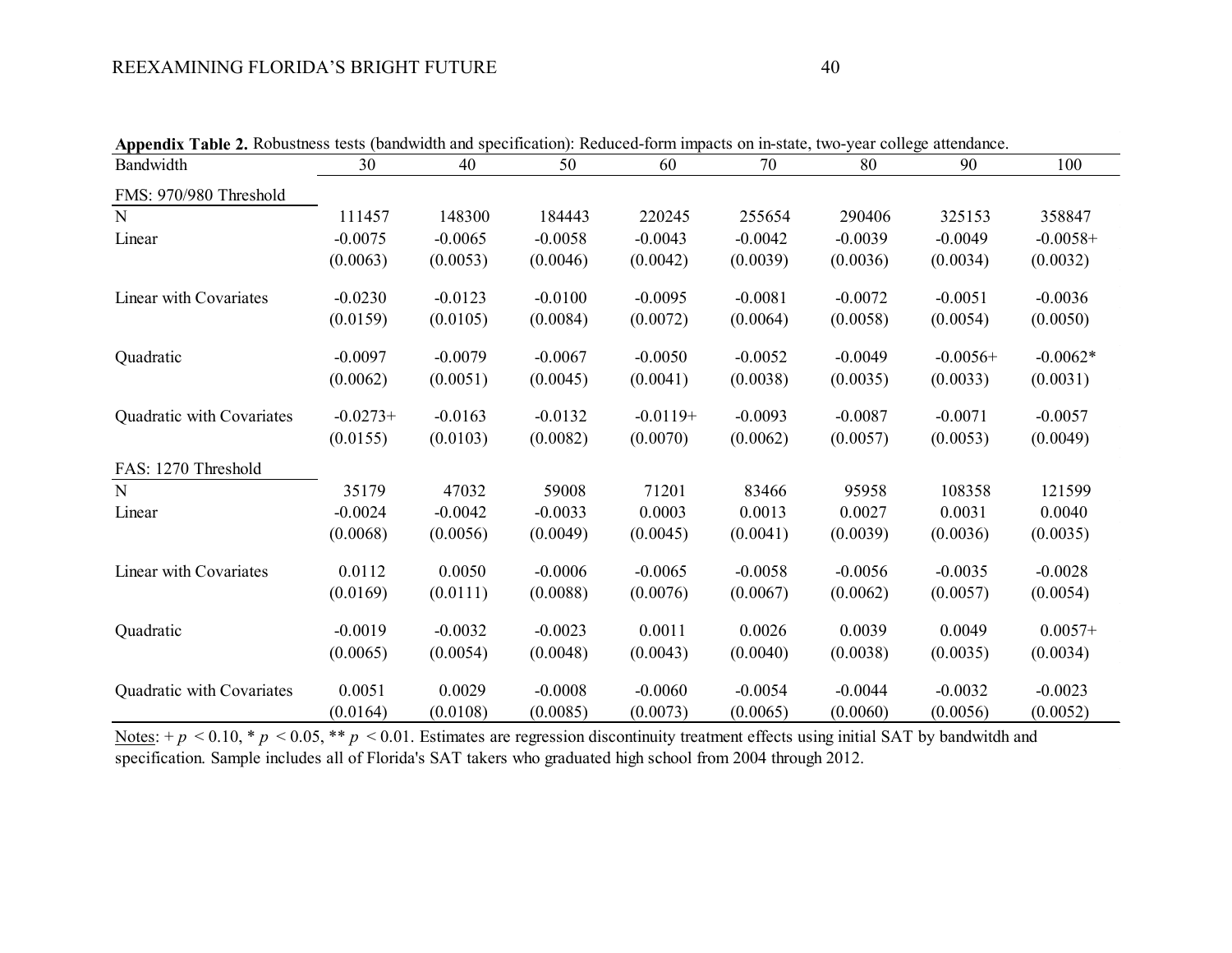| Appendix Table 3. Robustness tests (bandwidth and specification): Reduced-form impacts on in-state, four-year college attendance. |           |           |           |            |           |           |           |            |
|-----------------------------------------------------------------------------------------------------------------------------------|-----------|-----------|-----------|------------|-----------|-----------|-----------|------------|
| Bandwidth                                                                                                                         | 30        | 40        | 50        | 60         | 70        | 80        | 90        | 100        |
| FMS: 970/980 Threshold                                                                                                            |           |           |           |            |           |           |           |            |
| N                                                                                                                                 | 111457    | 148300    | 184443    | 220245     | 255654    | 290406    | 325153    | 358847     |
| Linear                                                                                                                            | 0.0092    | 0.0070    | 0.0065    | 0.0051     | 0.0048    | 0.0043    | 0.0054    | $0.0062+$  |
|                                                                                                                                   | (0.0064)  | (0.0054)  | (0.0047)  | (0.0043)   | (0.0039)  | (0.0037)  | (0.0034)  | (0.0033)   |
| Linear with Covariates                                                                                                            | 0.0121    | 0.0125    | 0.0110    | 0.0105     | 0.0096    | 0.0088    | 0.0065    | 0.0046     |
|                                                                                                                                   | (0.0161)  | (0.0106)  | (0.0085)  | (0.0072)   | (0.0064)  | (0.0059)  | (0.0054)  | (0.0051)   |
| Quadratic                                                                                                                         | $0.0114+$ | 0.0082    | 0.0074    | 0.0057     | 0.0058    | 0.0055    | $0.0063+$ | $0.0065*$  |
|                                                                                                                                   | (0.0062)  | (0.0052)  | (0.0046)  | (0.0041)   | (0.0038)  | (0.0035)  | (0.0033)  | (0.0032)   |
| Quadratic with Covariates                                                                                                         | 0.0159    | 0.0168    | $0.0138+$ | $0.0128 +$ | $0.0106+$ | $0.0101+$ | 0.0082    | 0.0068     |
|                                                                                                                                   | (0.0155)  | (0.0103)  | (0.0082)  | (0.0070)   | (0.0062)  | (0.0057)  | (0.0053)  | (0.0049)   |
| FAS: 1270 Threshold                                                                                                               |           |           |           |            |           |           |           |            |
| N                                                                                                                                 | 35179     | 47032     | 59008     | 71201      | 83466     | 95958     | 108358    | 121599     |
| Linear                                                                                                                            | 0.0052    | 0.0096    | 0.0049    | 0.0008     | $-0.0042$ | $-0.0066$ | $-0.0088$ | $-0.0105+$ |
|                                                                                                                                   | (0.0110)  | (0.0091)  | (0.0080)  | (0.0073)   | (0.0067)  | (0.0063)  | (0.0059)  | (0.0056)   |
| Linear with Covariates                                                                                                            | $-0.0080$ | $-0.0056$ | 0.0068    | 0.0115     | 0.0138    | 0.0114    | 0.0089    | 0.0061     |
|                                                                                                                                   | (0.0270)  | (0.0179)  | (0.0142)  | (0.0121)   | (0.0108)  | (0.0099)  | (0.0092)  | (0.0086)   |
| Quadratic                                                                                                                         | 0.0033    | 0.0076    | 0.0038    | $-0.0004$  | $-0.0046$ | $-0.0066$ | $-0.0088$ | $-0.0103+$ |
|                                                                                                                                   | (0.0109)  | (0.0091)  | (0.0080)  | (0.0072)   | (0.0067)  | (0.0062)  | (0.0059)  | (0.0056)   |
| Quadratic with Covariates                                                                                                         | $-0.0057$ | $-0.0061$ | 0.0043    | 0.0099     | 0.0114    | 0.0093    | 0.0076    | 0.0049     |
|                                                                                                                                   | (0.0268)  | (0.0177)  | (0.0141)  | (0.0120)   | (0.0107)  | (0.0098)  | (0.0091)  | (0.0085)   |

**Appendix Table 3.** Robustness tests (bandwidth and specification): Reduced-form impacts on in-state, four-year college attendance.

Notes:  $+p < 0.10$ ,  $p < 0.05$ ,  $\ast p < 0.01$ . Estimates are regression discontinuity treatment effects using initial SAT by bandwitdh and specification. Sample includes all of Florida's SAT takers who graduated high school from 2004 through 2012.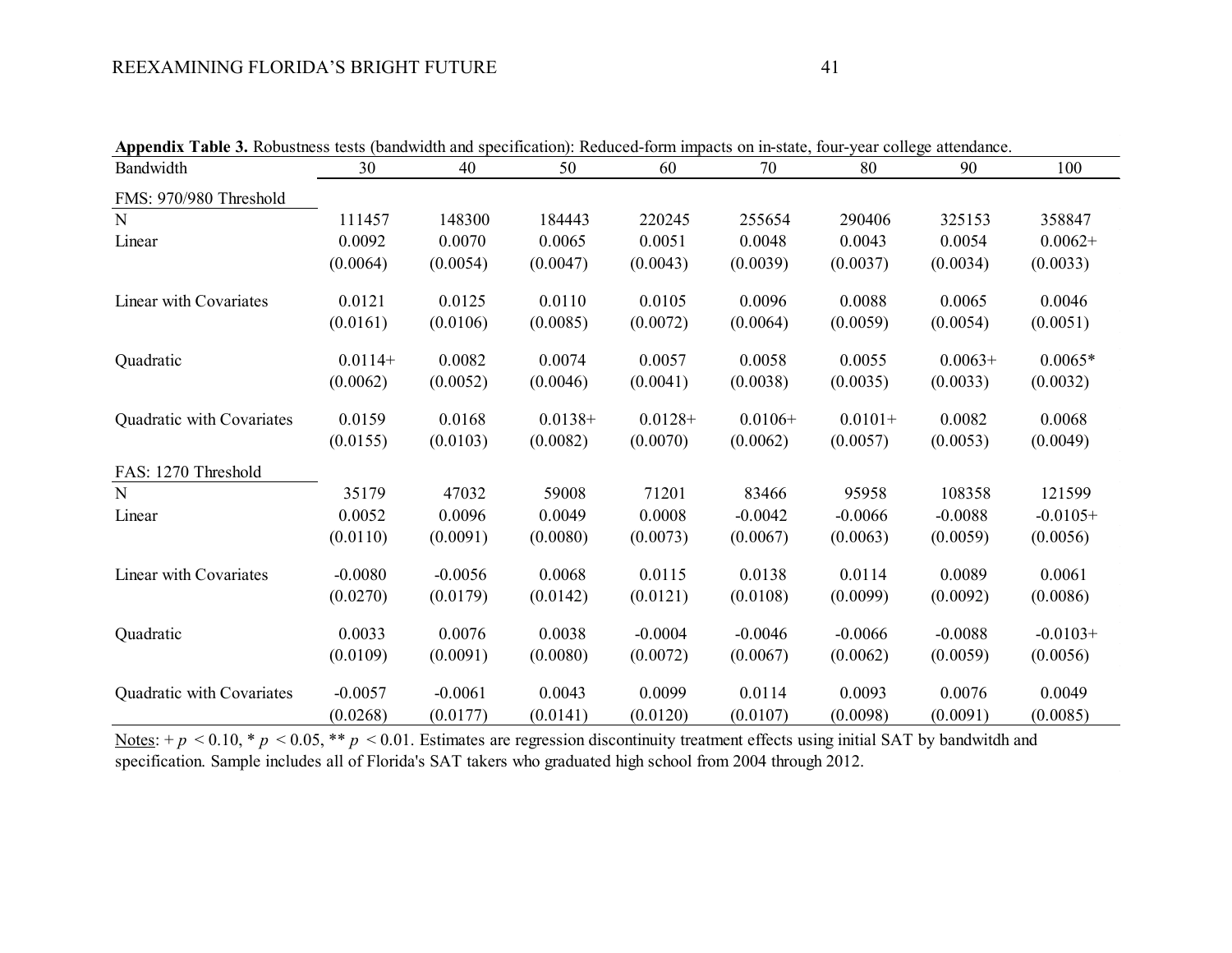| Appendix Table 4. Robustness tests (bandwidth and specification): Reduced-form impacts on out-of-state college attendance. |           |           |           |           |           |           |           |           |
|----------------------------------------------------------------------------------------------------------------------------|-----------|-----------|-----------|-----------|-----------|-----------|-----------|-----------|
| Bandwidth                                                                                                                  | 30        | 40        | 50        | 60        | 70        | 80        | 90        | 100       |
| FMS: 970/980 Threshold                                                                                                     |           |           |           |           |           |           |           |           |
| N                                                                                                                          | 111457    | 148300    | 184443    | 220245    | 255654    | 290406    | 325153    | 358847    |
| Linear                                                                                                                     | $-0.0021$ | $-0.0033$ | $-0.0032$ | $-0.0025$ | $-0.0035$ | $-0.0030$ | $-0.0023$ | $-0.0023$ |
|                                                                                                                            | (0.0039)  | (0.0033)  | (0.0029)  | (0.0026)  | (0.0024)  | (0.0023)  | (0.0021)  | (0.0020)  |
| Linear with Covariates                                                                                                     | 0.0085    | 0.0022    | $-0.0012$ | $-0.0030$ | $-0.0022$ | $-0.0035$ | $-0.0042$ | $-0.0035$ |
|                                                                                                                            | (0.0100)  | (0.0065)  | (0.0052)  | (0.0044)  | (0.0040)  | (0.0036)  | (0.0034)  | (0.0032)  |
| Quadratic                                                                                                                  | $-0.0017$ | $-0.0029$ | $-0.0030$ | $-0.0023$ | $-0.0033$ | $-0.0028$ | $-0.0022$ | $-0.0022$ |
|                                                                                                                            | (0.0039)  | (0.0033)  | (0.0029)  | (0.0026)  | (0.0024)  | (0.0022)  | (0.0021)  | (0.0020)  |
| Quadratic with Covariates                                                                                                  | 0.0094    | 0.0028    | $-0.0004$ | $-0.0027$ | $-0.0018$ | $-0.0032$ | $-0.0036$ | $-0.0031$ |
|                                                                                                                            | (0.0099)  | (0.0065)  | (0.0052)  | (0.0044)  | (0.0039)  | (0.0036)  | (0.0033)  | (0.0031)  |
| FAS: 1270 Threshold                                                                                                        |           |           |           |           |           |           |           |           |
| N                                                                                                                          | 35179     | 47032     | 59008     | 71201     | 83466     | 95958     | 108358    | 121599    |
| Linear                                                                                                                     | $-0.0025$ | $-0.0041$ | $-0.0007$ | 0.0011    | 0.0043    | 0.0047    | 0.0055    | 0.0068    |
|                                                                                                                            | (0.0094)  | (0.0079)  | (0.0069)  | (0.0063)  | (0.0058)  | (0.0054)  | (0.0051)  | (0.0049)  |
| Linear with Covariates                                                                                                     | 0.0031    | 0.0013    | $-0.0046$ | $-0.0049$ | $-0.0062$ | $-0.0033$ | $-0.0024$ | $-0.0017$ |
|                                                                                                                            | (0.0231)  | (0.0153)  | (0.0121)  | (0.0104)  | (0.0093)  | (0.0085)  | (0.0079)  | (0.0074)  |
| Quadratic                                                                                                                  | $-0.0018$ | $-0.0037$ | $-0.0008$ | 0.0013    | 0.0032    | 0.0036    | 0.0037    | 0.0047    |
|                                                                                                                            | (0.0092)  | (0.0077)  | (0.0068)  | (0.0061)  | (0.0057)  | (0.0053)  | (0.0050)  | (0.0048)  |
| Quadratic with Covariates                                                                                                  | 0.0082    | 0.0036    | $-0.0027$ | $-0.0043$ | $-0.0046$ | $-0.0030$ | $-0.0017$ | $-0.0012$ |
|                                                                                                                            | (0.0225)  | (0.0149)  | (0.0118)  | (0.0101)  | (0.0090)  | (0.0082)  | (0.0077)  | (0.0072)  |

**Appendix Table 4.** Robustness tests (bandwidth and specification): Reduced-form impacts on out-of-state college attendance.

Notes:  $+p < 0.10$ ,  $p < 0.05$ ,  $\ast p < 0.01$ . Estimates are regression discontinuity treatment effects using initial SAT by bandwitdh and specification. Sample includes all of Florida's SAT takers who graduated high school from 2004 through 2012.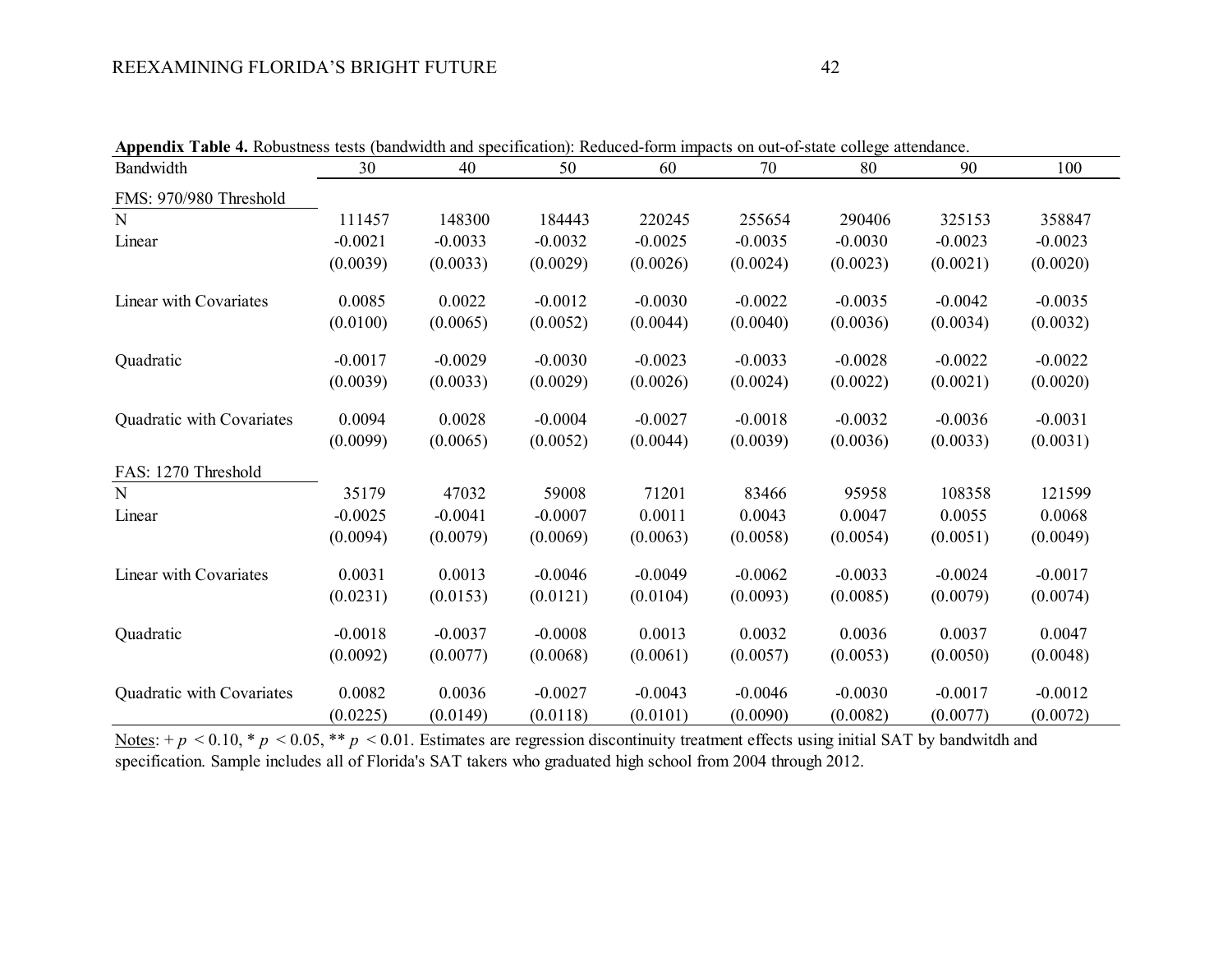| <b>Appendix Table 5.</b> Robustness tests (bandwidth and specification): Reduced-form impacts on six-year, in-state, associate degree attainment. |             |             |             |             |             |            |             |            |  |  |  |
|---------------------------------------------------------------------------------------------------------------------------------------------------|-------------|-------------|-------------|-------------|-------------|------------|-------------|------------|--|--|--|
| Bandwidth                                                                                                                                         | 30          | 40          | 50          | 60          | 70          | 80         | 90          | 100        |  |  |  |
| FMS: 970/980 Threshold                                                                                                                            |             |             |             |             |             |            |             |            |  |  |  |
| N                                                                                                                                                 | 111457      | 148300      | 184443      | 220245      | 255654      | 290406     | 325153      | 358847     |  |  |  |
| Linear                                                                                                                                            | $-0.0172**$ | $-0.0127**$ | $-0.0098**$ | $-0.0080*$  | $-0.0067*$  | $-0.0069*$ | $-0.0070*$  | $-0.0062*$ |  |  |  |
|                                                                                                                                                   | (0.0051)    | (0.0043)    | (0.0038)    | (0.0034)    | (0.0031)    | (0.0029)   | (0.0027)    | (0.0026)   |  |  |  |
| Linear with Covariates                                                                                                                            | $-0.0302*$  | $-0.0236**$ | $-0.0206**$ | $-0.0183**$ | $-0.0156**$ | $-0.0112*$ | $-0.0088*$  | $-0.0095*$ |  |  |  |
|                                                                                                                                                   | (0.0129)    | (0.0085)    | (0.0068)    | (0.0058)    | (0.0052)    | (0.0047)   | (0.0044)    | (0.0041)   |  |  |  |
| Quadratic                                                                                                                                         | $-0.0179**$ | $-0.0133**$ | $-0.0101**$ | $-0.0081*$  | $-0.0069*$  | $-0.0071*$ | $-0.0071**$ | $-0.0062*$ |  |  |  |
|                                                                                                                                                   | (0.0051)    | (0.0042)    | (0.0037)    | (0.0034)    | (0.0031)    | (0.0029)   | (0.0027)    | (0.0026)   |  |  |  |
| Quadratic with Covariates                                                                                                                         | $-0.0320*$  | $-0.0248**$ | $-0.0218**$ | $-0.0193**$ | $-0.0161**$ | $-0.0117*$ | $-0.0096*$  | $-0.0102*$ |  |  |  |
|                                                                                                                                                   | (0.0128)    | (0.0085)    | (0.0068)    | (0.0058)    | (0.0051)    | (0.0047)   | (0.0043)    | (0.0041)   |  |  |  |
| FAS: 1270 Threshold                                                                                                                               |             |             |             |             |             |            |             |            |  |  |  |
| N                                                                                                                                                 | 35179       | 47032       | 59008       | 71201       | 83466       | 95958      | 108358      | 121599     |  |  |  |
| Linear                                                                                                                                            | 0.0082      | $0.0084+$   | $0.0092*$   | 0.0031      | $-0.0004$   | $-0.0006$  | $-0.0011$   | 0.0004     |  |  |  |
|                                                                                                                                                   | (0.0060)    | (0.0050)    | (0.0044)    | (0.0040)    | (0.0037)    | (0.0034)   | (0.0033)    | (0.0031)   |  |  |  |
| Linear with Covariates                                                                                                                            | 0.0030      | 0.0070      | 0.0070      | $0.0159*$   | $0.0154*$   | $0.0096+$  | 0.0062      | 0.0019     |  |  |  |
|                                                                                                                                                   | (0.0148)    | (0.0099)    | (0.0079)    | (0.0067)    | (0.0060)    | (0.0055)   | (0.0051)    | (0.0047)   |  |  |  |
| Quadratic                                                                                                                                         | 0.0083      | $0.0086+$   | $0.0094*$   | 0.0034      | 0.0001      | $-0.0001$  | $-0.0002$   | 0.0012     |  |  |  |
|                                                                                                                                                   | (0.0059)    | (0.0050)    | (0.0044)    | (0.0039)    | (0.0036)    | (0.0034)   | (0.0032)    | (0.0031)   |  |  |  |
| Quadratic with Covariates                                                                                                                         | $-0.0008$   | 0.0058      | 0.0066      | $0.0158*$   | $0.0152*$   | $0.0097+$  | 0.0060      | 0.0020     |  |  |  |
|                                                                                                                                                   | (0.0146)    | (0.0098)    | (0.0078)    | (0.0066)    | (0.0059)    | (0.0054)   | (0.0050)    | (0.0047)   |  |  |  |

**Appendix Table 5.** Robustness tests (bandwidth and specification): Reduced-form impacts on six-year, in-state, associate degree attainment.

Notes:  $+p < 0.10$ ,  $p < 0.05$ ,  $\ast p < 0.01$ . Estimates are regression discontinuity treatment effects using initial SAT by bandwitdh and specification. Sample includes all of Florida's SAT takers who graduated high school from 2004 through 2012.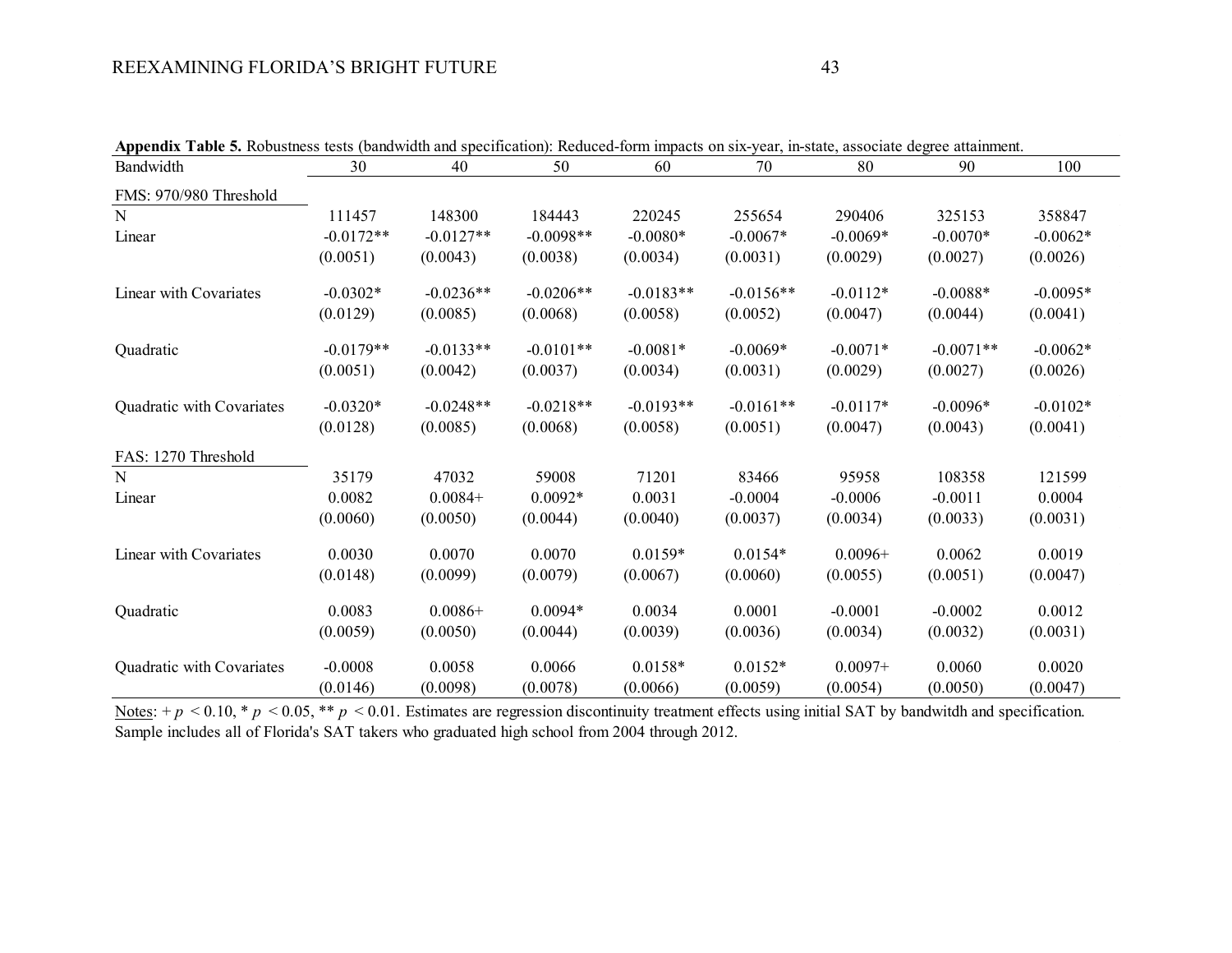|                           | <b>Appendix Table 6.</b> Robustness tests (bandwidth and specification): Reduced-form impacts on six-year, in-state, bachelor's degree attainment. |           |           |           |           |           |           |           |
|---------------------------|----------------------------------------------------------------------------------------------------------------------------------------------------|-----------|-----------|-----------|-----------|-----------|-----------|-----------|
| Bandwidth                 | 30                                                                                                                                                 | 40        | 50        | 60        | 70        | 80        | 90        | 100       |
| FMS: 970/980 Threshold    |                                                                                                                                                    |           |           |           |           |           |           |           |
| N                         | 111457                                                                                                                                             | 148300    | 184443    | 220245    | 255654    | 290406    | 325153    | 358847    |
| Linear                    | 0.0031                                                                                                                                             | 0.0055    | 0.0032    | 0.0054    | 0.0031    | 0.0022    | 0.0033    | 0.0031    |
|                           | (0.0061)                                                                                                                                           | (0.0051)  | (0.0045)  | (0.0040)  | (0.0037)  | (0.0035)  | (0.0033)  | (0.0031)  |
| Linear with Covariates    | $-0.0294+$                                                                                                                                         | $-0.0090$ | 0.0032    | 0.0008    | 0.0057    | 0.0060    | 0.0033    | 0.0027    |
|                           | (0.0152)                                                                                                                                           | (0.0101)  | (0.0080)  | (0.0069)  | (0.0061)  | (0.0056)  | (0.0052)  | (0.0048)  |
| Quadratic                 | 0.0051                                                                                                                                             | 0.0063    | 0.0044    | 0.0064    | 0.0044    | 0.0035    | 0.0045    | 0.0039    |
|                           | (0.0060)                                                                                                                                           | (0.0050)  | (0.0044)  | (0.0039)  | (0.0036)  | (0.0034)  | (0.0032)  | (0.0030)  |
| Quadratic with Covariates | $-0.0266+$                                                                                                                                         | $-0.0050$ | 0.0048    | 0.0024    | 0.0067    | 0.0074    | 0.0048    | 0.0047    |
|                           | (0.0148)                                                                                                                                           | (0.0098)  | (0.0078)  | (0.0067)  | (0.0059)  | (0.0054)  | (0.0050)  | (0.0047)  |
| FAS: 1270 Threshold       |                                                                                                                                                    |           |           |           |           |           |           |           |
| N                         | 35179                                                                                                                                              | 47032     | 59008     | 71201     | 83466     | 95958     | 108358    | 121599    |
| Linear                    | $-0.0083$                                                                                                                                          | $-0.0052$ | $-0.0092$ | $-0.0066$ | $-0.0069$ | $-0.0036$ | $-0.0057$ | $-0.0065$ |
|                           | (0.0110)                                                                                                                                           | (0.0092)  | (0.0081)  | (0.0073)  | (0.0067)  | (0.0063)  | (0.0059)  | (0.0056)  |
| Linear with Covariates    | 0.0151                                                                                                                                             | $-0.0046$ | 0.0005    | $-0.0081$ | $-0.0070$ | $-0.0110$ | $-0.0058$ | $-0.0043$ |
|                           | (0.0271)                                                                                                                                           | (0.0179)  | (0.0142)  | (0.0122)  | (0.0109)  | (0.0099)  | (0.0092)  | (0.0086)  |
| Quadratic                 | $-0.0100$                                                                                                                                          | $-0.0077$ | $-0.0106$ | $-0.0078$ | $-0.0080$ | $-0.0043$ | $-0.0067$ | $-0.0071$ |
|                           | (0.0109)                                                                                                                                           | (0.0091)  | (0.0080)  | (0.0072)  | (0.0067)  | (0.0062)  | (0.0059)  | (0.0056)  |
| Quadratic with Covariates | 0.0215                                                                                                                                             | $-0.0032$ | $-0.0015$ | $-0.0103$ | $-0.0091$ | $-0.0132$ | $-0.0070$ | $-0.0058$ |
|                           | (0.0268)                                                                                                                                           | (0.0178)  | (0.0141)  | (0.0121)  | (0.0108)  | (0.0098)  | (0.0091)  | (0.0086)  |

|  |  |  | Appendix Table 6. Robustness tests (bandwidth and specification): Reduced-form impacts on six-year, in-state, bachelor's degree attainment. |  |  |
|--|--|--|---------------------------------------------------------------------------------------------------------------------------------------------|--|--|
|--|--|--|---------------------------------------------------------------------------------------------------------------------------------------------|--|--|

Notes:  $+p < 0.10$ ,  $\ast p < 0.05$ ,  $\ast \ast p < 0.01$ . Estimates are regression discontinuity treatment effects using initial SAT by bandwitdh and specification. Sample includes all of Florida's SAT takers who graduated high school from 2004 through 2012.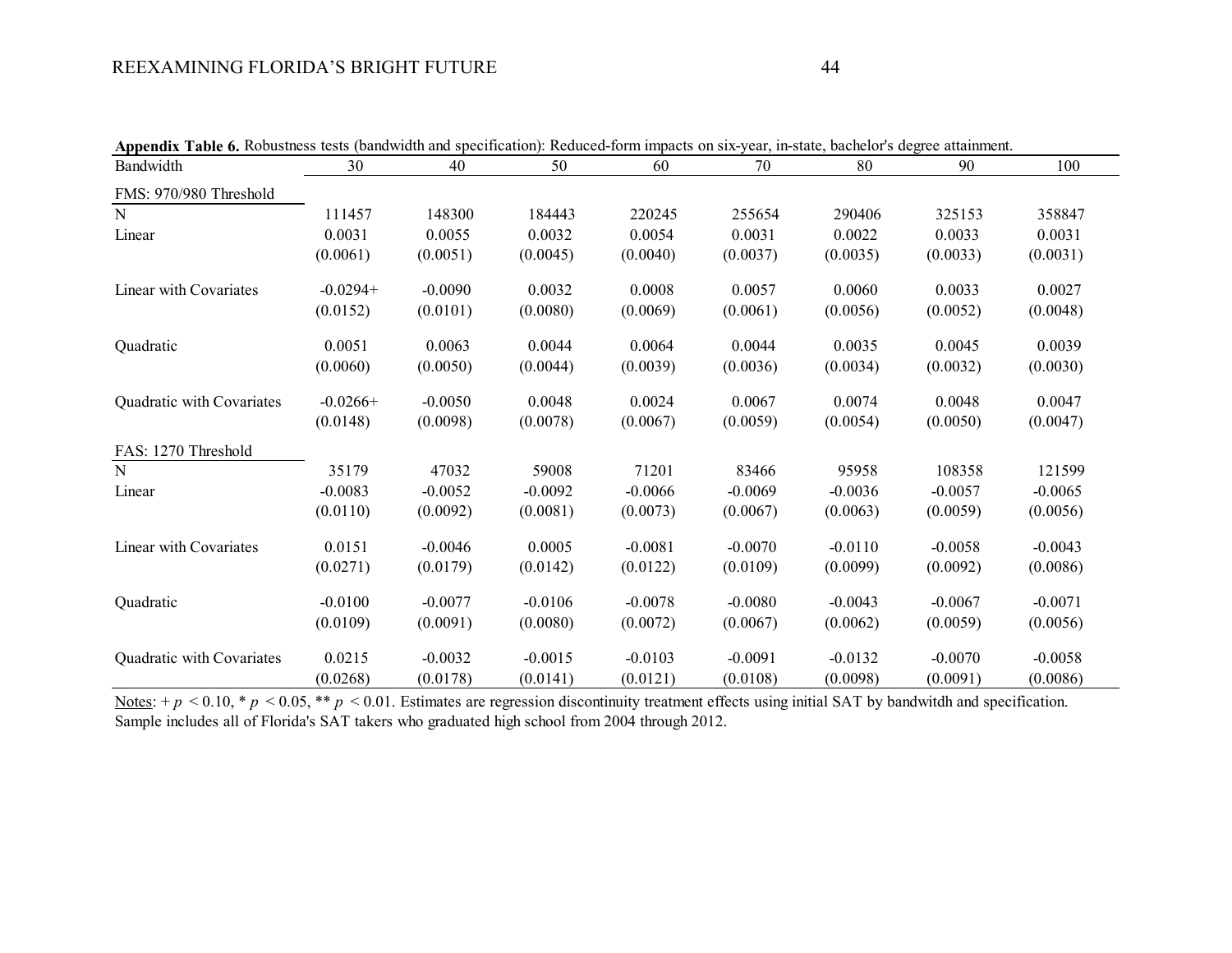



Notes: Plot is probability of SAT test retaking behavior at initial SAT test score using linear slopes and 60 SAT point bandwidth. Sample includes all of Florida's SAT takers who graduated high school from 2004 through 2011. 2012 data was removed from figure due to changing SAT eligibility threshold.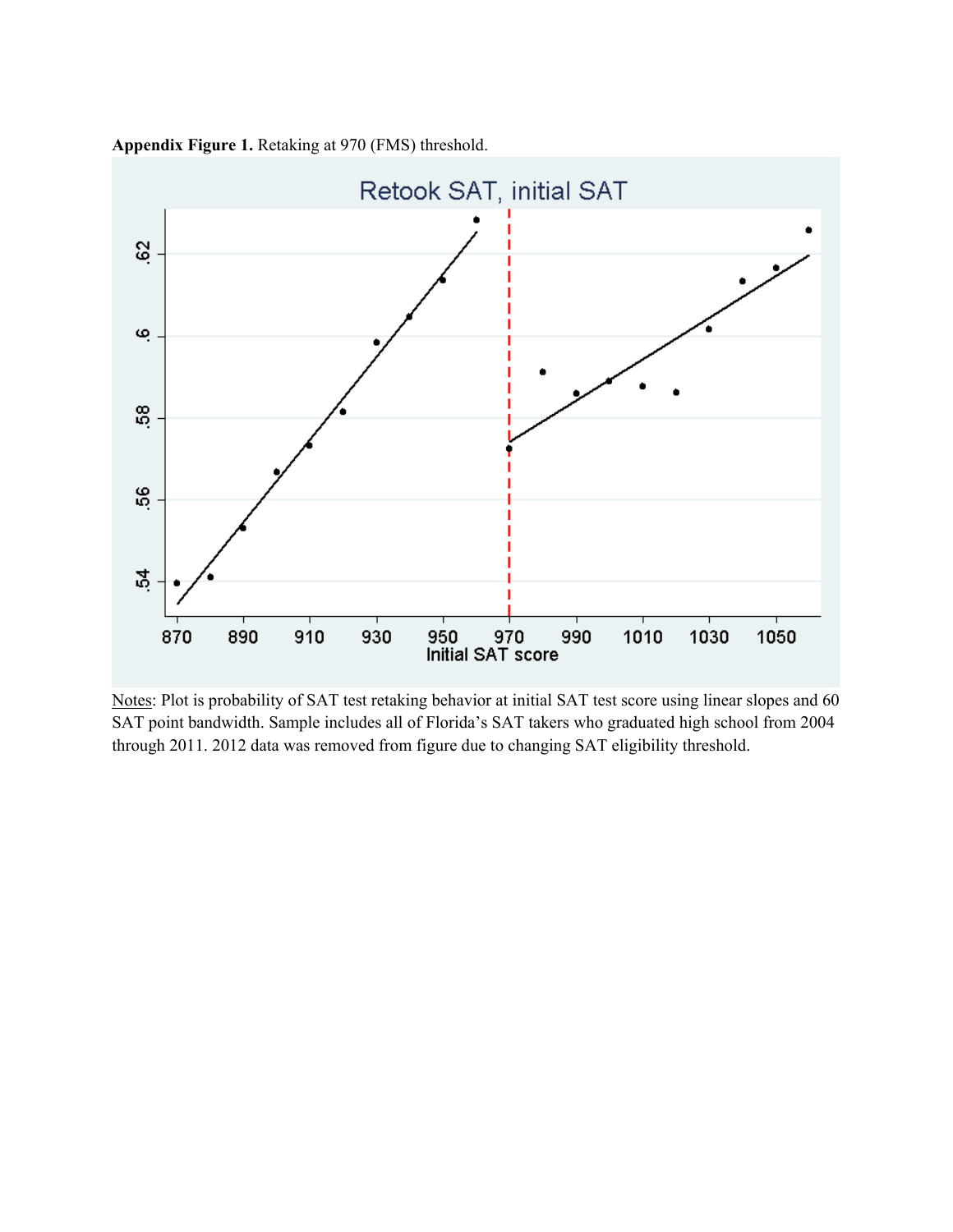

**Appendix Figure 2.** Retaking at 1270 (FAS) threshold.

Notes: Plot is probability of SAT test retaking behavior at initial SAT test score using linear slopes and 60 SAT point bandwidth. Sample includes all of Florida's SAT takers who graduated high school from 2004 through 2012.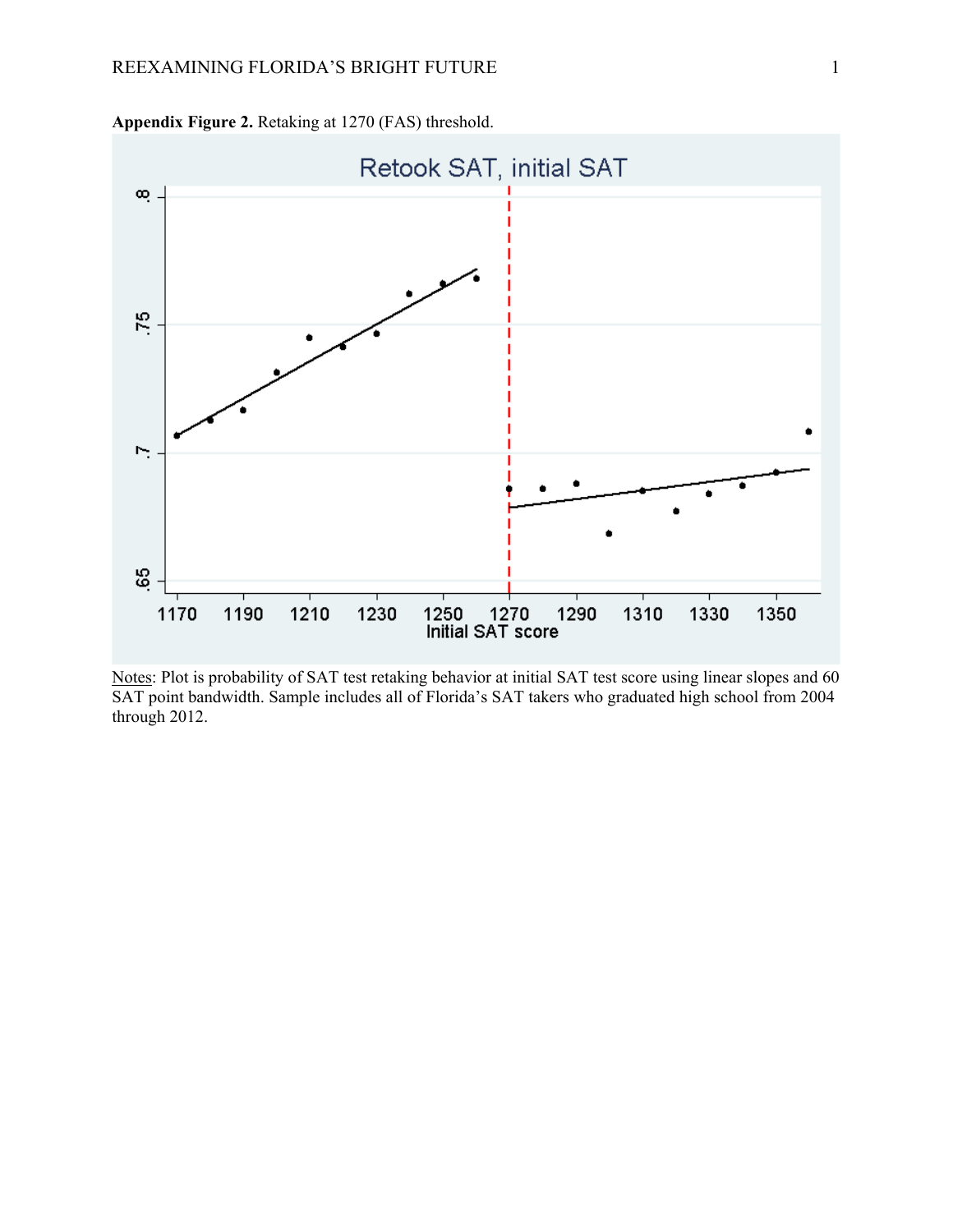

**Appendix Figure 3.** Ever surpassed 970 (FMS) threshold, by initial SAT.

Notes: Plot is probability of ever exceeding eligibility threshold at initial SAT test score. Sample includes all of Florida's SAT takers who graduated high school from 2004 through 2011. 2012 data was removed from figure due to changing SAT eligibility threshold.